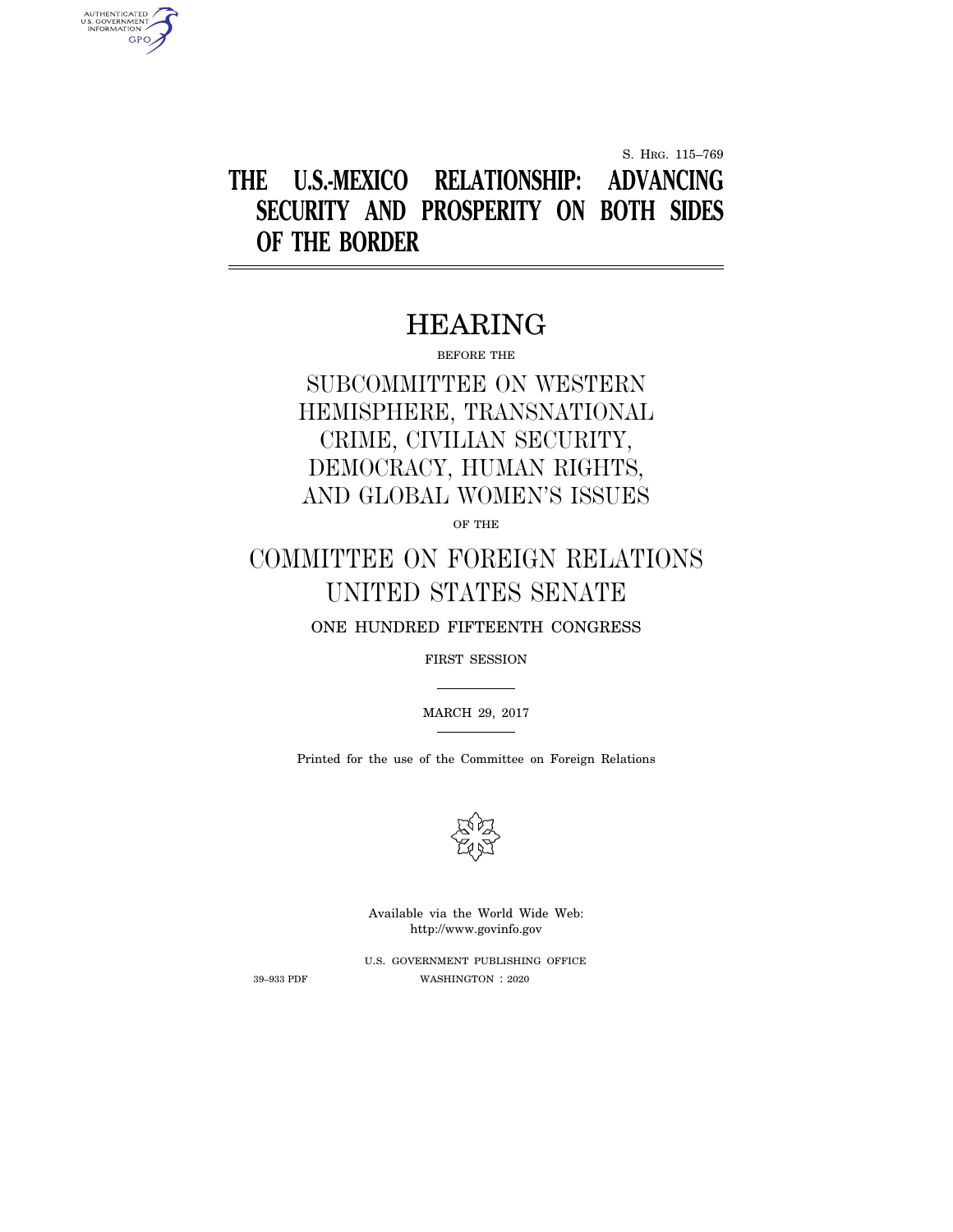### COMMITTEE ON FOREIGN RELATIONS

BOB CORKER, Tennessee, *Chairman*

JAMES E. RISCH, Idaho MARCO RUBIO, Florida RON JOHNSON, Wisconsin JEFF FLAKE, Arizona CORY GARDNER, Colorado TODD YOUNG, Indiana JOHN BARRASSO, Wyoming JOHNNY ISAKSON, Georgia ROB PORTMAN, Ohio RAND PAUL, Kentucky

BENJAMIN L. CARDIN, Maryland ROBERT MENENDEZ, New Jersey JEANNE SHAHEEN, New Hampshire CHRISTOPHER A. COONS, Delaware TOM UDALL, New Mexico CHRISTOPHER MURPHY, Connecticut TIM KAINE, Virginia EDWARD J. MARKEY, Massachusetts JEFF MERKLEY, Oregon CORY A. BOOKER, New JerseyQ02

TODD WOMACK, *Staff Director* JESSICA LEWIS, *Democratic Staff Director* JOHN DUTTON, *Chief Clerk*

## SUBCOMMITTEE ON WESTERN HEMISPHERE, TRANSNATIONAL CRIME, CIVILIAN SECURITY, DEMOCRACY, HUMAN RIGHTS, AND GLOBAL WOMEN'S ISSUES

MARCO RUBIO, Florida, *Chairman*

RON JOHNSON, Wisconsin JEFF FLAKE, Arizona CORY GARDNER, Colorado JOHNNY ISAKSON, Georgia ROBERT MENENDEZ, New Jersey TOM UDALL, New Mexico JEANNE SHAHEEN, New Hampshire TIM KAINE, Virginia

(II)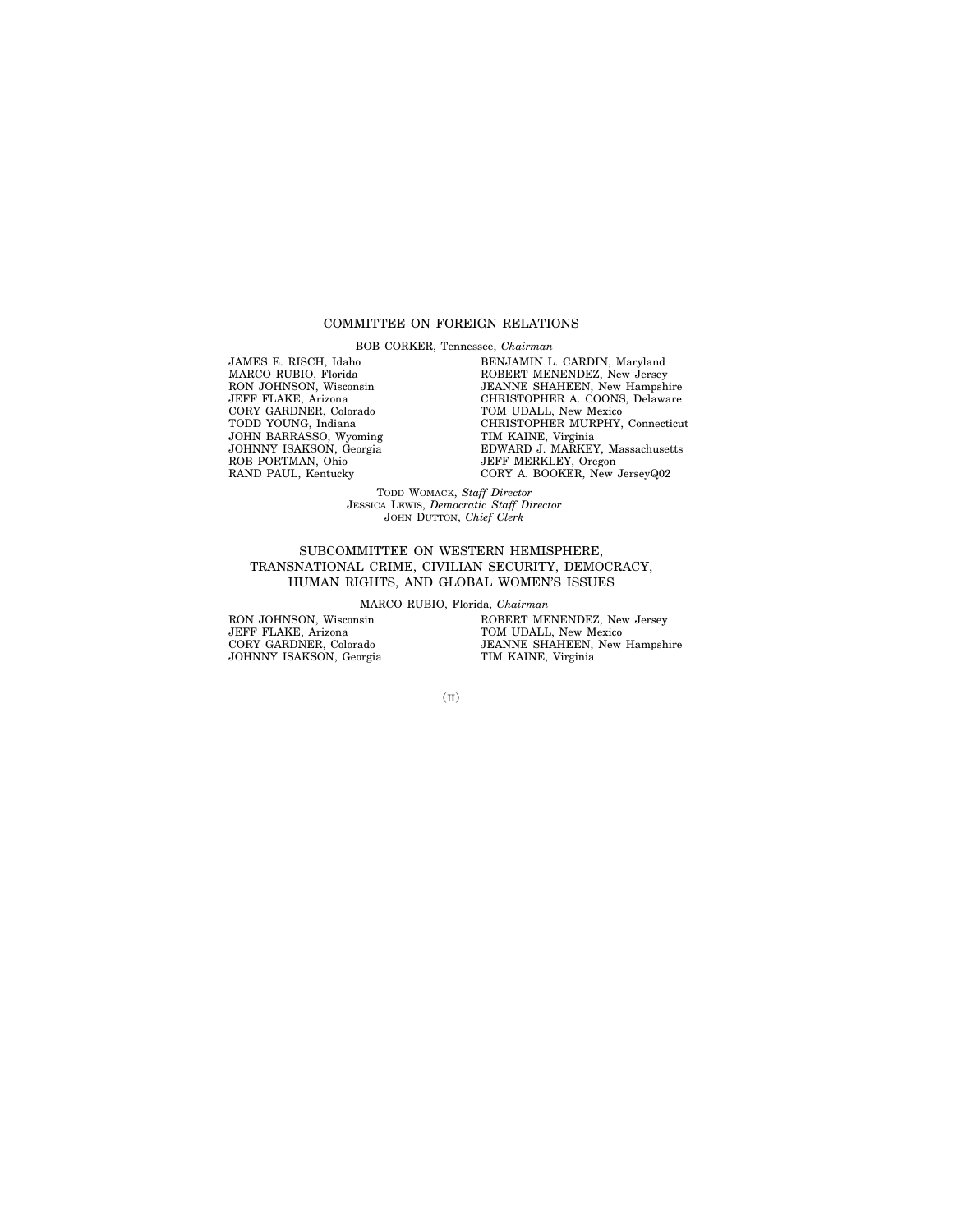# C O N T E N T S  $\begin{tabular}{l} \multicolumn{2}{c} {\textbf{1}} & \multicolumn{2}{c} {\textbf{1}} & \multicolumn{2}{c} {\textbf{1}} \\ \multicolumn{2}{c} {\textbf{2}} & \multicolumn{2}{c} {\textbf{3}} & \multicolumn{2}{c} {\textbf{4}} \\ \multicolumn{2}{c} {\textbf{4}} & \multicolumn{2}{c} {\textbf{5}} & \multicolumn{2}{c} {\textbf{6}} \\ \multicolumn{2}{c} {\textbf{5}} & \multicolumn{2}{c} {\textbf{6}} & \multicolumn{2}{c} {\textbf{6}} \\ \multicolumn{2}{c} {\textbf{6}} & \multicolumn$

|                                                                                   | Page |
|-----------------------------------------------------------------------------------|------|
|                                                                                   |      |
| Menendez, Hon. Robert, U.S. Senator From New Jersey …………………………………………………………………………… |      |
| Richardson, Hon. Bill, Former Governor of New Mexico, Santa Fe, New               | 6    |
| Noriega, Hon. Roger F., Visiting Fellow, American Enterprise Institute,           |      |
|                                                                                   | 8    |
|                                                                                   |      |

(III)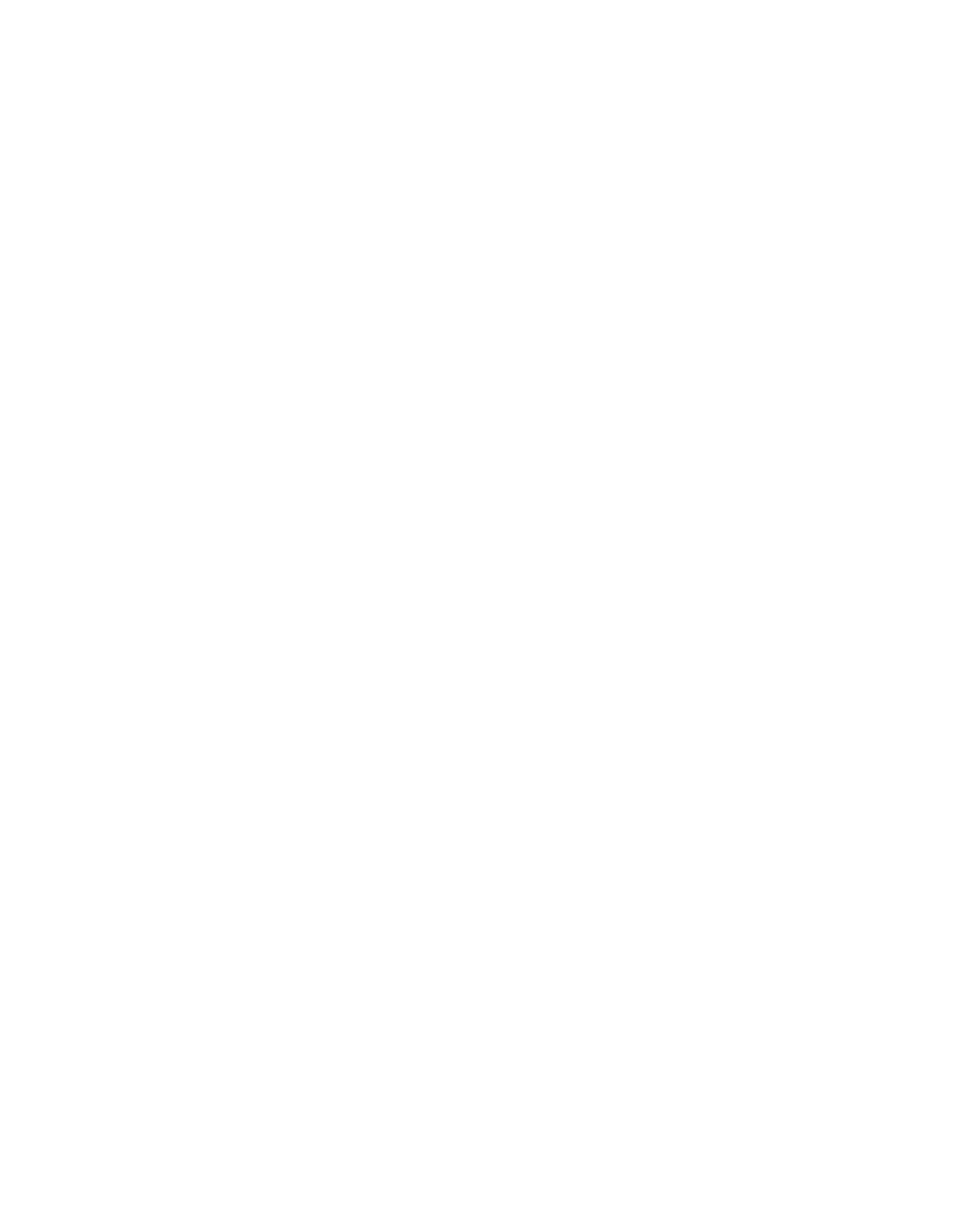# **THE U.S.-MEXICO RELATIONSHIP: ADVANCING SECURITY AND PROSPERITY ON BOTH SIDES OF THE BORDER**

### **WEDNESDAY, MARCH 29, 2017**

U.S. SENATE, SUBCOMMITTEE ON WESTERN HEMISPHERE, TRANSNATIONAL CRIME, CIVILIAN SECURITY, AND GLOBAL WOMEN'S ISSUES, COMMITTEE ON FOREIGN RELATIONS, *Washington, DC.* 

The subcommittee met, pursuant to notice, at 10:23 a.m. in room SD–419, Dirksen Senate Office Building, Hon. Marco Rubio, chairman of the subcommittee, presiding.

Present: Senators Rubio [presiding], Flake, Gardner, Menendez, Udall, Kaine, and Shaheen.

# **OPENING STATEMENT OF HON. MARCO RUBIO, U.S. SENATOR FROM FLORIDA**

Senator RUBIO. This hearing of the Subcommittee on the Western Hemisphere, Transnational Crime, Civilian Security, Democracy, Human Rights—you guys know the committee—comes to order. It is a long title. We have got the longest name of anybody. The subcommittee comes to order. We just spent too much time talking about the title of the committee.

The title of this hearing is the U.S.-Mexico Relationship: Advancing Security and Prosperity on Both Sides of the Border.

We are going to have one panel testify today. It will feature the Honorable Roger Noriega, Ambassador and Visiting Fellow at the American Enterprise Institute, and the Honorable Bill Richardson, former Governor of New Mexico, among other important positions that he has held. Of course, both have impressive careers in this field, and we are fortunate and grateful to them for being with us today. We look forward to your testimony.

Today we will discuss a topic that I believe is both timely and important, and that is how we can continue to advance the deep economic, security, and people-to-people ties between the United States and Mexico that have proven to be vital for the wellbeing of both of our respective nations.

I recently joined my colleagues in introducing a bipartisan resolution to reaffirm the importance of bilateral cooperation that advances our Nation's national security and economic interests and underlines the strategic partnership between the United States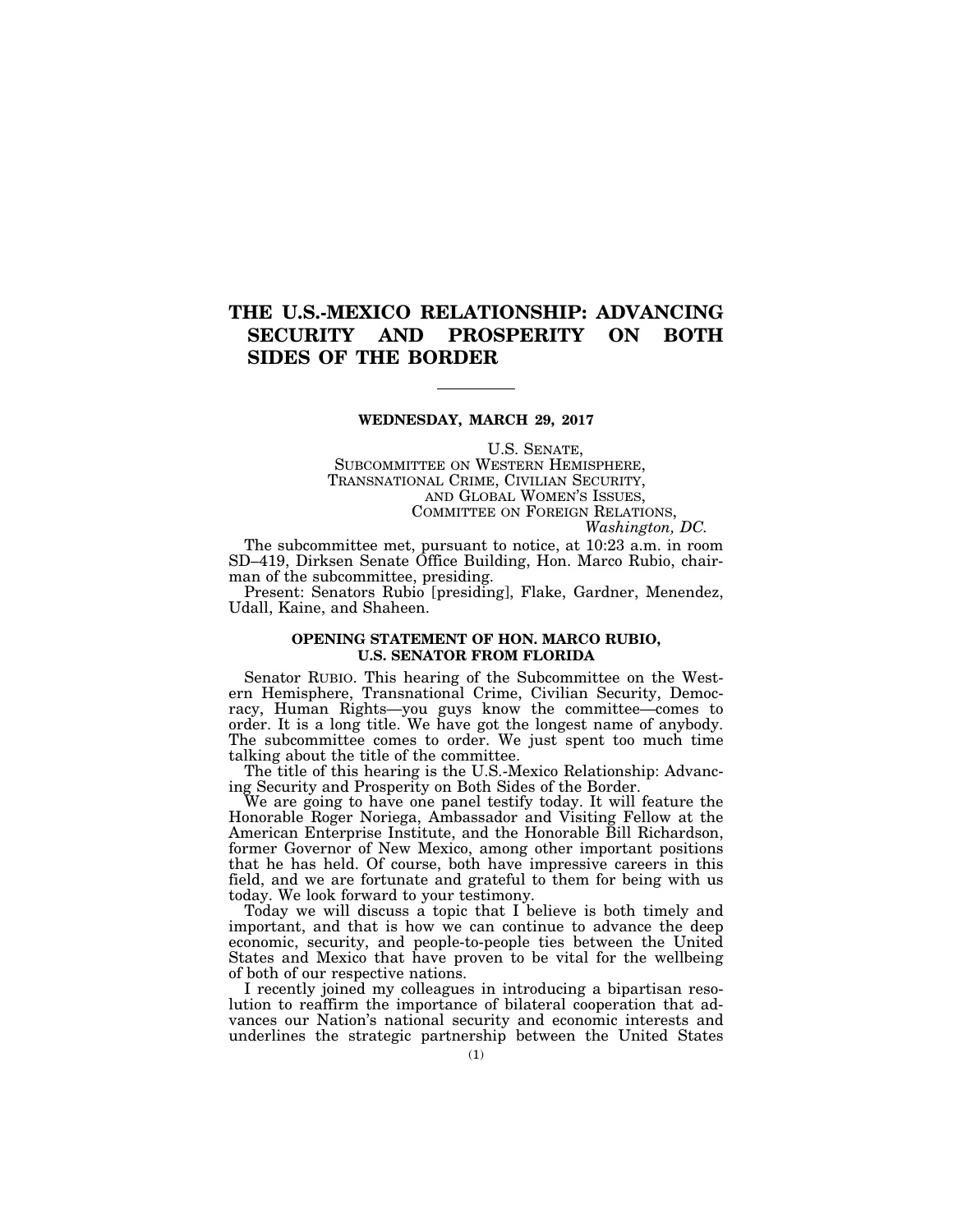and Mexico. And I urge all of my colleagues to join us in supporting this bipartisan resolution.

Earlier this week, I welcomed Mexican Ambassador Gutierrez to his new post in Washington, DC. He has been on the job now for about 3 weeks, and I extended my sincere and strong desire to work together on the challenges and on the opportunities we both share for our respective countries.

To this end, it is my hope that to address common challenges, including counterterrorism and counternarcotics, we can advance security cooperation between the United States and the Mexican militaries, law enforcement, and intelligence communities. Improving security also requires a judicial system that investigates and prosecutes crimes.

As indicated in the State Department's 2016 International Narcotics Control Strategy Report, Mexico remains a major transit point for illegal drugs destined for the United States, as well as an originator for both heroin, marijuana, and methamphetamine. And I note that, by the way, not as a negative slight against Mexico because on the other side of that equation the transit point is to the United States and it is our consumption problem that is an equal part of that problem.

We should also note that the Mexican Government has increased its public and national security budget to more than \$15.4 billion with an aim to combat and prevent organized crime.

Under the Merida Initiative partnership, Congress provided nearly \$1.5 billion from fiscal year 2008 to 2016. This assistance also addresses human rights, the rule of law, and public security.

However, drug trafficking and related violence in Mexico continues to pose a significant problem to Mexico's security and to its economic development. The DEA notes that Mexican criminal networks transport the bulk of their goods over the southwest border through ports of entry using passenger vehicles or tractor-trailers. In passenger vehicles, the drugs may be held in secret compartments, while in tractor-trailers, the drugs are often commingled with other legitimate goods. Less commonly used methods to move drugs include smuggling them through cross-border underground tunnels and on commercial cargo trains, small boats, and ultralight aircraft.

Mexico is also experiencing an alarming surge in poppy cultivation and heroin production. According to the U.S. Office of National Drug Control Policy, 28,000 hectares of opium poppy were cultivated in Mexico in 2015. That was up from 17,000 in 2014, a 64.7 percent increase. Virtually all of Mexico-sourced heroin is consumed in the United States, and Mexico is reportedly the source of more than 90 percent of the heroin seized in the United States. That is up 50 percent from 2012.

Additionally, new synthetic opioids like fentanyl that are substantially more powerful and deadlier than heroin are increasingly being produced and trafficked into the United States through Mexico using precursor chemicals from China.

We are all, I think, committed to supporting the work of law enforcement agencies on both sides of the border to counter the increase in cross-border trafficking of heroin and fentanyl and to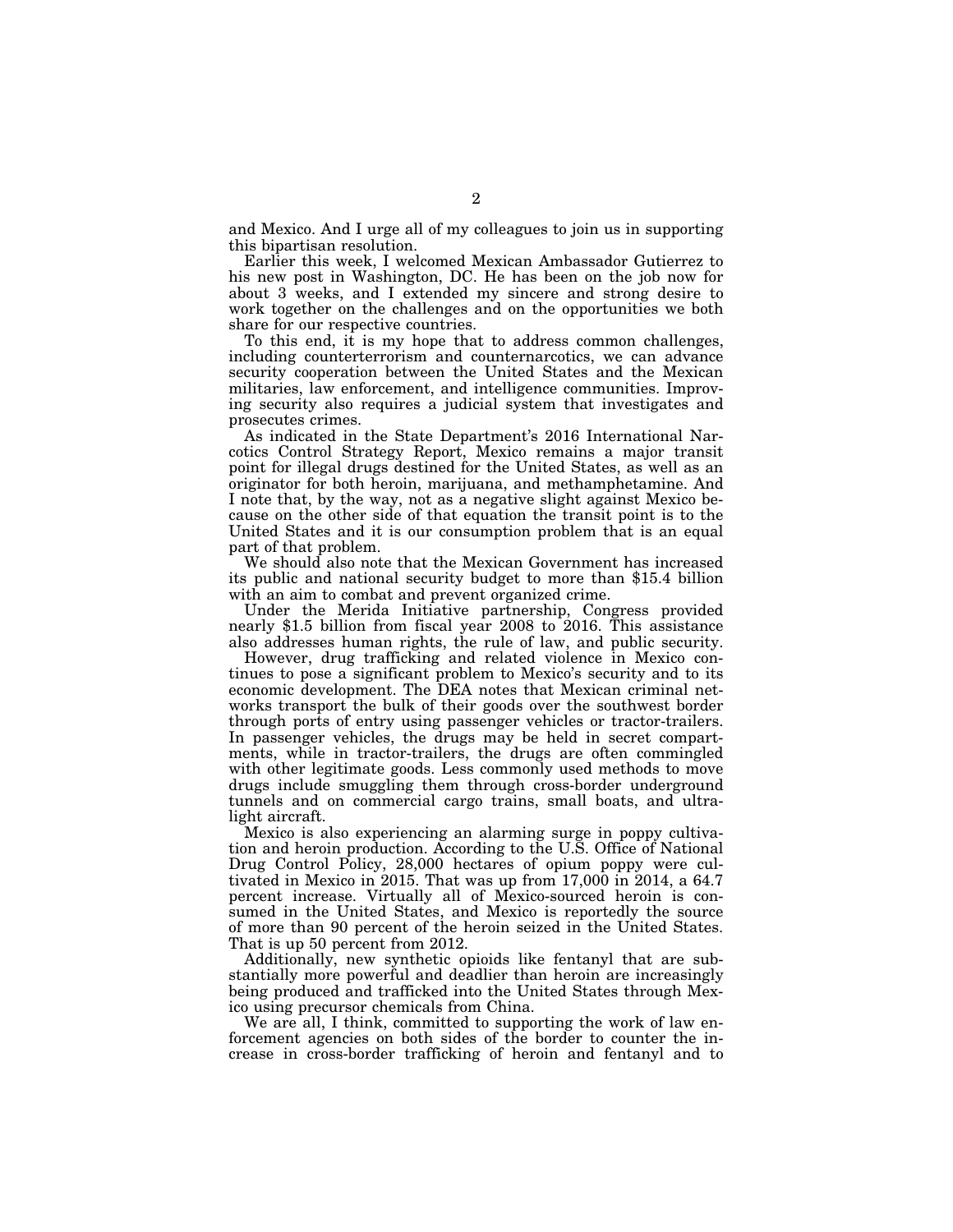fight transnational criminal organizations. But this must be done with the support and the attention of both nations.

Senator Markey and I have introduced the INTERDICT Act, which would provide U.S. Customs and Border Protection with better tools to detect and stop fentanyl coming into the country.

As neighbors, we need to tackle security challenges together. Our nations share a border of nearly 2,000 miles, but we also share a long history of cooperation and a mutual desire to see peace and prosperity through Central and South America. Both countries have worked jointly to further advance and protect democracy as well as to support democratic institutions in other parts of the western hemisphere, as best evidenced by yesterday's vote at the OAS in which Mexico stood strongly on behalf of freedom and democracy in the region.

We cannot talk, of course, about our relationship with Mexico without mentioning the North American Free Trade Agreement, NAFTA, and our deep economic ties across the border. According to the U.S. Trade Representative, the U.S. exports to Mexico and Canada are responsible for more than 3 million American jobs, and both countries purchase more American goods and services than any country in the world. However, according to information published by the Census Bureau, the trade deficit with Mexico went from a surplus to a deficit, and it has continued to grow since NAFTA went into effect.

The current administration has signaled its intention to modernize this agreement. We need to ensure that our trade with Mexico is free but also fair.

For example, Florida's agriculture community—some segments of it have been harmed in the past by Mexico's ability to supply the U.S. market with produce in large quantities and at prices that are often below production costs. This is particularly true for our tomato growers and our strawberry growers. This past weekend, I was in the Tampa Bay area. I visited the Florida strawberry fields, and I heard about the challenges our farmers have faced from unfair competition. These are issues that Secretary Ross and our Trade Representative will have to address as changes are considered. If done correctly, I think the efforts to modernize NAFTA can produce significant economic and strategic benefits for all three countries.

In addition to these challenges, we also have the issue of immigration and of border security. While the rhetoric on the subject is sometimes heated, both of our nations have a responsibility and an interest in stemming the flow of illicit activity crossing the U.S.- Mexico border. We often think of this issue in terms of America's southern border. We also need to be cognizant of the pressure Mexico faces along its own southern border due to migration from Central America and through Central America.

For our two nations, this is not simply a question of how we can improve our border security. We need to think and act strategically to advance policies that advance democracy, security, and economic prosperity throughout the entire hemisphere because when people feel confident in the future in their home countries, they do not have to migrate to the United States illegally, at least not at the levels we have seen throughout the decades. We need to work with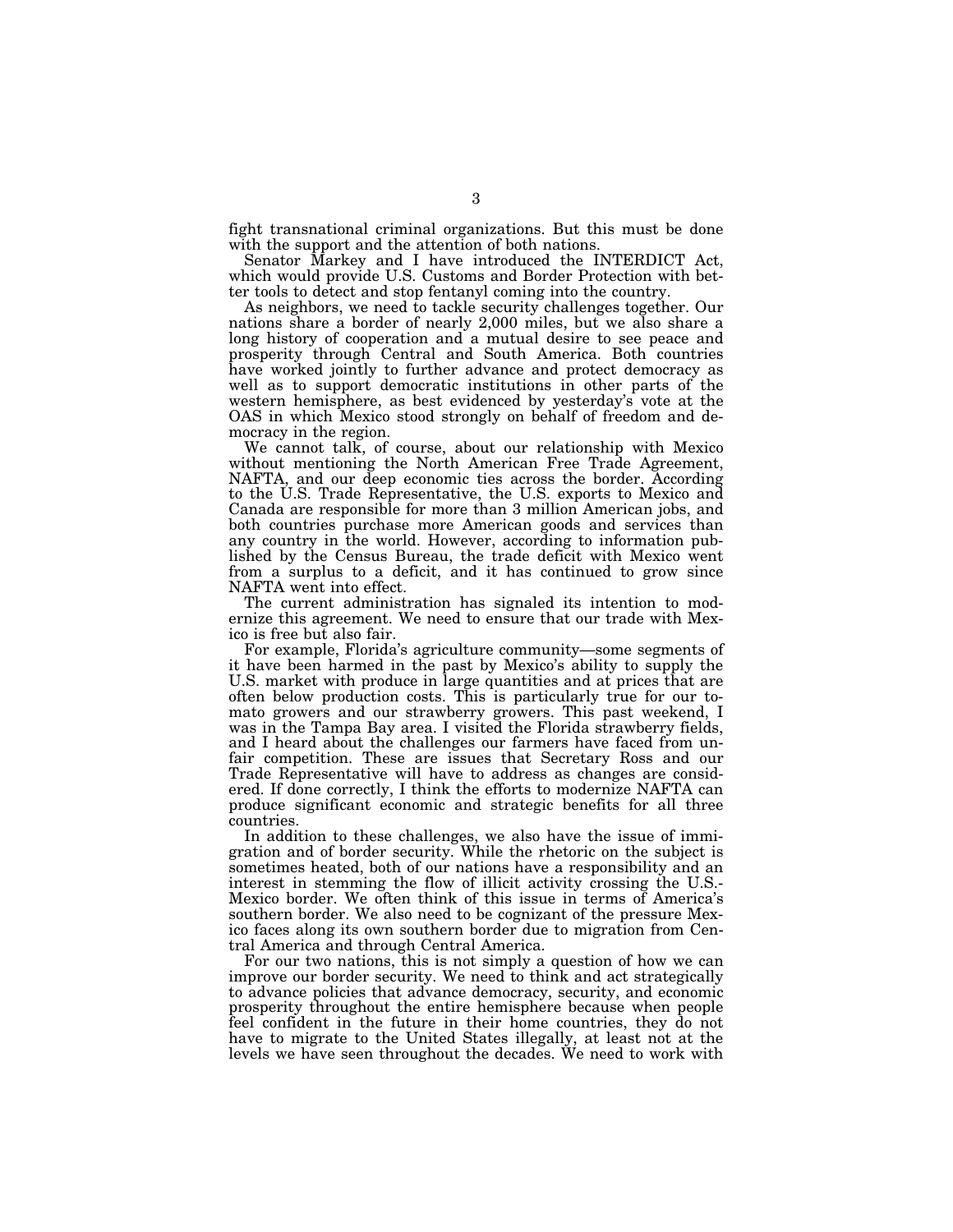our Mexican partners to enhance their ability to police and defend their own southern border, which is an entry point for many migrants who seek to transit through Mexico, more often than not, on their way to the United States.

As I stated earlier, the U.S. and Mexico have a long history of cooperation. As Senators Cornyn, Flake, Udall, and others representing border states will tell you, our two countries are intertwined by history and by shared interest in the future. Our people have worked together and interacted for generations. Many Americans of Mexican descent have achieved great success in business, sports, arts, medicine, politics, just to name a few. And it is in our mutual interest to continue to work together to ensure economic opportunities and strengthen our security on both sides of the border.

I look forward to hearing from both of our witnesses about this critical relationship.

And with that, I turn it to the ranking member, Senator Menendez.

### **STATEMENT OF HON. ROBERT MENENDEZ, U.S. SENATOR FROM NEW JERSEY**

Senator MENENDEZ. Thank you, Mr. Chairman. There was much of what you said that I agree with you on, and I appreciate you holding this second hearing of the Western Hemisphere Subcommittee on a critically important bilateral relationship.

I want to thank both of our ambassadors for being here, and my good friend, Bill Richardson, for traveling here today. I greatly appreciate that and his knowledge particularly of this relationship.

It would be a gross understatement to say that Mexico is a critical ally, partner, and most importantly, neighbor of the United States.

Now, over the past few months, Mexico and the United States' relationship with Mexico has been in the spotlight. And I would like to start by outlining some facts. And while  $\overline{I}$  am sorry I have to make this clarification, let me be clear that these are factual facts that reflect the truth.

The United States cannot effectively manage our southern border in a way that protects, serves, and benefits Americans without collaboration and cooperation from the Mexican Government and the Mexican people. Since 2007, more Mexicans have been leaving the United States to return to Mexico than have been arriving from Mexico. In fact, between 2009 and 2014, there was a net exodus of 140,000 Mexican migrants back to Mexico.

As a geographic transit point since 2014, Mexico has experienced the same surge in unaccompanied minors and undocumented migrants from Central America that we have here. Mexico intercepts around 150,000 Central American migrants seeking to come to the United States. In fact, the United States and Mexico are working together to find the best solution for addressing these children and families fleeing violence and poverty.

The United States and Mexico have a nearly \$600 billion per year trading relationship in goods and services that is overall fairly balanced. And in fact, the United States actually has a trade surplus in services of about \$10 billion. After Canada, Mexico is the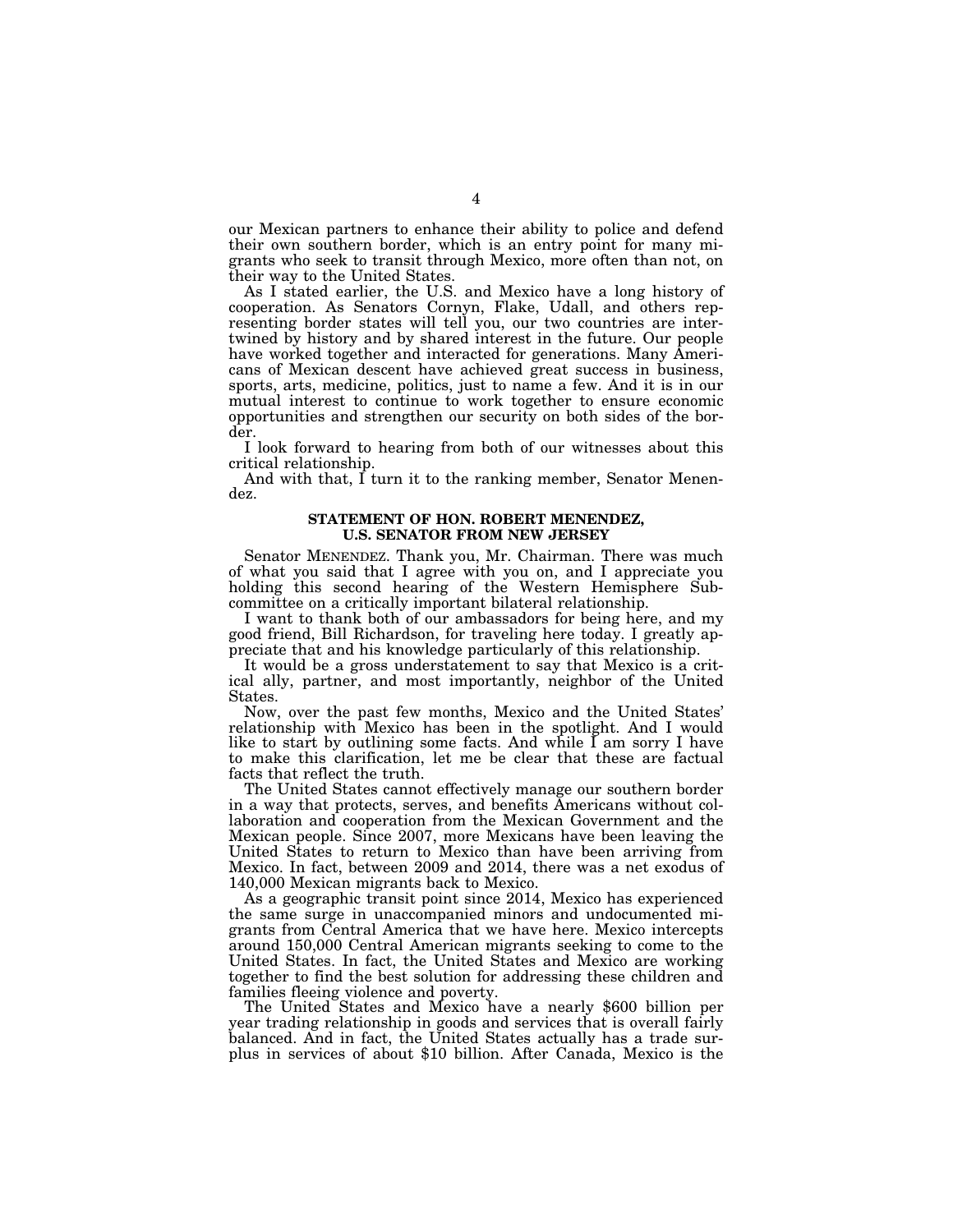most important trading partner. They are the second largest trading partner export market with Mexicans consuming more than \$240 billion of U.S. goods. Mexico plays a distinctive role in U.S. trade overall due to the unique nature of integrated supply chains. Around 5 million jobs in the United States depend directly on bilateral trade with Mexico, largely tied to our export market.

Now, during his campaign, our current President rallied crowds around the ridiculous idea of building a wall along the entire U.S.- Mexico border and the more ludicrous proposition that Mexico would somehow pay for this wall. I will start by noting that the last time a nation tried to wall itself off in East Berlin in the 1940s, that did not turn out so well. Beyond ludicrous, this rhetoric, along with its outrageous and misguided admonishments, including that all Mexicans are rapists and drug dealers, have in fact undermined American national security and undermined good will that Mexicans have towards the United States, not just our political leaders, but our citizens as a whole. To anyone with a faint understanding of foreign policy or the history of Mexico, some of whose territory now comprises a large chunk of the southern part of the United States, the idea of having Mexico pay for this idea is nonsense.

As Mexico gears up for its own elections in 2018, paying for the wall has driven a growing movement of nationalism that could see political leaders emerge who harbor negative views of the United States.

Now, the President seems to be trying to find ways for Ameri- cans to pay the \$8 billion to \$25 billion this project could cost. And recognizing the infeasibility of his own campaign promises, the President is now seeking ways for American taxpayers to pay for the wall. That does not come as a shock to me, but I was genuinely surprised to learn that of all the funding sources President Trump plans to pay for the wall by using elements from other homeland security programs, including cuts to the Coast Guard, airport, port security, and most astonishing of all, by charging a special increase on homeowners flood insurance premiums, something that I can assure you I will fight tooth and nail, having lived through Super Storm Sandy.

Many of the challenges facing the United States, including eradicating the scourge of drugs like opioids and fentanyl, combating the drug traffickers who bring them into this country, securing our borders in a responsible way that serves the interests of our entire population cannot be effectively confronted, let alone solved, without cooperating and strategically planning with Mexico.

In fact, since the 1980s, the United States and Mexico have built effective strategies that improved the lives and national security of Americans and Mexicans. This cooperation was formalized largely through the Merida Initiative, built on trust and the principle of shared responsibility that has served as the basis of this productive relationship for decades. We rely on Mexican cooperation for critical intelligence sharing, counterterrorism, and counternarcotics trafficking operations.

Foreign aid to Mexico that this administration is seeking to reduce by drastic and draconian measures contributes directly to programs that help Mexican law enforcement and immigration au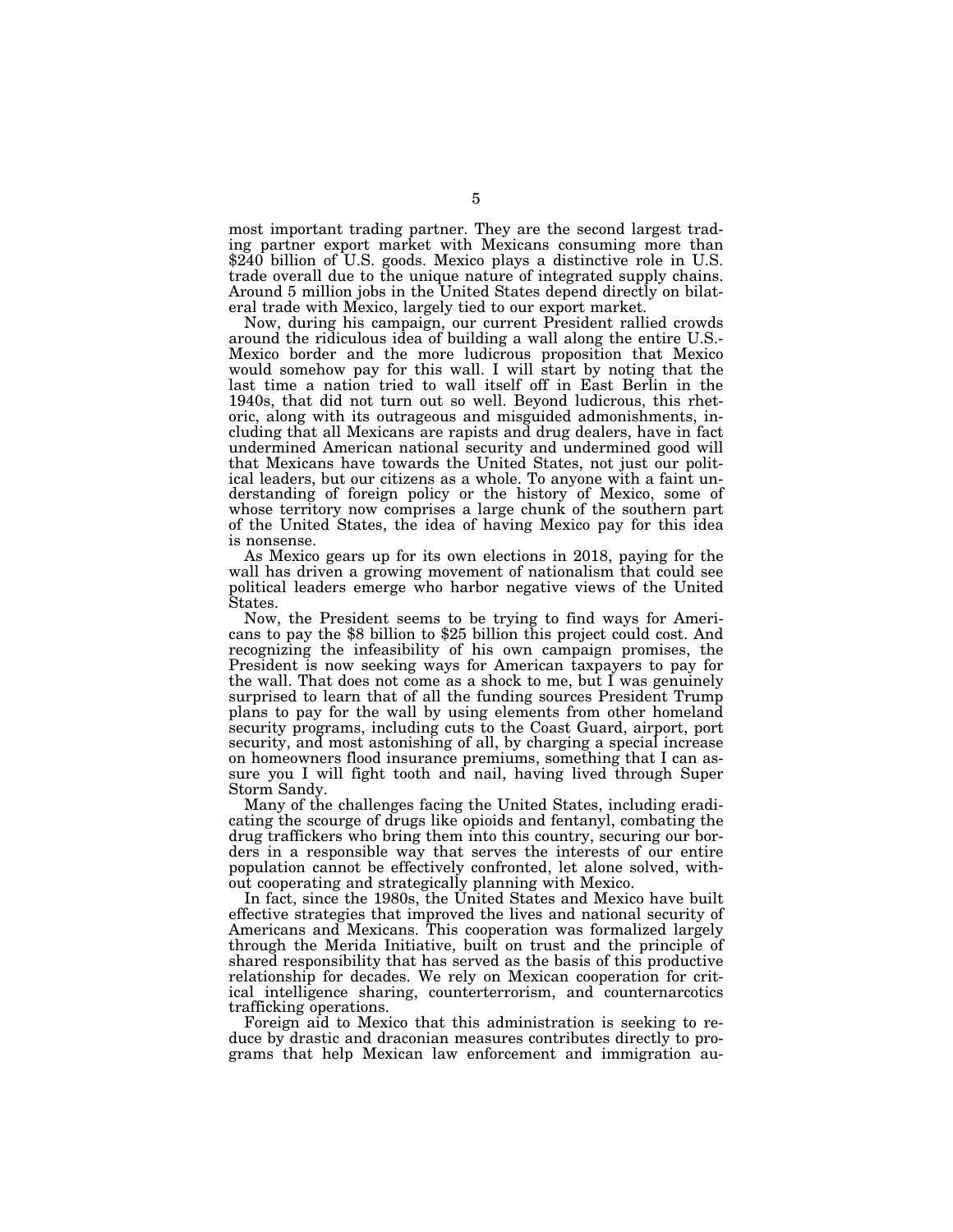thorities address their southern borders and migrants from other countries. Our economic development support directly aids Mexicans' purchasing power which often goes to U.S.-made goods. Higher levels of economic development and education in Mexico lead to less pressure for emigration and generally more stable and resilient communities that are able to stave off poverty and criminal networks who seek to exploit it.

That Mexico, with all of its national pride, would allow for the extradition of El Chapo Guzman speaks volumes about not only the skill that their forces have developed but also the trusting relationship we have fostered.

While no country is perfect, Mexico's police and military with investment, training, and cooperation of the United States have made incredible strides in protecting their population and combating drug traffickers. We need to continue and expand these efforts, particularly to support judicial and governance reforms that will help Mexico tackle the root causes fueling criminal networks and drug trafficking.

The bottom line is that Mexico and Mexicans have the most direct impact on Americans in their daily lives than just about any other country in the world. It is vital to our national security and to our continued peaceful prosperity in the northern part of the western hemisphere that the United States and Mexico continue strengthening our relationship and forging new areas of cooperation and growth.

I look forward to hearing both of your testimonies and engaging in a dialogue with you.

Thank you, Mr. Chairman.

Senator RUBIO. Thank you, Senator Menendez.

Just as a side note, my understanding is next week there will potentially be working coffee with the foreign minister of Mexico. He was saying Mexico. So I got to work that in there too.

And the second is that my understanding is that late in April, a delegation of Mexican Senators will be traveling here as well. And I hope my colleagues take an opportunity to attend both of those gatherings. It is really important to establish those bonds, both with our counterparts in the Mexican Senate and also with the foreign minister.

Thank you both for being here. Governor Richardson, thank you. I look forward to your testimony.

### **STATEMENT OF HON. BILL RICHARDSON, FORMER GOVERNOR OF NEW MEXICO, SANTA FE, NEW MEXICO**

Ambassador RICHARDSON. Thank you, Mr. Chairman and members of the subcommittee. I am not going to enunciate the friendship I have had with those outstanding three members of the minority. And, Mr. Chairman, I have always respected you and your knowledge of Latin America and your excellent Spanish, which I hope you try to match Senator Menendez.

Senator RUBIO. It is not as good as Senator Kaine's, but we are both working on it.

[Laughter.]

Ambassador RICHARDSON. Mr. Chairman, this is a very important hearing, and I am glad you are focusing on the U.S.-Mexico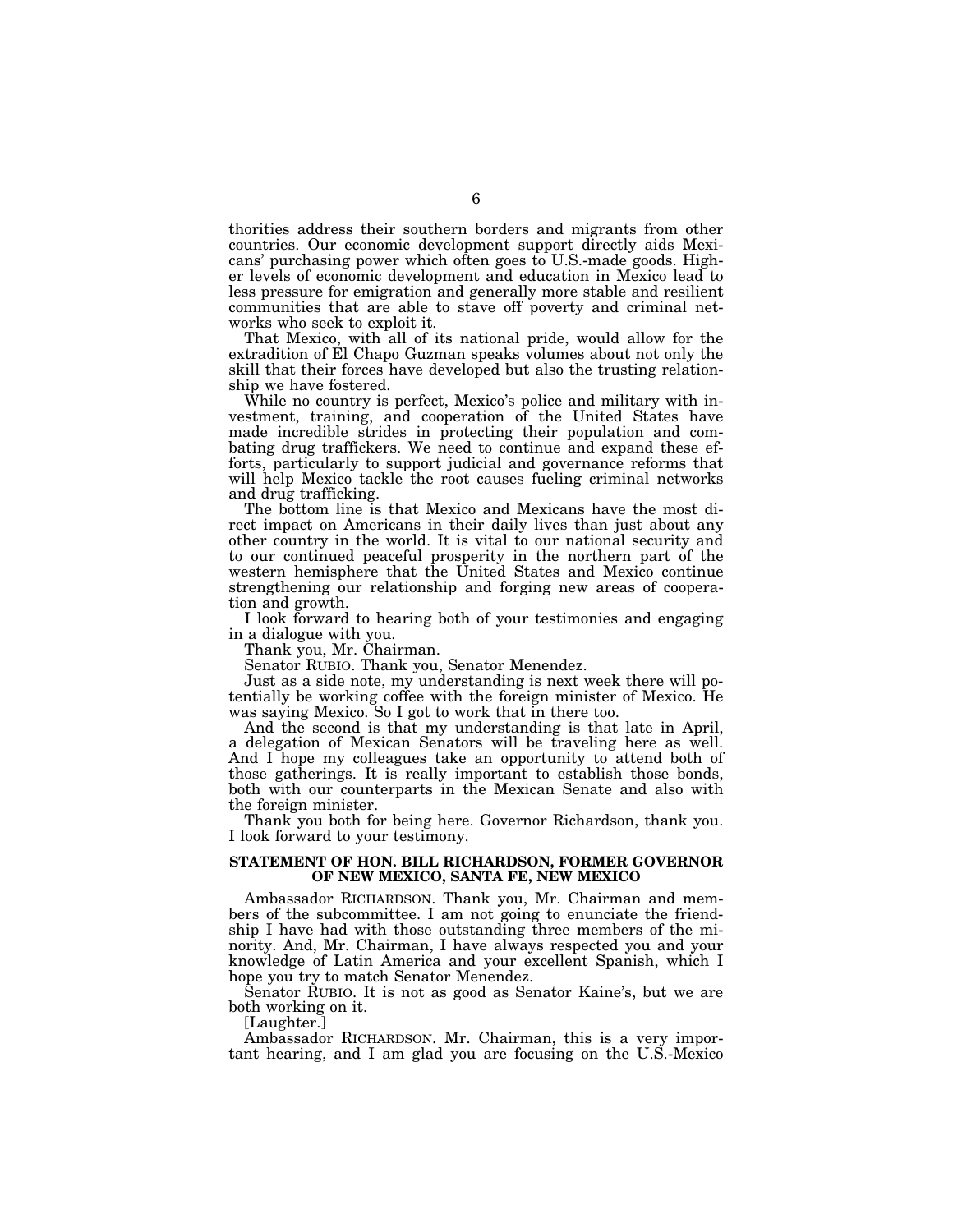relationship. I have been involved with this issue as a governor, as somebody who grew up part of my life in Mexico, as a Congressman, as Energy Secretary. I have never seen the relationship in such bad shape as it is today. It is in tatters, and steps need to be taken to better—one of the most important relationships we have I think among the top there countries that the United States has—I will not name the others, but it is obvious—I think Mexico is one of those. And I am extremely concerned that we are heading into a period where the issue of paying for the wall, the building of the wall, the NAFTA negotiation, the threat of an import tax, the deportation—and I commend Senator Menendez. I know you did an event a couple of days ago on that issue. Eleven million potential deportations.

The government-to-government relationship is shaky, but I worry about the relationship between the American people and the Mexican people. There is resentment. They feel insulted—the Mexican people. I spend quite a bit of time there. My sister lives there. And I am concerned. And I think it is important that in the course of the hearing, Ambassador Noriega and I might have some suggestions on what to do about it.

My worry is that what we have is a Mexican election coming up. And I think it is 16 months. But the election really starts in 5 months with state elections. And what we want to do is find ways to deal with the problem issues that affect the relationship. On the wall, my hope is that other alternatives are looked at. I know in the Senate and the House, there is great concern about funding the wall. I hope that is abandoned. I hope the import tax discussion ends. The NAFTA negotiations. Yes, I think the U.S. NAFTA relationship needs to be modernized, but I think an acceleration of those negotiations needs to take place. Otherwise, they are going to head into these negotiations into the Mexican election period.

I would also add that—echoing the views of all of you, and that is that we have transnational issues affecting the relationship. The best way to deal with transnational threats, whether it is health, whether it is terrorism, whether it is immigration, whether it is crime is together. And Mexico and the United States need each other, and I see us heading into a situation where the governmentto-government relations needs to be revitalized but very, very soon.

I think the statistics are very strong. You asked me to focus on some of the issues relating to security and strategic issues. There is an extraordinary level of collaboration between the U.S. and Mexico to address terror threats and capture dangerous criminals. You mentioned El Chapo. Every airline passenger who arrives in Mexico is vetted against the U.S. criminal and national security database. Heroin addiction is epidemic in the United States, and we rely on Mexico's cooperation in allowing DEA agents to operate on the ground.

I think as Senator Menendez mentioned, on immigration, net migration to the U.S. is negative. Not a single terrorist act has been committed in the United States by anyone that entered via the Mexican border. Mexico has cooperated with the U.S. by deporting hundreds of thousands of Central American migrants bound for the U.S. I have some views on that. I think we have got to be careful, especially with families and children.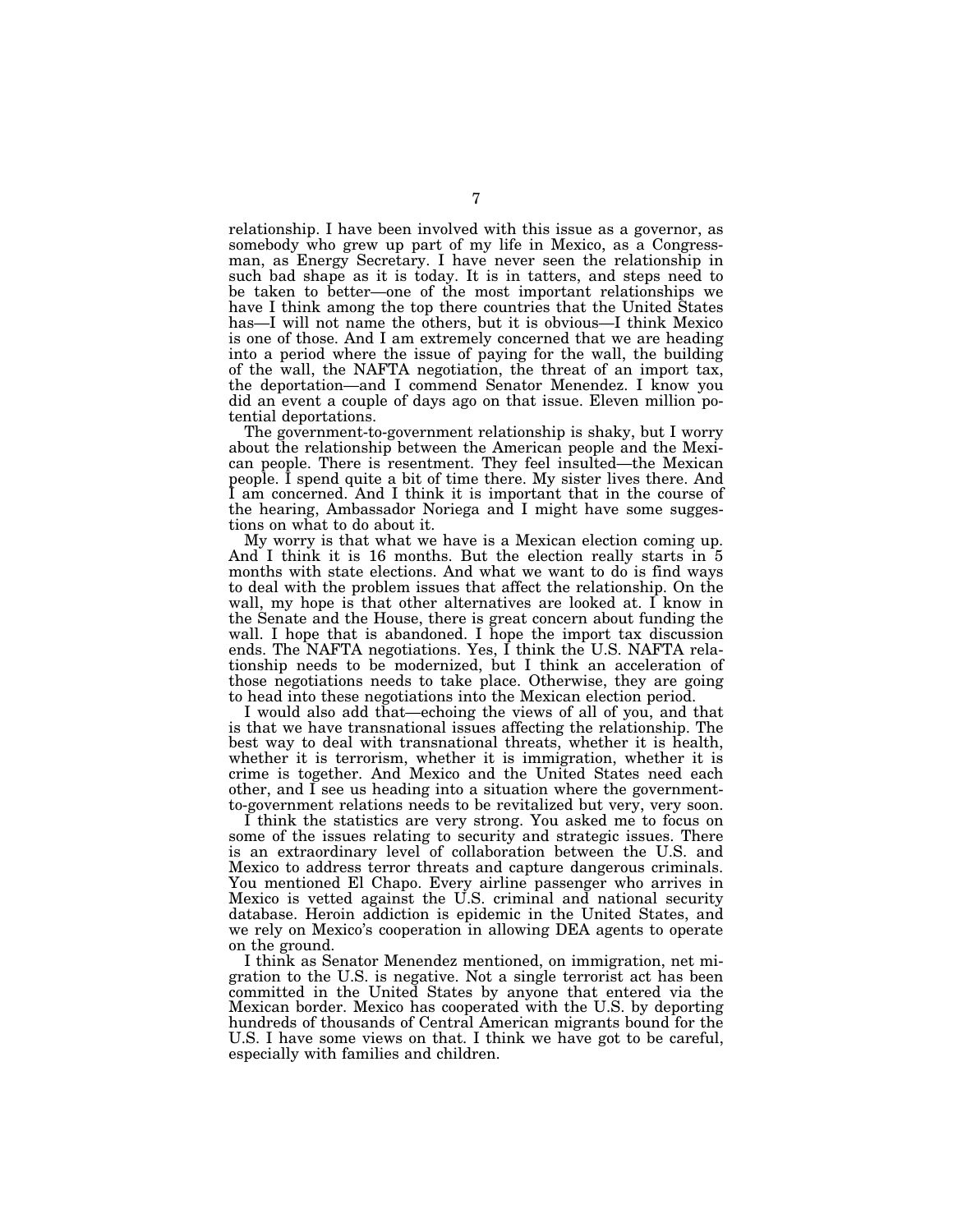But across the board, on the economic front, we trade approximately five times as much with Mexico as we do with Great Britain. Five times as much. Mexico is our third largest trading partner. Mexico is our second largest export market. And Mexicans buy more American goods than Japan, Germany, South Korea, and Great Britain combined—combined. Mexico buys more from the U.S. than China, Japan, and the UK combined. And additionally, the two NAFTA countries, Canada and Mexico, represent 30 percent of all U.S. trade, 35 percent of our total exports. So on the domestic side, 23 states in the United States count Mexico as their number one or number two export market. In 2015, foreign direct investment from Mexico in the U.S. was \$52.5 billion.

I think those most concerned with the NAFTA negotiations and with the breakdown in trade are agricultural people. I know there are issues in Florida, but if you look at Midwest corn, \$2.5 billion in exports could be jeopardized. Auto plants, food, across the board.

I will cite one statistic. Six million American jobs depend on U.S. trade with Mexico according to the U.S. Chamber of Commerce. But most importantly and to put our trade deficit with Mexico into perspective, 40 cents of every dollar's worth of goods imported from Mexico is made in the United States.

So in conclusion—and I am sticking to my 5 minutes here. I see this thing glaring at me, and I will observe it because I think the best questions can come in a dialogue.

When I was Governor of New Mexico, the State of Chihuahua was our partner. And Senator Udall knows these issues well. NAFTA created a lot of jobs along our border, good jobs, good high paying jobs. But the cooperation that I had with the Governor of Chihuahua on issues relating to crime, on issues relating to heroin addiction, issues relating to immigration was exceptional. And the worry that I have is the border states, the 12 border states, because we are talking about four on the U.S. side and eight on the Mexican side, have tremendous cooperative relationships on security, on trade, on drug interdiction, on extradition that would be jeopardized.

So my hope is that in the next few months, the sooner the better, I think this subcommittee can play an important role because I see right now the executive branch is not necessarily coordinating the best they should on the relationship. I think this subcommittee can play an important role in bringing an institutional framework of the U.S.-Mexico relationship where the State Department and the Commerce Department take the lead in the relationship, perhaps with your intervention, and not the White House. I think this is a relationship that is too valuable to let drift away into domestic politics.

So I thank you, Mr. Chairman. I thank members of the subcommittee. And I appreciate your time.

Senator RUBIO. Thank you, Governor.

Ambassador Noriega?

## **STATEMENT OF HON. ROGER F. NORIEGA, VISITING FELLOW, AMERICAN ENTERPRISE INSTITUTE, WASHINGTON, DC**

Ambassador NORIEGA. Thank you. Good morning, everyone.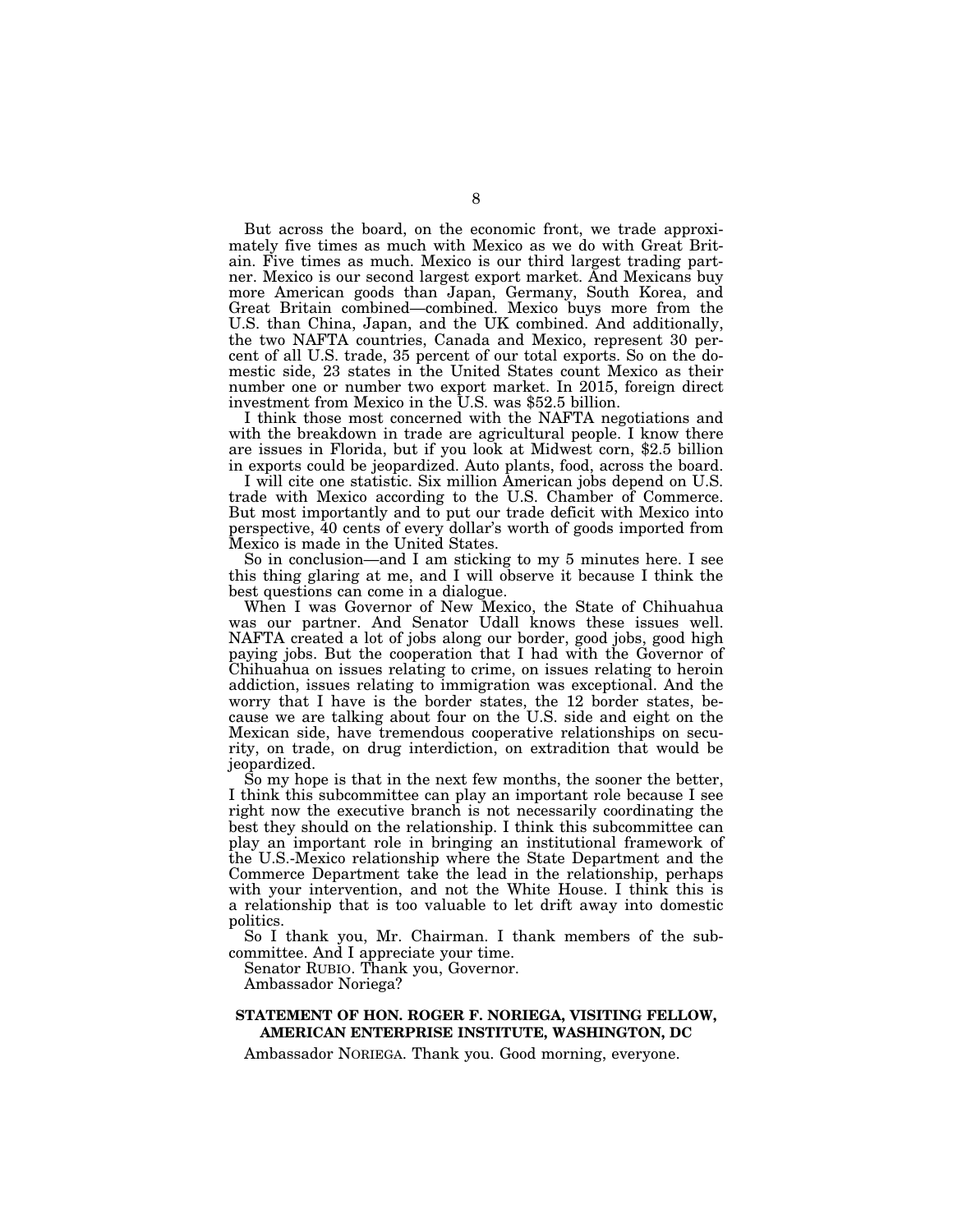Mr. Chairman, Ranking Member, members of the committee, it is an honor to be with you this morning to discuss the importance of Mexico to our prosperity and security and its potential importance in terms of foreign policy interests of the United States as, Mr. Chairman, you referred to Mexico's leadership really on the Venezuela question at the OAS. And I commend you for calling out those countries that could not find their way to work with the United States and other democratic countries vis-a-vis the narco dictatorship that is taking shape in Venezuela.

It is really vitally important—and I agree with the Governor here—that Members of the U.S. Senate, U.S. Congress generally, and other stakeholders in this relationship speak out to explain the vast mutual benefits that derive from our economic partnership with Mexico, as well as from our cooperation to confront drug trafficking and to secure our border. Both sides can do more to realize the full potential of NAFTA and of our law enforcement cooperation. But it is precisely why a respectful dialogue is essential as we expand and deepen those ties.

It is well known, as others have referred to already this morning, that Mexico is the United States' second largest trading partner after Canada and the third largest two-way trading partner behind Canada and China. But not many realize that our \$530 billion twoway trade with Mexico is more than that of Japan, Germany, and South Korea combined. And when you back out the crude oil exports from these trade figures, Mexico's two-way trade with the United States actually edges out Canada to make it our largest trading partner.

Much is made of the \$60 billion trade deficit with Mexico. However, the U.S. trade encompasses integrated cross-border supply chains or production sharing. As a result, 40 percent of every dollar of Mexican exports is actually U.S. content. Five million American jobs depend on trade with Mexico, 14 million on NAFTA more generally. And Mexican companies have invested \$16 billion in the U.S. economy, \$3.7 billion in manufacturing.

There is no doubt that NAFTA has been a success for all of the three countries participating. It has fueled momentum behind the modernization that has encouraged Mexico to strengthen its democratic institutions and diversify its economy, all of which make Mexico a more cooperative and stable neighbor.

As good as that cooperation on cross-border issues is today, it could be better. The United States needs Mexico to do more to promote border security to protect our citizens from drugs and terrorism. Mexico's role on border security really is critical, as has been stressed today. Our country cannot formulate an effective anti-drug strategy, including a plan to confront the opioid crisis, without intense support of Mexican authorities who are the last line of defense against illegal drugs and immigrants bound for our southwest border.

In recent years, not many folks would realize, the Mexican migration authorities have interdicted 560,000 persons, mostly illegal immigrants from Central America who are headed for our border. That is a half a million people who did not have a chance to test our resources on that border.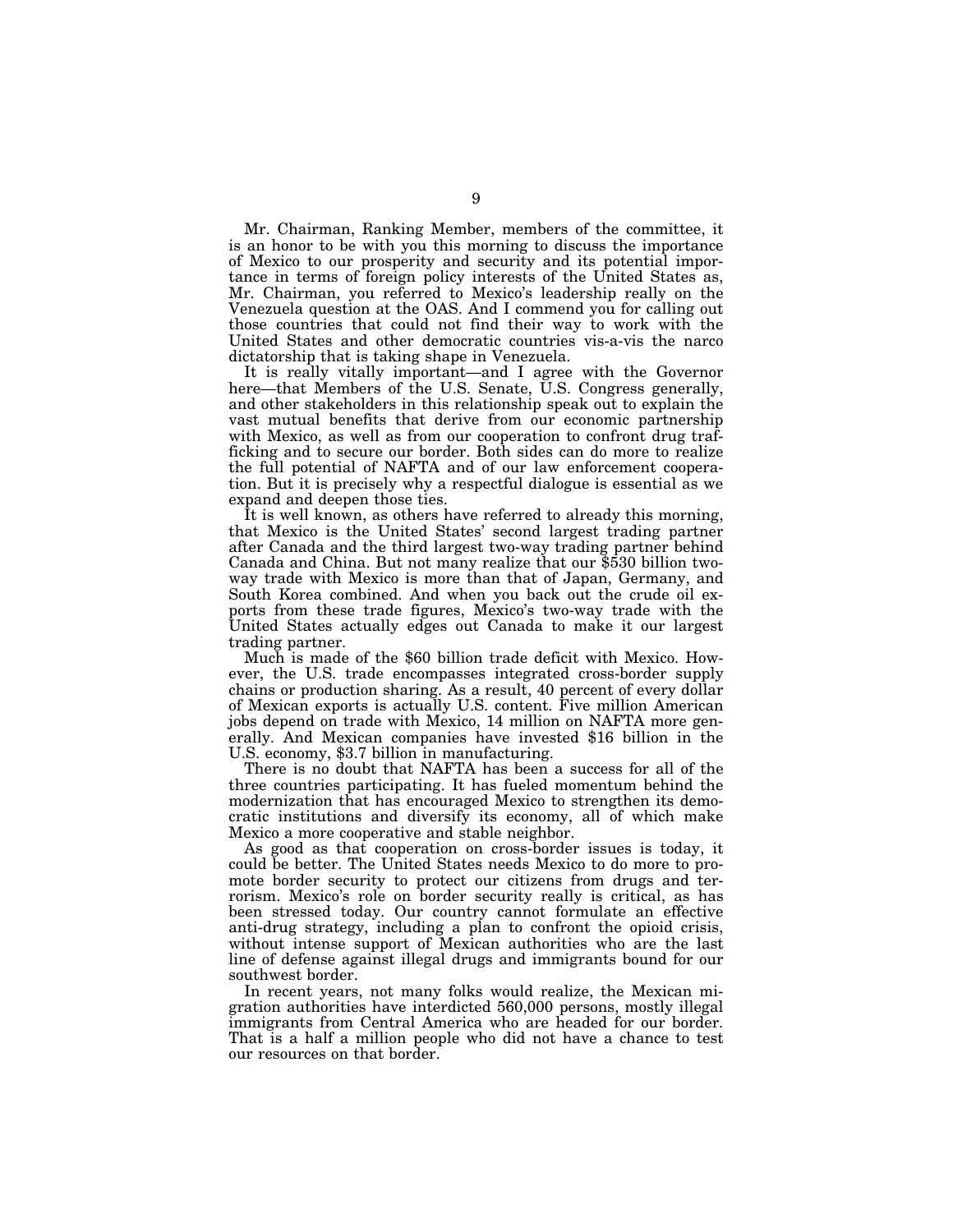In any case, Mexicans should not allow themselves to be distracted from the important reform agenda that is essential to building its own modern prosperous nation. Mexico would be better if it were to exercise the political leadership internally to take on corruption, which fuels criminality, to modernize a criminal justice system that unfortunately today sows insecurity, to adopt fiscal responsibility and tax reform measures, to undertake meaningful energy sector modernization, and to adopt a host of measures that will make itself more competitive in the world. Until these things happen, Mexico cannot take full advantage of the trade or attract the capital that it needs to build a more modern economy.

It is interesting that in recent months, Mexicans have not overreacted. At least the Mexican officials have not overreacted to the anti-Mexican rhetoric. Instead, they have looked to open new channels, more serious dialogue, more reflective based on information about the important relationship that we have because I think they realize that those who stand to gain from bad relationships between the United States and Mexico are those same people in Mexico who disparage the economic relationship and nationalists who criticize cooperation with U.S. law enforcement and migration authorities.

Mr. Chairman, Americans must admit that many of Mexico's security woes and instability is a direct result of being on the threshold of a nation with an insatiable desire for dangerous illegal drugs. We should be trying to make its anti-drug mission easier, not complicating the ability of that government to cooperate with the United States.

Finally, American stakeholders in the United States' bilateral relationship, particularly businesses that rely on the integrated supply chain and those whose jobs depend on Mexican partners and investors, must do more to explain the tangible and substantial benefits of ties with Mexico and to advocate a more constructive engagement and mutually respectful dialogue between our two great nations.

Thank you very much, Mr. Chairman.

[The prepared statement of Ambassador Noriega follows:]

#### PREPARED STATEMENT OF AMBASSADOR ROGER F. NORIEGA

The American Enterprise Institute (AEI) is a nonpartisan, nonprofit,  $501(c)(3)$ educational organization and does not take institutional positions on any issues. The views expressed in this testimony are those of the author.

#### KEY POINTS

President Trump's rhetoric about Mexico obscures the disproportionate importance of Mexico to U.S. prosperity and security. The economic partnership and security cooperation with Mexico is not a problem, it's a solution.

- Mexico is the United States' second-largest export market (after Canada) and third-largest trading partner (after Canada and China), with a two-way trade that amounts to \$530 billion (more than Japan, Germany, and South Korea combined).
- If oil is taken out of the equation, Mexico would surpass Canada as the United States' second largest good trading partner. Mexico's two-way trade with the United States would stand at \$511 billion and Canada's at \$505 billion.
- Mexico is the fourth largest source of foreign crude oil imported by the United States.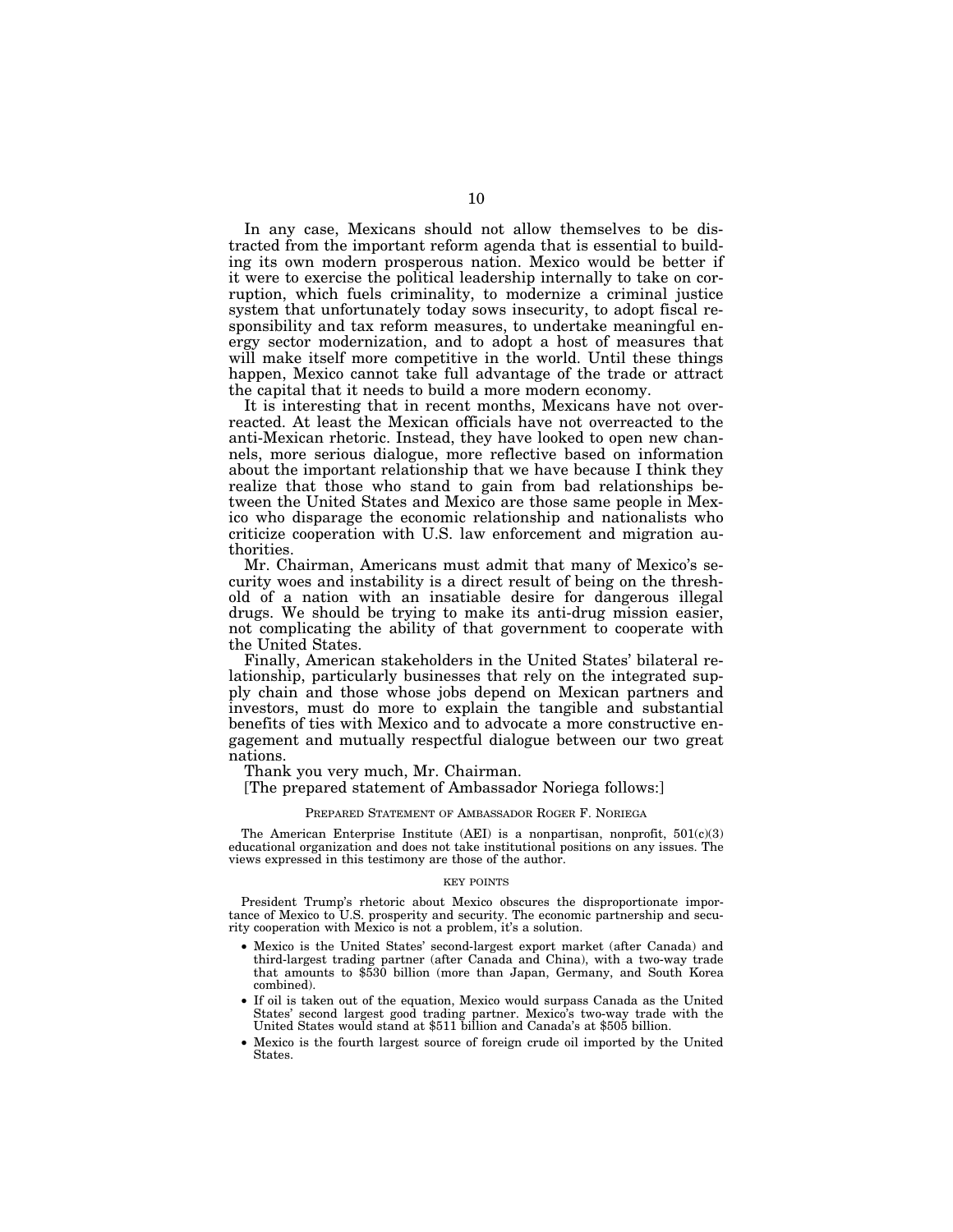• Mexico is the top buyer of U.S. corn (27% of the country's exports representing \$2 billion). Mexico is the world's No. 1 importer of U.S. dairy products. A disruption or loss of that market would be devastating to U.S. agriculture.

NAFTA is an indisputable success story for both the United States and Mexico.

• It has helped companies build a mighty North American market, contributing to U.S. global competitiveness.

Æ U.S.-Mexico trade encompasses integrated cross-border supply chains and ''production sharing,'' in which 40 cents of every dollar of Mexican exports are U.S. content.

Æ Five million U.S. jobs depend on trade with Mexico; 14 million depend on NAFTA.

• NAFTA has fueled momentum toward modernization that has encouraged Mexico to strengthen its democratic institutions and modernize and diversify its economy—all of which makes Mexico a more cooperative and stable neighbor.

As good as cooperation on cross-border issues is today, it could be better. The United States needs Mexico to do more to promote border security to protect our citizens from drugs and terrorism. That is less likely to happen if U.S. officials peddle half-truths and hurl threats that undermine mutual confidence.

- The United States cannot formulate an effective anti-drug (including opioids) strategy without receiving more support from Mexican authorities who are the last line of defense against illegal drugs bound for our southwest border.
- In recent years, Mexican migration authorities interdicted 560,000 persons, mostly illegal immigrants from Central American countries, headed for our border.

Misinformation and distortions undermine the effort to build an even more robust economic and security partnership. Thus far, White House advisors and their Mexican counterparts appear to have established a more serious and mutually respectful dialogue.

Mexicans should not allow themselves to be distracted from an important reform agenda that is essential to building a modern, prosperous nation. Anti-Mexico rhetoric is a destructive and costly distraction.

Those who stand to gain from a return to overheated rhetoric are populists in Mexico who disparage the economic relationship and nationalists who criticize cooperation with U.S. law enforcement and migration authorities.

Americans must admit that many of Mexico's insecurity woes are the direct result of being on the threshold of a nation with an insatiable desire for dangerous illegal drugs.

American stakeholders in the U.S.-Mexico bilateral relationship—particularly businesses that rely on the integrated supply chain and whose jobs depend on Mexican partners and investors—must do more to explain the tangible and substantial benefits of ties to Mexico and to advocate for a more constructive engagement by U.S. authorities.

#### INTRODUCTION

During his candidacy for the U.S. presidency, Donald J. Trump tapped into American anxiety about lost jobs and illegal immigration to garner popular support. That anxiety is very real, but candidate Trump offered a questionable diagnosis and impractical remedy. Unfortunately for Mexico, his rhetoric singled out that country as a scapegoat, accusing the government of taking advantage of the United States in the North America Free Trade Agreement and saying that it ''forces many bad people into our country, ... including drug dealers and criminals of all kinds.

In the ensuing months, experts and journalists have systematically disproven these accusations. However, significant damage has been done to Mexico's economy and American credibility as a security partner. Twenty years ago, such animus from a key U.S. political figure, let alone a one who waged a successful bid for the presidency, would have been met with a nationalistic backlash. Instead, the Mexican government and much of the political class has sought to minimize the damage—recognizing that their country's fate is tied inexorably to North America.

In recent weeks, the White House advisors managing the relationship have established a more serious and constructive dialogue. However, President Trump has not disavowed his most negative comments about trade with Mexico and illegal Mexican immigrants, of which there are 11–12 million living in the United States today; nor has he dropped his insistence that our neighbor to the south will pay for a  $2,000$ mile border wall that experts say could cost as much as \$20 billion.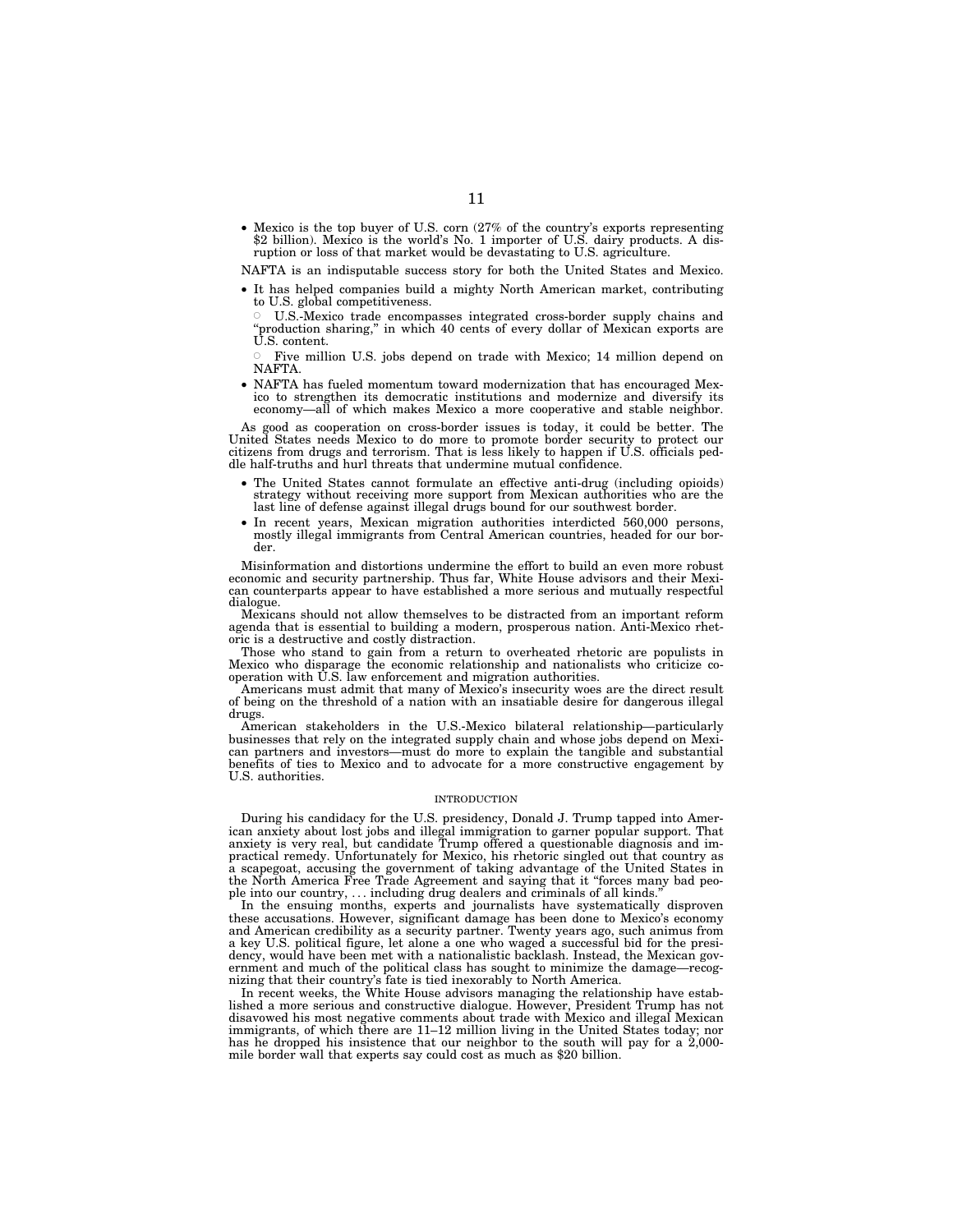It is important to acknowledge that, if the President continues to bash Mexico to placate his political base, one of the United States' most important bilateral relationships is at risk. Although the damage so far can be measured in the value of the Mexican peso and the anxiety of Latin American immigrants, also at stake are billions of dollars in two-way trade, millions of U.S. jobs that depend on an integrated cross-border supply-chain, and essential cooperation against illicit drugs and a potential wave of illegal immigrants.

#### MEXICO'S CONTRIBUTION TO U.S. PROSPERITY

Mexico is the United States' second-largest export market (after Canada) and third-largest trading partner (after Canada and China), with a two-way trade that amounts to \$530 billion (more than Japan, Germany, and South Korea combined),

according to the office of the U.S. Trade Representative. USTR reports:<br>U.S. goods imports from Mexico totaled \$295 billion in 2015, up 0.2% (\$667 mil-<br>lion) from 2014, and up 73% from 2005. U.S. imports from Mexico are u  $2015...$  The top import categories in 2015 were: mineral fuels (\$70 billion), vehicles (\$55 billion), machinery (\$20 billion), special other (returns) (\$14 billion), and plastics (\$11 billion).

However, these data not take into account the ''production-sharing'' that is integral to the robust cross-border manufacturing between the two countries; as a result, about 40 percent of Mexico's exports actually is U.S. domestic content being re-exported into the U.S. market. That simple fact means that the \$60 billion trade deficit figure cited repeatedly by President Trump is misleading.

Mexico also is our fourth largest source of foreign crude oil, according to the U.S. Energy Information Administration.

An article published in Foreign Policy just this week offers a strong refutation of the suggestion that the lost of millions of U.S. jobs can be attributed to NAFTA:1

From 1994 to 2000, after NAFTA was enacted but before the 2001 recession and the reduction of investment restrictions in China, U.S. manufacturing employment rose from 16.8 million jobs to 17.3 million. While estimates vary, research suggests NAFTA had a modest but positive effect on the U.S. economy. A 2014 study by U.S. International Trade Commission economists found that NAFTA slightly increases national real wages and employment in the U.S. machinery and metal industries, while slightly decreasing employment in the sugar and apparel sectors.

#### MEXICO'S CONTRIBUTION TO U.S. SECURITY (ILLEGAL DRUGS AND ILLEGAL IMMIGRATION)

Mexico benefits materially from its proximity to one of the world's most dynamic markets and its partnership in NAFTA. However, the country also pays a high price for being located in the heart of the transit zone through which tons of illicit narcotics and illegal immigrants flow to the U.S. border. Mexico sits between the largest consumer of illicit drugs (the United States) and the largest producers of cocaine (Colombia, Peru´ and Bolivia). It also borders Central American nations that are the source of an influx of illegal immigrants.

Transnational organized criminal networks—which no country can confront on its own—attack the already weak institutions in Mexico in order to carry out production on the doorstep of the U.S. market and to move product (and currency from illegal sales) through Mexican territory. Successive Mexican presidents have implemented policies aimed at disrupting these drug-trafficking organizations, but the result has been a decade-long bloodbath that has cost more than 100,000 deaths to the ensuing violence.

Criminal organizations operating in Mexican territory have become the top producers of methamphetamines and heroin. In fact, 90 percent of heroin consumed in the United States is produced in Mexico.2 Far from ''forcing'' these criminals over the U.S. border, Mexican authorities and innocent civilians have paid a very dear price for trying to interdict these criminals and their contraband and to dismantle their operations.

The opioid epidemic in the U.S. is fueling this production. ''According to the Department of Health and Human Services, More people died from drug overdoses in 2014 than in any year on record, and the majority of drug overdose deaths (more than six out of ten) involved an opioid. Since 1999, the rate of overdose deaths involving opioids—including prescription opioid pain relievers and heroin—nearly quadrupled, and over 165,000 people have died from prescription opioid overdoses."<sup>3</sup>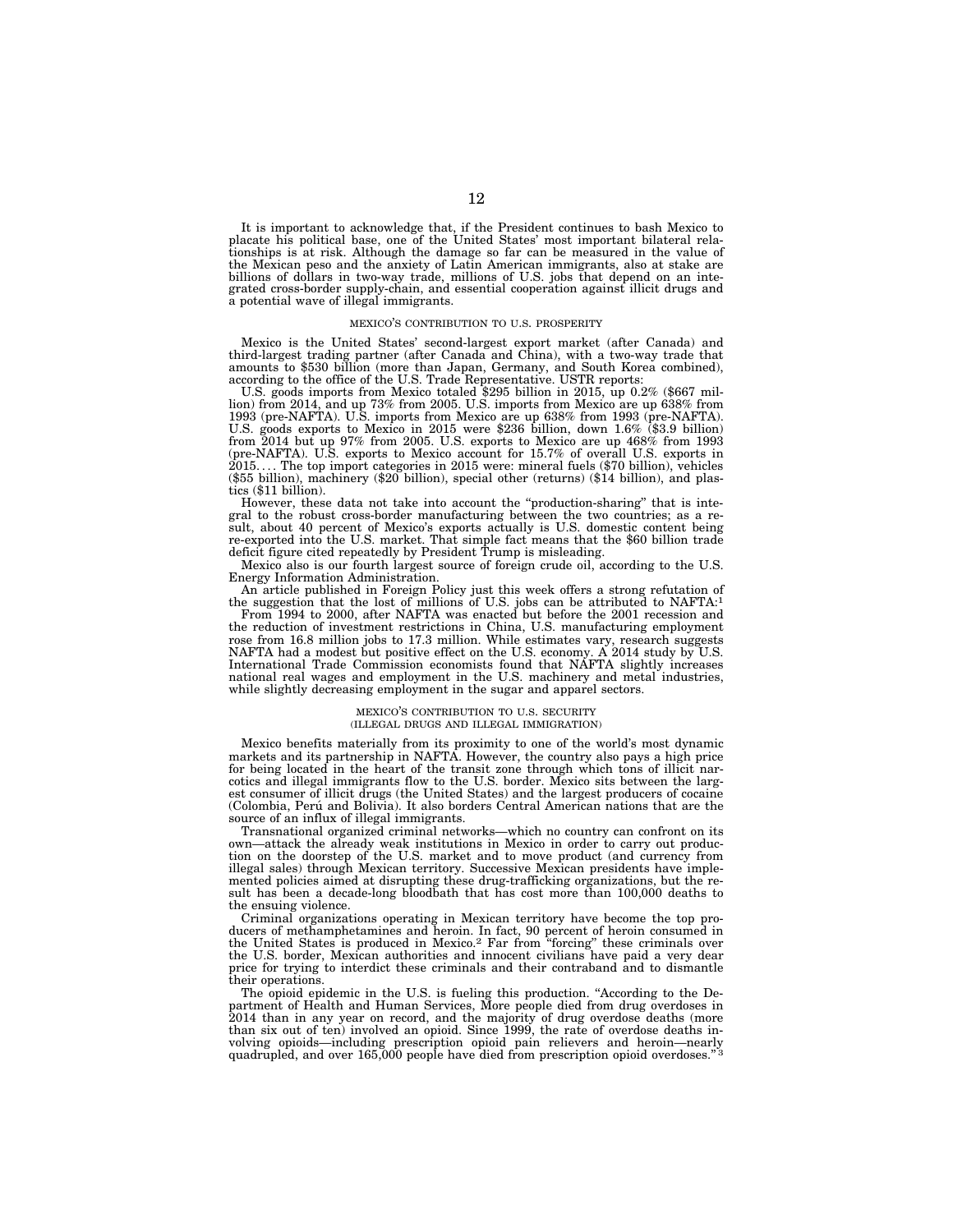The State Department's 2017 International Narcotics Control Strategy Report, using figures from the office of Mexico's Attorney General, quantifies Mexico's antidrug seizures in recent years. From April 2014 to September 2015 (most recent fig-ures) ''Mexico reportedly seized 1,346.4 metric tons (MT) of marijuana (a 45 percent increase from the same period in 2013 to 2014), two MT of opium gum (a 43 percent increase), 26.5 MT of methamphetamine (a 74 percent increase), 10.2 MT of cocaine (a 183 percent increase), and 272 clandestine laboratories (a 90 percent increase).'' ''Mexico also reported seizing 653 kilograms (kg) of heroin from April 2014 to September 2015, an increase from 455 kg during the previous reporting period, between December 2012 and April 2014.

Regarding illegal immigration, candidate Trump excoriated U.S. authorities for failing to protect the U.S. border with Mexico. A wave of unaccompanied minors crossing the border in the summer of 2015 exacerbated the impression among the American people that illegal immigrants are crossing into the United States with impunity. Unfortunately, Mr. Trump failed to make a distinction about the national origin of recent arrivals, fueling the incorrect impression that Mexicans are pouring across the Rio Grande.

The March 28 Foreign Policy piece by Messrs. Blackwill and Rappleye reports that ''net migration from Mexico to the United States has been negative since the 2008 recession. . . . Most exiting immigrants were undocumented. The number of ap-prehensions of Mexican migrants at the U.S. border fell from 1,637,000 in 2000 to 188,000 in 2015, reaching a low level not seen since 1969.''

On the other hand, Mexican authorities continue to play a significant role in quelling the 2015 crisis. Between October and April 2015, Mexico apprehended 92,889 Central Americans. In the same time period, ''the United States detained 70,226 'other than Mexican' migrants, the vast majority from Guatemala, Honduras and El Salvador,'' according to a report in U.S. News and World Report in June 2015.

As the United States confronts this quadrupling of opioid abuse in recent years, it must be able to count on the Mexican government deploying law enforcement resources to its southern and northern borders and adopting other measures to interdict illegal activity. Rhetoric that treats Mexico as a scapegoat comes dangerously close to sabotaging crucial political support and law enforcement cooperation on the Mexican side, without which the U.S. border would be overwhelmed.

#### POPULISM AND NATIONALISM

To the extent Mexicans are disoriented by unhelpful rhetoric, they may become more vulnerable to a populist of their own. Andrés Manuel López Obrador (known commonly by his initials, "AMLO") has made a career of fanning populist and nationalist flames. For example, he has blamed NAFTA for causing more poverty and inequality in the country and attacked presidents for welcoming U.S. law enforcement cooperation.

As Mayor of Mexico City, López Obrador was responsible for increasing the debt of the city by 400%. When he left office, the city's debt increased to \$4.3 billion (exchange rate of 2006). In that same period, poverty increased from 9.9% to 10.3%.

In 2006, AMLO ran for the presidency, losing in one of the closest elections in Mexico's modern history. After losing, he refused to accept the results of the election and launched nationwide protests, which paralyzed Mexico City's most important thoroughfares for almost a year, causing billions of dollars in losses. In 2012, sought the presidency for a second time, losing by a wider margin to current President<br>Enrique Peña Nieto. Again, AMLO rejected the results and initiated nationwide protests.

In 2013, he opposed Peña Nieto's education reform, sponsoring riots, especially in the States of Michoacán, Guerrero, Oaxaca and Chiapas. These riots caused billions in losses and were responsible for serious acts of violence and looting. In 2014, AMLO launched his own party, Movimiento Regeneración Nacional (MORENA), signaling his intention to wage another campaign for the presidency in 2018. Last year, he proclaimed himself the "antisystem" candidate.

The United States is among the greatest beneficiaries of a Mexico that is democratic, stable, and cooperative. Any sensible U.S. diplomatic strategy toward Mexico should avoid rhetoric and confrontations that divide the two countries and strengthen the hand of politicians who would undermine democratic capitalism and positive bilateral relations with the United States.

#### MEXICO'S DAUNTING AGENDA

The United States should hope that Mexico's political leaders will take steps to invigorate their nation's economy so that it contributes even more to a healthy and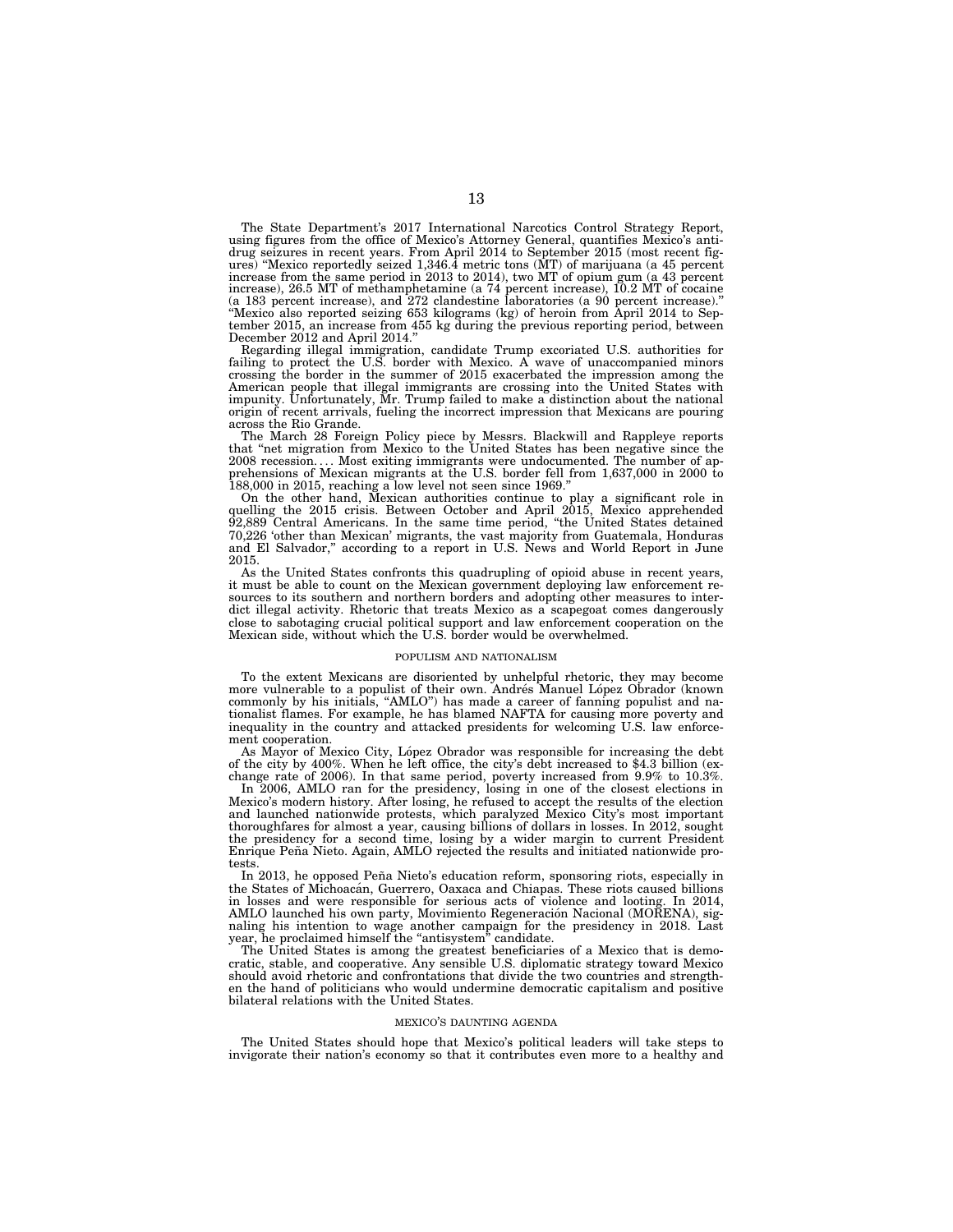dynamic North American market with greater advantages over competitors in Asia and Europe. Anti-Mexican rhetoric in the United States is a distraction from a daunting agenda of reforms that Mexico must undertake to build a safer and more prosperous country—and an even better neighbor.

When President Enrique Peña Nieto came into power on December 1, 2012, he proposed to increase public spending to jumpstart the economy. Four years into the Peña Nieto administration, public spending has increased by 16.2% of GDP, according to data from the Ministry of Finance and Public Credit (SHCP). This spending has not jumpstarted the economy, reduced poverty, or improved public security.

According to the Economic Commission on Latin America and the Caribbean (ECLAC), from 2010–2014 poverty in Mexico increased 2.9%. In the decade from 2006–2016, Mexico's economy grew a meager 2.4%. In recent years, the 60% decline in oil prices and 20% reduction in oil production have generated losses that amount to 5% of the country's GDP.

When the energy reform was enacted in 2013, it failed to attract sufficient private capital because of the decline in the world prices of oil. More recently, however, com-panies have started to invest through the bidding rounds. So far, Mexico has received investments for \$70 billion, and there are already 80 companies from 18 countries with contracts for the development of electricity and oil projects. Mexico needs to continue to attract more companies and capital if it wishes to recover lost ground. In fact, according to Pablo Zarate, member of the Mexican Association of Hydrocarbons Companies (AMEXHI), Mexico needs to attract investments of \$26.6 billion a year to reach the goals of the International Energy Agency, which estimates that Mexico can reach 2.8 million barrels by 2040 if it adopts a serious energy sector reform.

Mexico's currency, the peso, has lost significant value as a result of bad economic policies and international factors, primarily the anti-Mexico rhetoric of the Trump campaign. In 2016 alone the peso lost nearly 20% of its value. This trend is not expected to improve this year.<br>In terms of foreign direct investment Citibanamex has reduced its 2017 forecast

by a third from \$35.8 billion to \$25 billion. According to a report in the Financial Times, a bank research note predicted, "The main feature [of 2017] will be uncertainty and therefore weak investment." The bank predicted "a shift from manufacturing to extractive industries (oil and gas) and electricity, others.

Corruption costs Mexico approximately \$17.3 billion a year, which represents 9% of the country's GDP. According to Transparency International's Index of Corruption for 2015, the country ranks 95 out of 168 countries.4

In Mexico today, more than 50 organized crime organizations continue to operate with impunity, often engaging in ultraviolent action that terrorizes the population. The frontal assault against powerful crime syndicates, which started in earnest under President Felipe Calderón in 2006, left smaller but functioning cartels. Unfortunately, federal and local authorities have been unable or unwilling to adapt in order to thwart the smaller and less organized splinter groups that emerged after the Calderón offensive.

Peña Nieto began his 6-year term deemphasizing the "war on drugs," failing to produce a comprehensive security strategy for his first year in office, and resorting to ad hoc measures as violence flared up repeatedly in subsequent years. Kidnappings have increased 79% since Peña Nieto took office, according to a January report in La Opinion summarizing 2016 statistics. Homicides were up by 255% in 2016 in comparison to 2015. Extortion increased by 30%.

According to the Global Impunity Index, Mexico ranks second in the world on its ranking of countries impacted by impunity. The Index noted that only seven of ten crimes are reported in Mexico, of which only 4.46% reach a sentence phase. For every 100,000 inhabitants there are 3.5 judges, less than one-fifth the average in most developed countries. Prisons remain understaffed at 20 guards per 100 inmates; the average in most developed countries is 47 per 100.

Until Mexico's political class takes on corruption that fuels criminality, modernizes a criminal justice system that sows insecurity, adopts fiscal responsibility and tax reform, undertakes meaningful energy sector modernization, and adopts a host of measures to make itself more competitive, it cannot take full advantage of trade or attract the capital it needs to build a modern economy.

There is no agenda more important to Mexico than addressing the serious security challenges, impunity, and economic malaise that it is facing today. The rhetoric of President Trump may add to the burden, but it is a distraction from the country's real problems.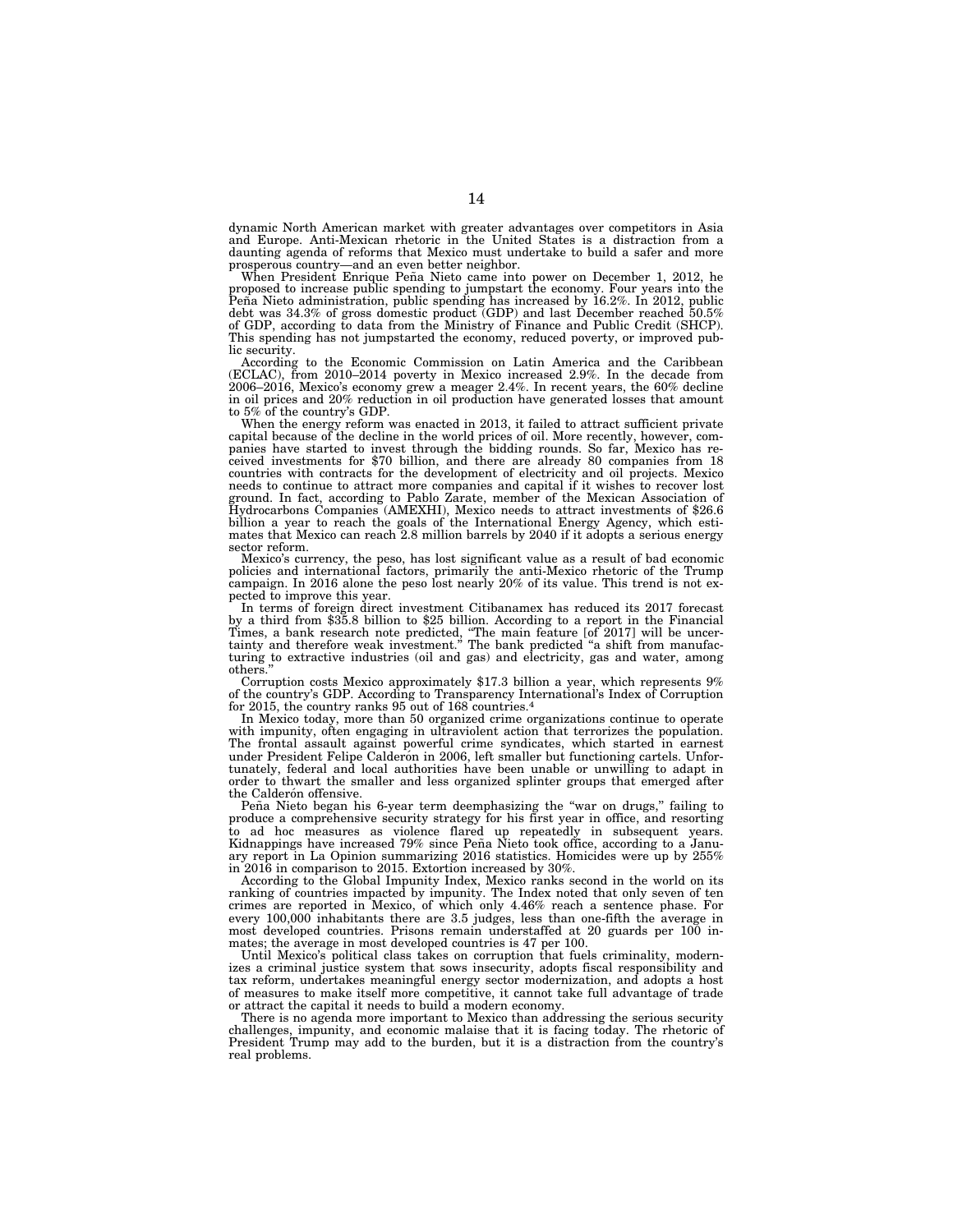Notes

—————————

<sup>1</sup> "Fact Checking Trump's 'Alternative Facts' About Mexico," by Robert D. Blackwill and Theo-<br>dore Rappleye, March 28, 2017.

<sup>2</sup> "State Department: At least 90 percent of heroin destined for the U.S. comes from Mexico," The Washington Examiner,'' by Joel Gehrke, March 2, 2017. 3Fact Sheet, Opioids, U.S. Department of Health and Human Services.

4 ''Corruption Costs Mexico 9% of GDP,'' Forbes.

Senator RUBIO. Thank you both.

I will just begin with an observation, and then I am going to start turning to the members here so they can get their questions in. Various of them have other engagements, and this is an important hearing for them.

So let me say I have heard all the facts and figures about NAFTA, and so there are winners and losers in any arrangement. So if you are a corn farmer in Iowa, NAFTA has been very good for you. If you are a dairy farmer in Upstate New York, NAFTA has been very good. If you are a tomato grower or a strawberry grower in Florida, it has been more complicated and more difficult. And so that is the dynamic that we have internally and it is important to reexamine that.

But here is the broader question that I have. Irrespective of whether that is a legitimate or not complaint, I think there are legitimate complaints about the way NAFTA has impacted certain sectors of our economy. That would be true on the Mexican side as well.

But the Mexican people are a proud people. We talk about nationalism. There is nationalism in every country in the world and that includes Mexico. And here is the broader observation that I have.

We forget that Mexico is not just a democracy but a vibrant one. Its leaders are elected. And if they find themselves in the crosshairs of heated rhetoric that inspires a nationalist response, leaders have to respond to that reality internally in their country.

The bigger concern is the impact it is has on the broader politics of Mexico and creating a space—I am not going to mention anyone by name. I am not here to give anyone free publicity. But imagine for a moment a candidate in Mexico who has made a career of fanning populism and nationalistic sentiments, who is also anti-NAFTA, who has attacked Mexican presidents in the past for cooperating with the United States on law enforcement and all these issues we have talked about. And imagine that person, someone like that, being able to take advantage of all this rhetoric to be elected in that democracy. And suddenly we find ourselves with an Hugo Chavez type leader, not in Venezuela, which is, of course, tragic, but right on our border, something we have never faced in the modern history of this country.

Obviously, it is up to the Mexican people to decide what future they want and who they are going to vote for in the upcoming presidential race, and we should not try to influence that in one way or another other than ensure that we try to strengthen our relationship.

But describe for a moment that situation internally in Mexico, what it could lead to, and what would it be like for U.S. policy. What will this hearing look like in 2 to 4 years if a leader like that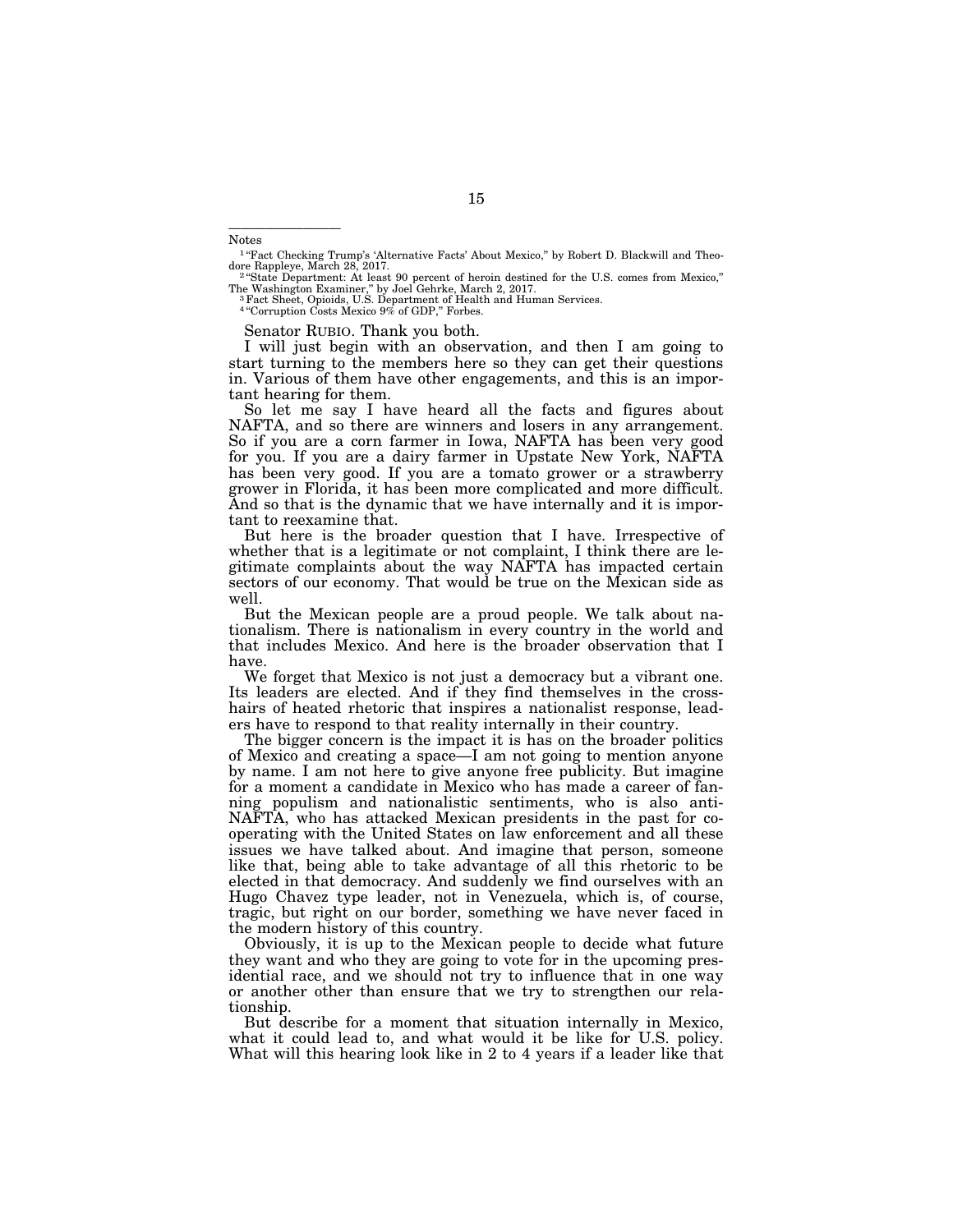assumes the presidency in Mexico partially by capitalizing on some of the rhetoric we see here in the United States.

Ambassador RICHARDSON. Well, Senator, you make an excellent point. This is why the timing on NAFTA, which is so critical I think to both countries, the NAFTA negotiations happen sooner or later because the Mexican State elections are in 5 months, and you want—the presidential election, as I said, I think is several months later. But it rolls into the presidential election. You want to eliminate the U.S. being a vibrant issue. You want to eliminate the statements made in the presidential race and the policies that have been initiated and dealing with the issue of NAFTA sooner than later.

This is what I would suggest. I think that, one, the United States needs to move on the 90-day consultation period. Now that the health care debate is over in the Senate and the Congress, move forward to renegotiate NAFTA sooner than later. And it does need to be modernized.

First, the rules of origin. I think this is a new era.

Secondly, there was no digital trade in 1993. I happened to be the Democratic whip in the House when NAFTA was being debated, and things have changed enormously.

Number three, Mexico has had an opening on energy reform. Some of those energy issues I think need to be discussed.

Issues related to manufacturing.

You know, you mentioned Venezuela, and my colleague, Roger Noriega, is an expert on Venezuela. The danger, if there is an abrogation of NAFTA, is China has invested \$30 billion in Venezuela. \$30 billion. And they are going to take over the vacuum if NAFTA and the United States and Canada do not reach an agreement. There is potentially a geopolitical threat too.

So I think, Mr. Chairman, what you want to do is—you know how important these elections are. You want to get the issues resolved in a way that they do not give impetus to any one candidate. And the U.S.-Mexico relationship is right now very fragile.

Ambassador NORIEGA. Yes, Mr. Chairman, I certainly agree that some of the rhetoric, the ill-informed characterizations of our relationship with Mexico and that Mexico has taken advantage of us somehow under NAFTA or that Mexico is forcing literally—that was the word used—forcing criminal elements to come over the border and to prey on our people has a very serious and negative impact on the relationship between our two peoples. And most folks on both sides of the border understand that that is not true, and that kind of rhetoric does not really reflect the nature of our mutually respectful relationship among family members in certain ways.

Certainly when the Mexicans reflect on NAFTA, they probably have a long list of issues that they would like to take up with us. And my guess is that those negotiations would carry on in a quiet way for 4 or 8 years, however long it takes. And in the meantime, decisions that the United States makes arbitrarily or unilaterally to go beyond the framework of the agreement of NAFTA would be a great relief to every Washington law firm that trades in trade law, and there would be tons of disputes. I do not think it is a short-run exercise. I think they can maybe lay the groundwork for these kinds of discussions, set up working groups between our two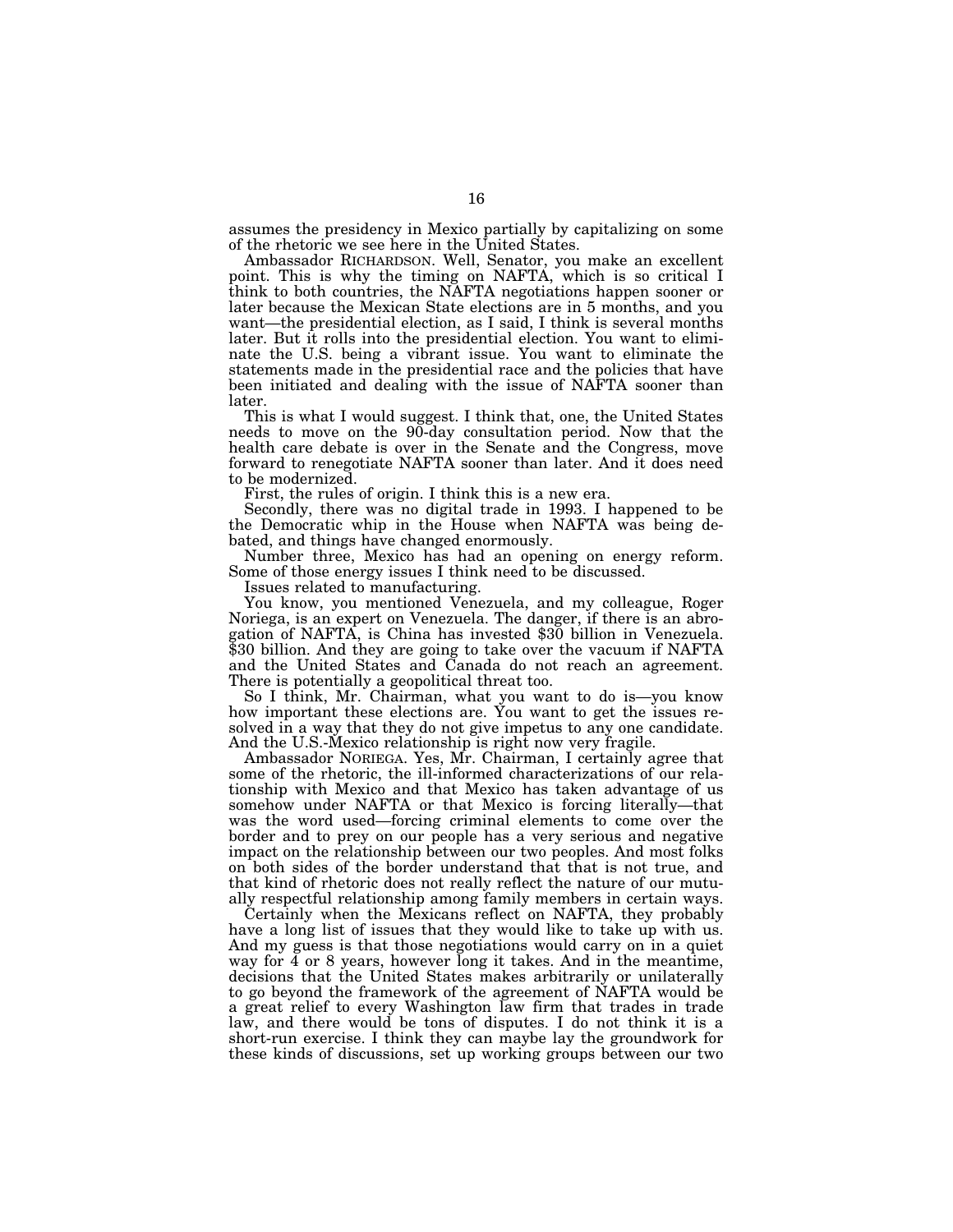countries once we actually have people who can be on our side of the table in those discussions. But it would be a very complicated, drawn-out process.

But I think it is important to note also—and I am sure really everyone here would probably agree with this—the anxiety among the American people about lost jobs, about illegal immigration is a genuine anxiety that has been tapped into. The problem we have to face as a country in a bipartisan, really non-partisan way is how do we address that anxiety for our mutual benefit. And I think there has to be an essential understanding that in global trade you can find win-wins generally in trade agreements, and that is tough work. But it makes sense in terms of improving stability in the world, in this case economic activity and health and prosperity on our borders. We can knit together mutually beneficial arrangements. That makes a lot of sense. So trade agreements generally are important, but we have to find ways to address that anxiety of the American people that they have not worked in our interest. And part of that in the short run is better information that tells the truth about the mutual benefits.

Senator RUBIO. Thank you.

Senator Menendez?

Senator MENENDEZ. Thank you, Mr. Chairman.

Thank you both for your testimony.

Would you both agree that the principle of shared responsibility laid out in the Merida Initiative is a principle that we should continue to try to engage with Mexico?

Ambassador RICHARDSON. The answer is an overwhelming yes, Senator. I think the cooperation on extradition, on drugs, on cartels should be enhanced. I know that Congress budgets several billion dollars for this, but I think it is important that it not just be reestablished, but you know, what has happened since the time period of December and January, some of these visits and some of this cooperation, military cooperation, has stalled. You know, the Mexicans are kind of waiting to see what is going to happen with the import tax, with the wall, with deportations, with the bilateral relationship with NAFTA. There are some instances where these joint visits, just joint cooperative agreements have been so——

Senator MENENDEZ. So shared responsibility should be a mutual goal I would think.

Ambassador RICHARDSON. Absolutely.

Senator MENENDEZ. Ambassador Noriega?

Ambassador NORIEGA. Absolutely.

Senator MENENDEZ. Now, if you want to renegotiate NAFTA, a negotiation in and of itself implies that there are multiple parties, in this case Canada as well. So you cannot ultimately unilaterally—you could move out of NAFTA totally if that is what you think is—I do not advocate, but if that is what you think is the right way. But that is shared responsibility to go ahead and renegotiate in a way that would benefit the three countries involved. If you want to do a better job on stopping the flow of narcotics, which ultimately comes through vehicles into the United States, not by humans trafficking across the border, you have shared responsibility. If you want to deal with the question of the Central American migration, Mexico could just say, you know what? We are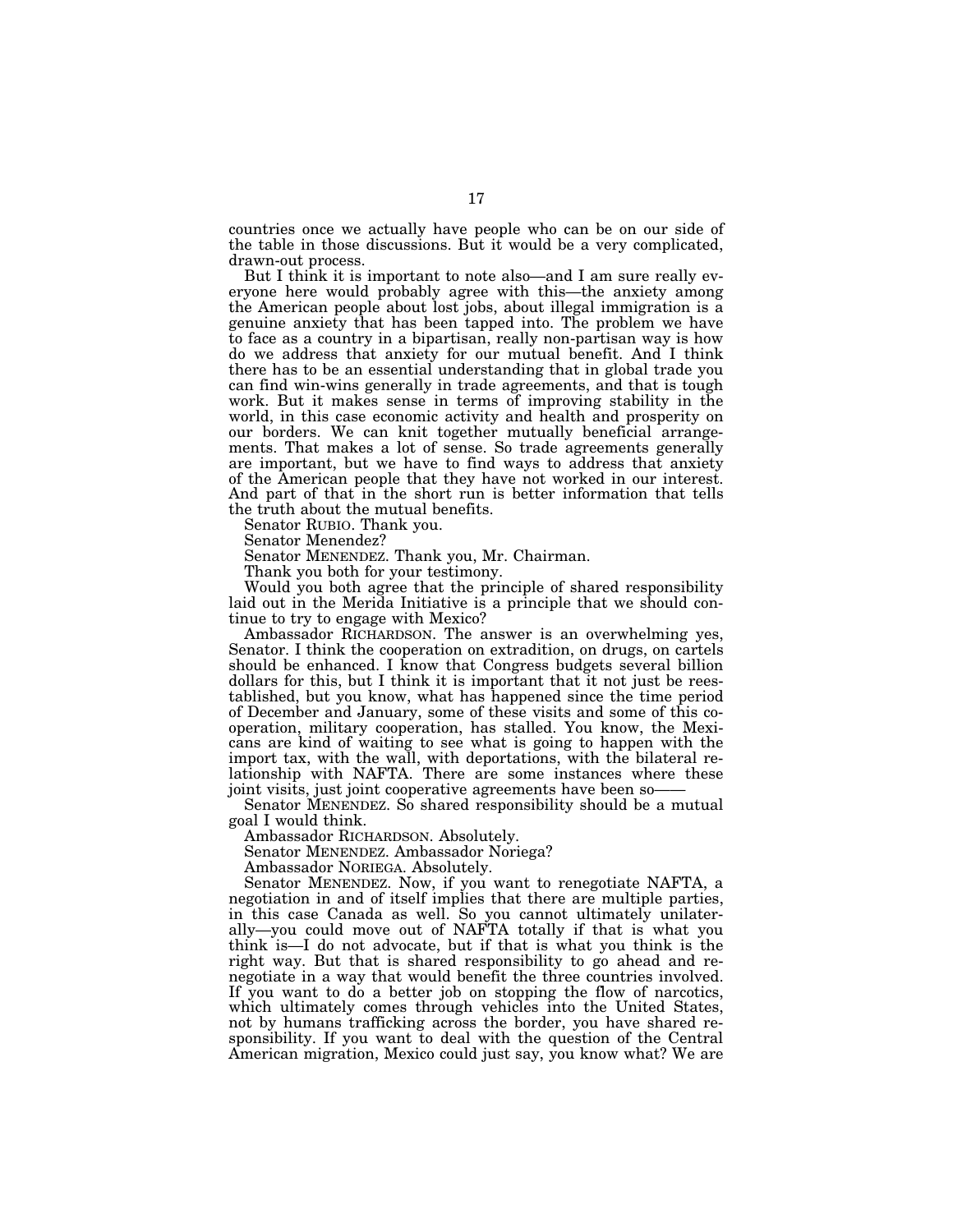not going to do anything. Let them go all to the border and let the United States handle it. But they actually engage in trying to mitigate that. And I think we need to mitigate the root causes that cause people to flee Central America and come northward, violence, economic oppression, gangs, and others. But Mexico could stand back. You need shared responsibility.

So it seems to me, following on the chairman's question, that I get real concerned that—of course, it is the people of Mexico who will decide what their future is and who leads them. But inadvertently when comments are made in the United States by its leaders that ultimately are incendiary about Mexicans, it drives the poll numbers of its right wing candidate—I mean—excuse me—of its left wing candidate in a way that is ultra nationalism. So if shared responsibility is our goal, the last thing you want to do is to drive the Mexican people to someone out of resentment, not out of hope, that ultimately will not engage in shared responsibility at the end of the day.

And so how do we get the Trump administration to engage in the principle of shared responsibility? What would you advocate that we try to do here from the Senate to try to make that the continuing cornerstone of our relationship?

You know, we as a country often seek to engage other countries to have more liberalized economies, to end state-controlled entities. Mexico has taken a number of proactive steps over the past several years to privatize state-owned companies, making them more open to productive trade relationships. But I could see the reversal of that if you end up with a leader who says, you know, that was the United States urging us to do that, and they are not our friends anymore.

So how do we get to the principles of being able to cement that essence of shared responsibility that was laid out in the Merida Initiative?

Ambassador RICHARDSON. Well, Senator, what the Senate and the Congress do is followed in the U.S. and Mexico. You guys are with the appropriations. You may have to look at NAFTA again if there substantial changes. So you have a major role.

You also have the pulpit role, the bully pulpit role.

What I would do in this shared responsibility is, number one, I think—and this is related to your question. One, I mentioned the NAFTA issues. I would also throw in worker protection. I think NAFTA needs a little stronger worker protection mechanisms.

But number one, I would have President Trump invite President Peña Nieto to a visit in the U.S. The relationship is in bad shape. That is very important, President to President. Give him a state visit. That symbolism is very important. Sending a message, treating Mexico as an equal partner, not as a subordinate.

I mentioned two others. Let the State Department—they have a lot of good Mexico experts—let the Commerce Department be the central focus of negotiations with Mexico on NAFTA, on issues relating to trade, issues relating to commerce, across the board. Let the Commerce and State Departments lead the interagency process. Keep it out of the White House.

I am very concerned about this channel that the foreign minister and the President's son-in-law have established. You forget the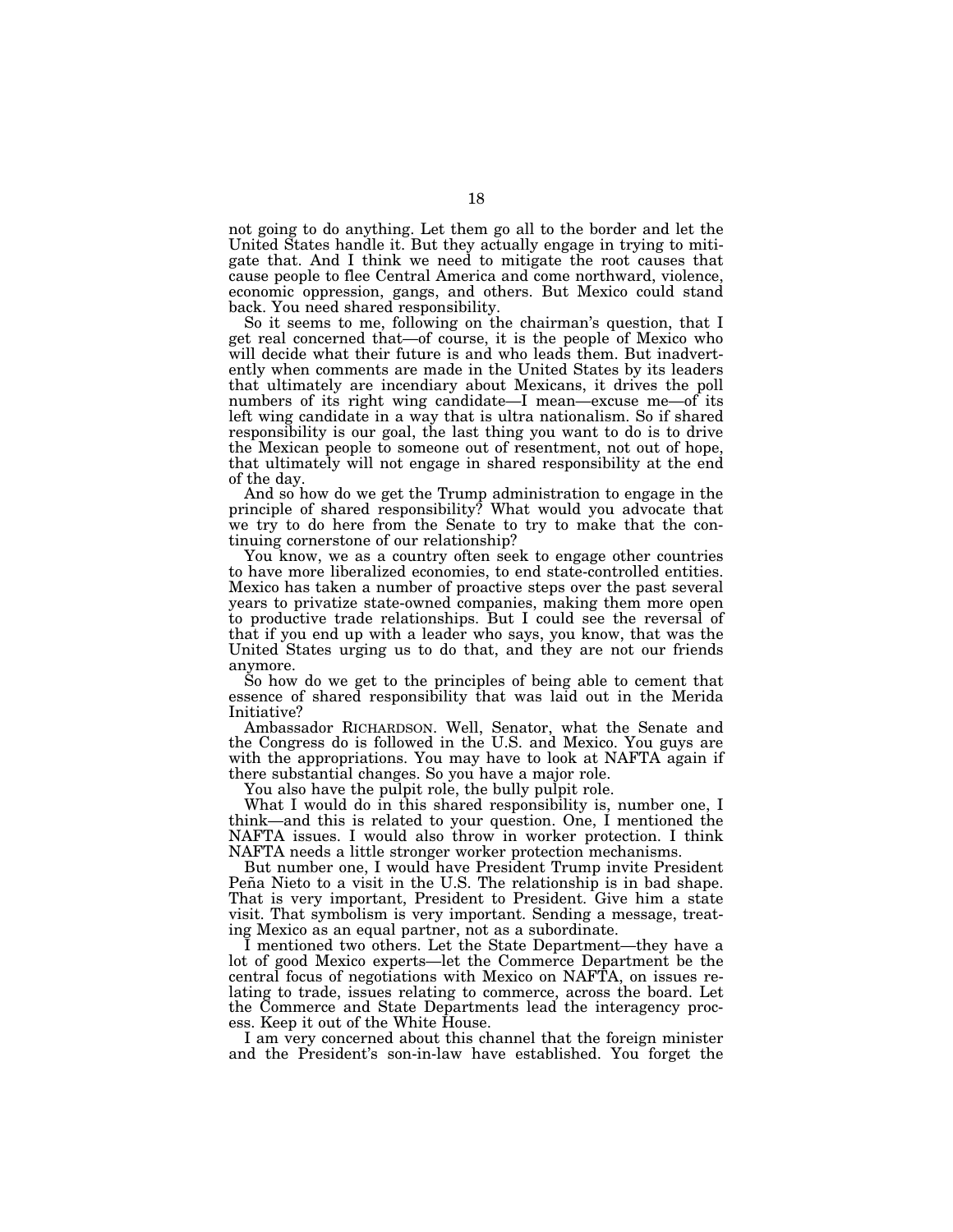State Department. I mean, the foreign minister of Mexico came here, did not even go to the State Department. I think that is a mistake. Institutionalize the relationship. I think you are able to do this as the Subcommittee on Western Hemisphere affairs.

Number three, I mentioned on NAFTA trigger the 90-day consultation period to get the negotiations going. Press the executive branch to do it. Find ways to limit this populist, nationalism, and anti-Americanism that could become part of bilateral negotiations.

And then there is the area, stop talking about the import tax. Stop talking about border taxes. We are not going to win that war. Mexico can retaliate against us on unfair trade practices.

Again, I mentioned Midwest corn. Do we want Mexico to punish Midwest corn, which is a \$2.5 billion export? Talk to American farmers. They are in Mexico all the time. They have benefited from this free trade.

You know, these are the not doable right away. I would forget about this wall. It is unworkable, sends a terrible message. It is not going to work. Most of the illegal immigration that comes in in containers is from Central America, smuggled. Deportations. Focus on the criminals in deportation, not have blanket—there are people in New Mexico and our border states and Colorado that are being deported I believe unfairly.

So, Mr. Chairman, the long-range issue—and you all have worked on this—is comprehensive immigration reform. A path to citizenship but also stronger border security. No question about that. Data collection, technology, cooperation with Central American countries.

Mexico needs to do more to take care of their own people economically on the border. No question. More to deal with the cartel violence, more to deal with the corruption issues.

I think President Peña Nieto is a very skilled politician, but I think he needs to engage directly in these negotiations. When he came into office, he did energy reform, education reform, political reform. He needs to personally take charge of a bilateral relationship that only I think a president can handle at this stage.

Senator RUBIO. Thank you.

I am going to turn to Senator Gardner in a second.

Two points that I think are important to raise.

One is that lost in this NAFTA discussion is the emergence of the Mexican middle class. That has actually grown exponentially over the last 20 years and has been a benefit to the United States.

And the second point, before I turn to Senator Gardner, is just an editorial point is in the business world, when you want to get into a negotiation with another business, you take a maximalist position, really tough, because the higher you start, the better your ultimate outcome could potentially be.

In the political world, there are consequences to taking a tough line at the start of a negotiation. And that is what both Senator Menendez and my questions were geared towards is the impact of a tough line. You think you are staking out a really good starting point. It strengthens you in a negotiation. But it has an impact on a democracy that is not applicable in the business world where it is only about dollars and cents.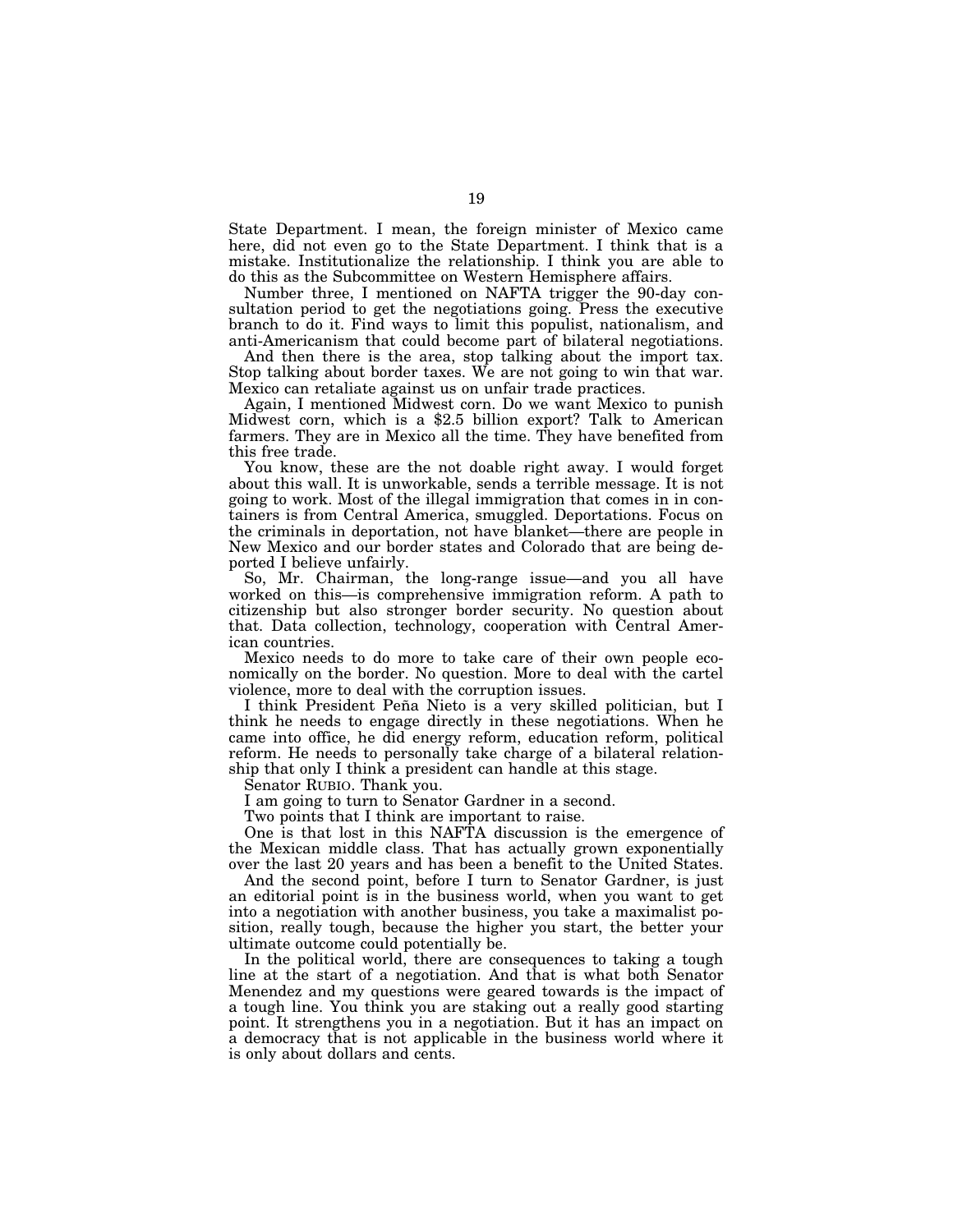Ambassador RICHARDSON. I think, Senator, to that excellent point, I would just add on NAFTA, if we delay and not try to fix these problems sooner than later and it gets into a Mexican election, we, the United States, lose leverage by delaying. So it reinforces your point.

Senator RUBIO. Senator Gardner?

Senator GARDNER. Thank you, Mr. Chairman.

Thank you, Governor Richardson, as well as Ambassador Noriega. Thank you very much for the opportunity to be here today to learn from you and to talk about this incredibly important issue.

As a Coloradan, I think some of the statistics are very compelling. Forty-eight percent of all Colorado goods that are exported we are a strong export state, about \$8.5 billion exported from Colorado just a few years back. Forty-eight percent of all of our goods exported from Colorado were exported to countries that were involved in the Trans-Pacific Partnership negotiations. Two-hundred and sixty-five thousand Colorado jobs are related. Of the some 750,000 trade-related jobs in Colorado are related to TPP countries.

And if you get further into the relationship we have with our NAFTA trade partners, the numbers are even more compelling. Since the passage of NAFTA, the approval of NAFTA in 1994, Colorado's exports to Mexico and Canada have increased over 300 percent since it was concluded.

If you look at free trade agreements alone, between 2003 and 2013, Colorado trade with FTA nations increased nearly 40 percent through that decade.

The challenge we have in this country, of course, is the macro/ micro argument. If you look at the macro numbers in Colorado and you can say that we added thousands of jobs or increased trade 300 percent, that is a great macro argument to make. The micro argument that some factory town can make in the Midwest or perhaps Northeast United States is that the factory closed and they lost 20 jobs. So while Colorado may have added thousands of jobs, their small town lost 20 jobs. So it is a difficult argument that we have to make, that this is a macro benefit and how do you make sure that even at the micro level, it is understood.

So I appreciate the chance to have this discussion. The United States is unique around the world, and a strong relationship with Canada and Mexico are the envy of the world in many cases with strong nations on our borders that are partners, not foes. And too many times you can look around the globe at conflicts that begin by nations that conflict with each other on the border, and not only does it lead to decimation of one nation, but both nations. And I think our interest, of course, is a strong North America, a strong partnership between Mexico and Canada and making sure that we have a rising tide in every nation around the globe, but particularly in North America. The better Mexico does, the better Canada does, the better we do. And so this opportunity gives us a chance to have that discussion. I appreciate that.

So I wanted to talk a little bit about a couple of things. What does the process—just a technical question on the process. If NAFTA is, quote/unquote, reopened, renegotiated, what role does Congress play in any discussions or decisions that are made as a result of that opening?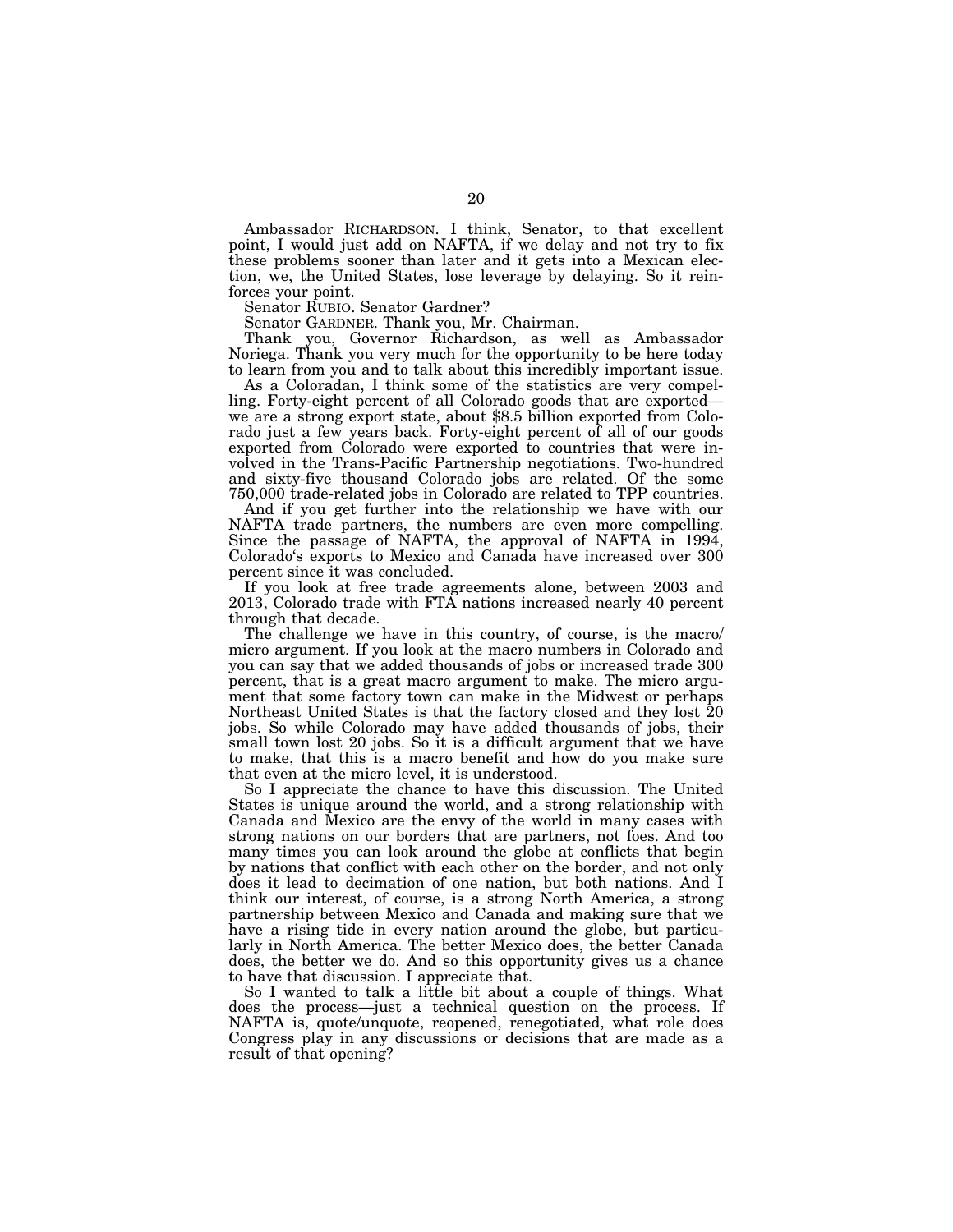Secondly, just a couple on the Merida Initiative. Which do you believe have shown the most promising results so far?

So either one of you could take those two questions.

Ambassador RICHARDSON. On the NAFTA issues—and, Senator, by the way, one statistic that I wanted to just mention to you because it involves Colorado and New Mexico. Nearly 20 million Americans travel to Mexico every year, while an average of 14 million Mexican tourists visit the U.S. every year, spending more than \$10 billion. And I would like you to share a little of those tourists that go to Colorado with us in New Mexico. You are getting a little too much of a lion's share.

Senator GARDNER. I was going to say. They are skiing. I do not know what they are doing in New Mexico. They are skiing in Colorado.

[Laughter.]

Ambassador RICHARDSON. I think the process has to be, Senator, look, you are intimately involved. NAFTA—I was around. I think I am the only human being around when this passed in the 1990s. I was the Democratic whip. And it was a bipartisan effort, by the way, in the House and the Senate. Newt Gingrich was the Republican whip and I was the Democratic whip to get the votes. And it was 1993, and Congress had to approve.

I think it depends on the scope of the changes to NAFTA whether it comes back. If they are considered technical, it might not. But you are going to have a role regardless.

What first has to happen is 90-day consultation period. That has to be triggered by all sides. And I think Mexico is concerned that the U.S. has not triggered that. It has not happened. The Secretary of Commerce said it is going to take a year. Before you arrived, I mentioned the danger of waiting a year. I think the negotiations need to keep going.

But if you get into issues like I mentioned, rules of origin, which I think you need to do, especially manufacturing to protect a potential Asian intrusion into North American manufacturing, rules of origin, digital trade. You might have to look at it again. And I think that would be constructive if that happened.

Ambassador NORIEGA. So, Senator, also adding to this, the U.S. public law would have very specific expectations of the administration pre-consulting with the Senate Finance Committee and the House Ways and Means Committee if they were to look at significant changes in that agreement and keep you informed along the process, and then finally very intense discussions, consultations before they were to bring any agreement back. But I think those would be sort of long-term objectives.

Perhaps the two countries, two leaders could make sort of broad statements indicating what is on the table to initiate this process. But I think that the negotiations would be very technical at the working level and would be sort of a very low profile exercise, I think which would be helpful.

And I wanted to just comment, Senator, that your very positive way of looking at this relationship and the benefits from trade generally is really extraordinarily helpful and constructive that Mexicans hear this and then frankly the American people hear this. But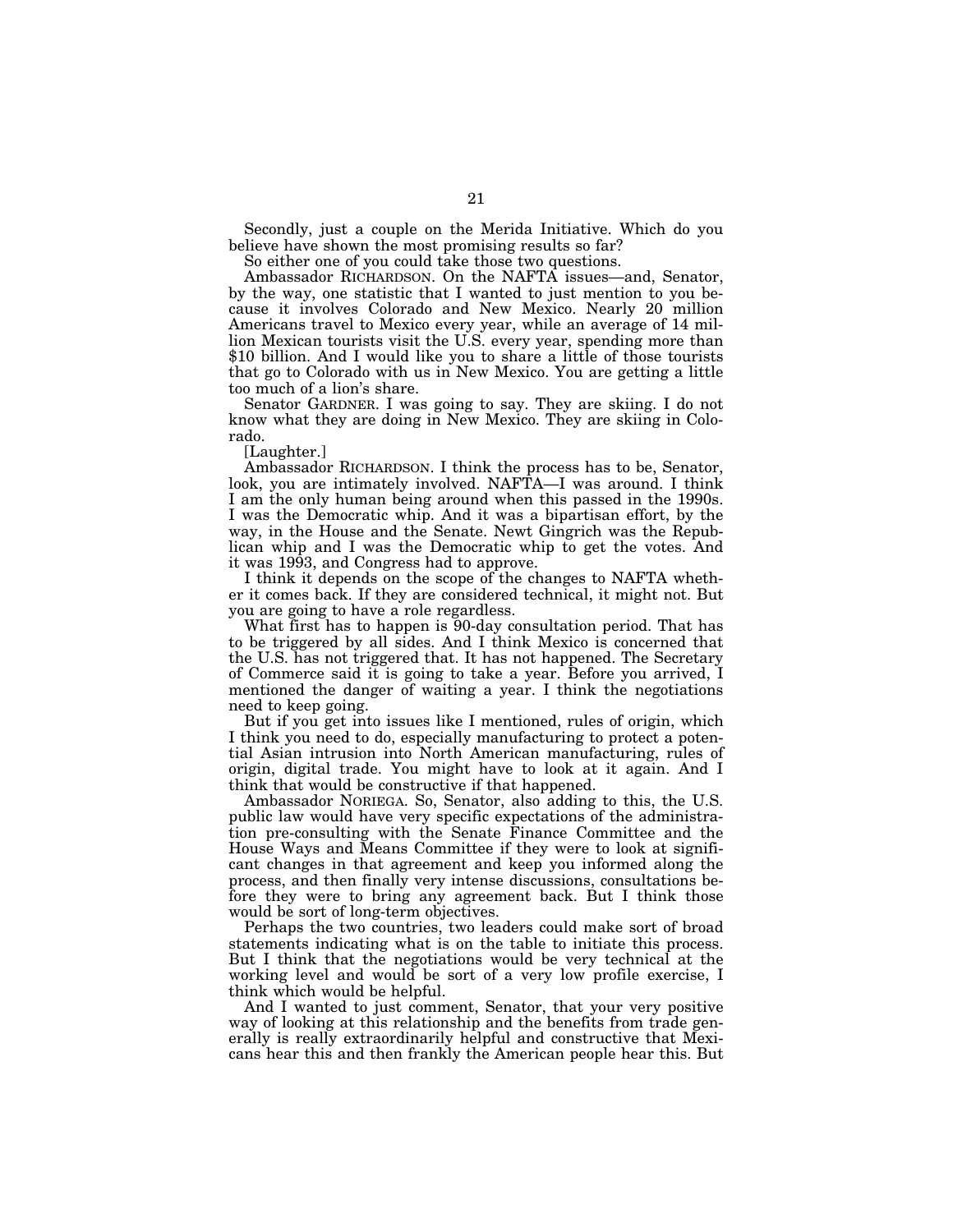I also understand how difficult it must be to go to a town hall and to explain these issues.

Senator Rubio used an expression that was running through my head this morning thinking about this. It is not all dollars and cents. I was in Colombia yesterday, and we have to understand that these agreements are not just about trade. Yes, we want them to be positive, produce tangible benefits for our economies, but they are also used to fortify our partners and our allies and our friends, in this case a neighbor. And certainly we can point to trade tripling since NAFTA was passed or, in point of fact, fivefold trade among our countries since NAFTA was passed. And that is a positive macroeconomic good. But it has also fortified Mexico's move toward representative democracy. It has cemented its commitment to the rule of law to where they are a partner with us in addressing this transnational organized crime.

Mexico, yes, derives a lot of benefits from its proximity to the United States, right on the threshold of the most dynamic and robust economy in the world. But it also is the transit zone for drugs and other things making its way to this market. And the friction that results, as Mexican authorities try to stop those things, generates a lot of heat. And there are hundreds of thousands of Mexicans dead today that were not 5 or 6 years ago precisely because Mexican authorities decided to stop that flow.

There are some people in Mexico—and some intelligent people who say that the United States should step aside—I am sorry— Mexican authorities should step aside, and if the Americans want their cocaine or their heroin, they should have it, but why should Mexican people pay a price in very serious terms for standing with us and fighting these drugs.

And part of that is the relationship which is cemented by an agreement like NAFTA where we knit that North American market together so that, by the way, we are more competitive economically with our real competitors in Asia and Europe. Being able to have that intimate, integrated relationship benefits us in broad ways as well, and having a good ally in fighting drugs is really indispensable.

Senator GARDNER. Mr. Chairman, I see I am out of time.

Last year, I had the opportunity to visit Mexico, visit the foreign minister. And I would love to continue our conversation on the Merida Initiative because it was something I would like to follow up.

Senator RUBIO. Thank you.

Senator Udall?

Senator UDALL. Thank you very much, Chairman Rubio.

Let me just say, though, Senator Gardner, we do everything we can as those skiers move from Mexico through New Mexico to keep them as long as we can. We have extended our ski areas—extended the opening. So we are going to do everything we can to keep them from going to Colorado.

Governor Richardson and Ambassador Noriega, wonderful to be with you here. And this has been an excellent discussion.

I think one of the points that you have made that I think is very important is treating Mexico like an equal. And I think what we have seen in this relationship with the President and the President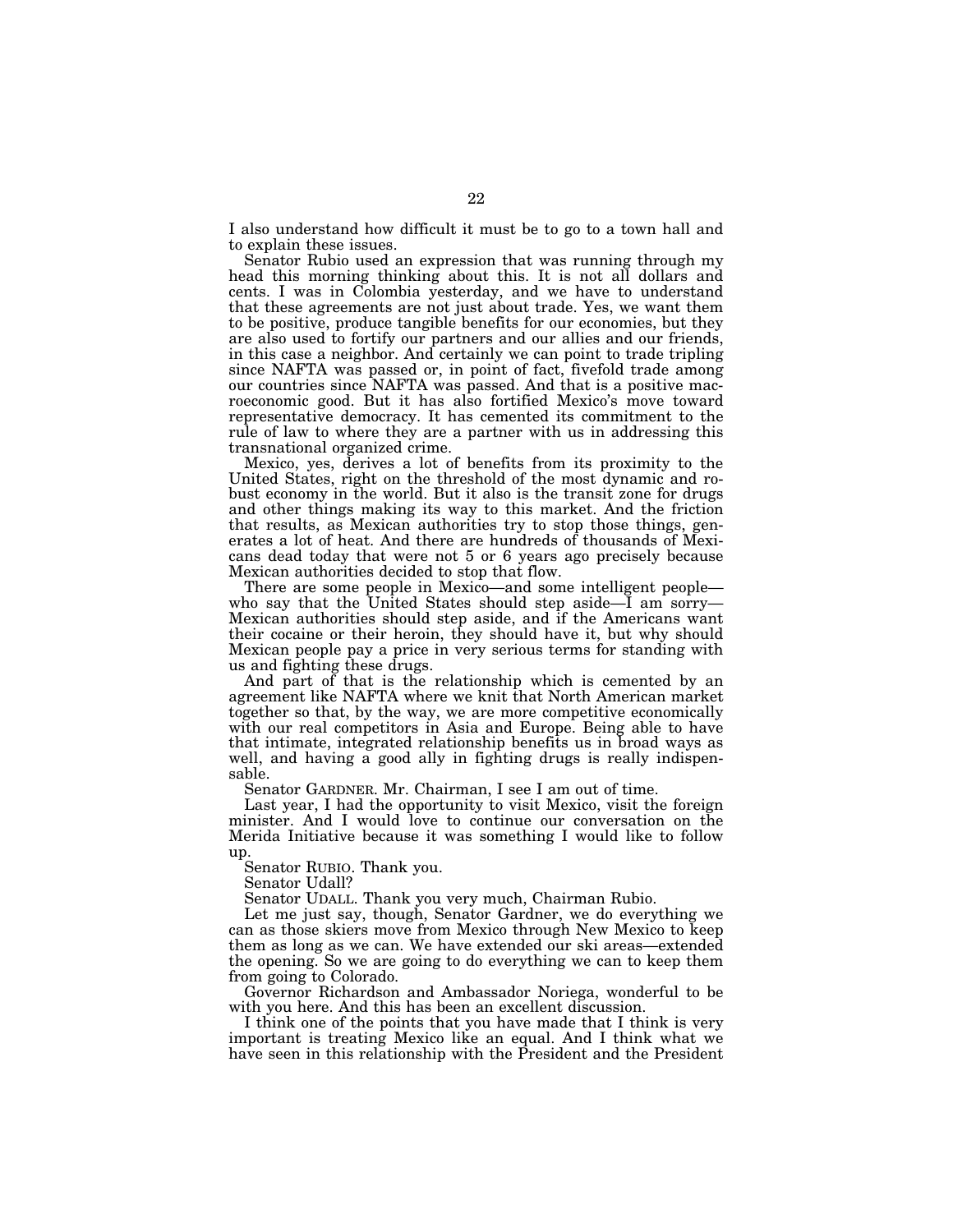of Mexico is that has not been the case. It has been a very kind of condescending approach. And I know we were all shocked at where President Trump has taken U.S.-Mexico relations, calling Mexican immigrants rapists and murderers, insulting their leadership, and threatening to send U.S. troops south of the border to fight cartels, demanding to build an expensive and unproductive border wall, and to extort Mexico to pay for it, threatening to rip up NAFTA, throwing our border economies in chaos.

For those of us in New Mexico and other border states, this is really beyond belief. And this approach is completely and totally inappropriate for a neighbor, for an ally, and a nation which we share many common bonds.

Now, before the wall became a campaign issue, the United States and Mexico had already taken strong measures to address security. The U.S.-Mexico 21st century border management has allowed the two countries to work together on the issues of security and tracking risky shipments, while also allowing trade to increase. And I am wondering what both of you think. With groups such as this, the Chamber of Commerce, the Council on Foreign Relations have endorsed these bilateral security programs. Do you believe that expanding these programs would be more beneficial than building an unproductive and expensive wall?

Ambassador RICHARDSON. Well, the answer again is an overwhelming yes. I think both of these studies that you cited, one the Merida agreement—I think the Mexicans were concerned with some of the—they considered some of those measures a bit intrusive. But, nonetheless, I think they have been resolved—a lot of those problems. So, yes, the Merida Initiative I believe should be continued. It involves helicopters, military cooperation, cartels. Look what Mexico did right after our election. They sent El Chapo. They extradited him. They continue with these extraditions. You mentioned a number of statistics that are so important.

On expanding the relationship, I think because of the rupture that has taken place and the relationship in such bad shape, I think additional measures are needed, strengthening bilateral ties in areas like education, scholarships, medical technology. You know, our border—Senator Udall, you have done a lot on our border to enhance ties at ports of entry, the cooperation on endemic diseases at the border, which are a big problem, environmental issues, clean air. I worry about the climate change issue now being deemphasized with, as you know, a border that needs strengthening.

But I think you hit the nail on the head. The United States and Mexico—we are bound together by geography, by trade, by family, by culture, by affinity. You have got several million Mexicans that are in the United States that are voters, that are the growing Hispanic community. And then you have got the 11 million that are worried about deportation. It is a very tense situation. They are scared. This is not America.

And we mentioned the economic ties. U.S. and Mexico economies—they do not compete with each other. We complement each other. We make each other more competitive in the global market.

And across the board, let me just say something about some of the immigrants that are in all of our states. They are not violent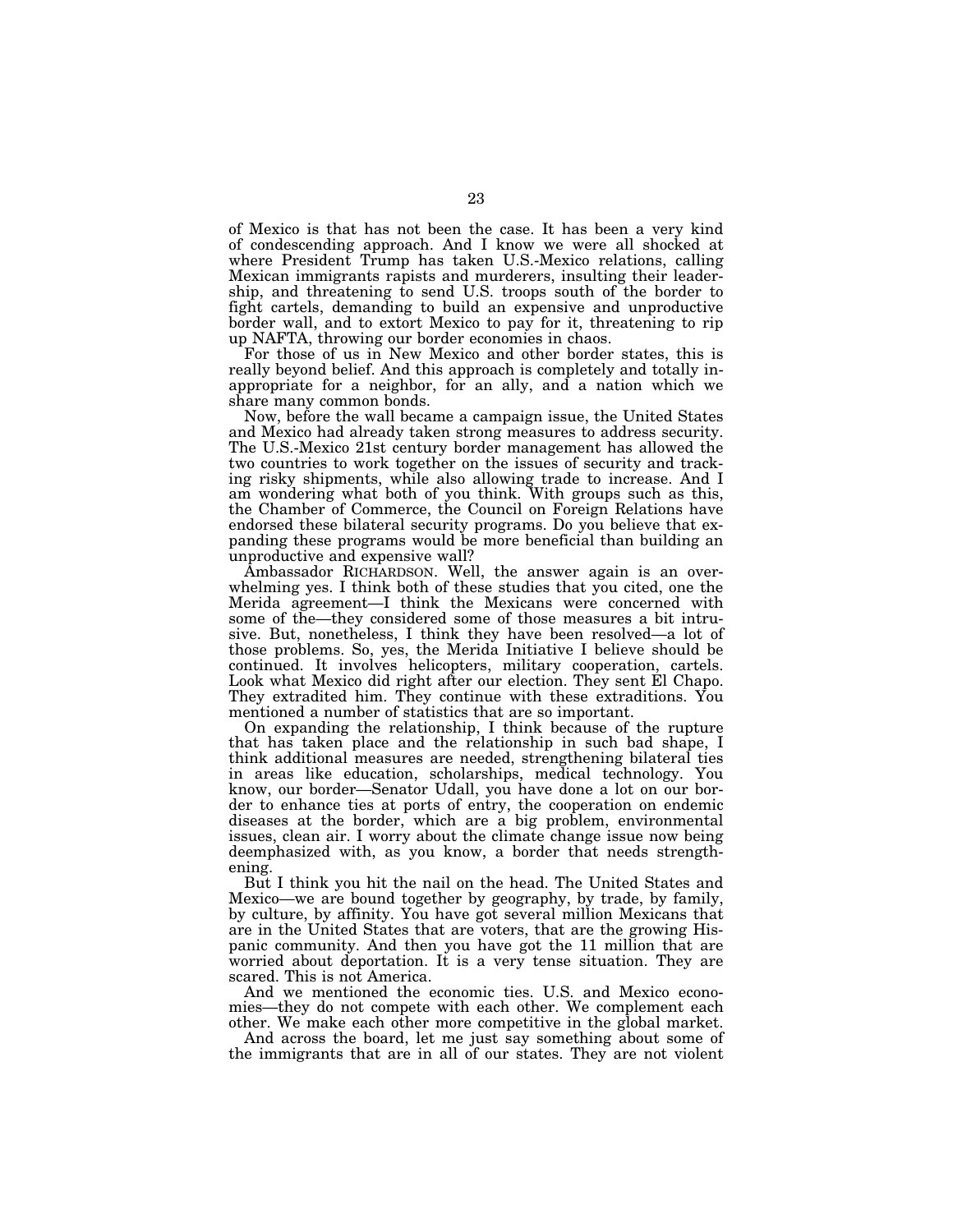criminals. They are patriotic. They want to work. They are hardworking. They make enormous contributions to the American economy. I mean, what is going to happen to the security, restaurant business, agriculture, construction. Some of these industries might collapse. I think, Senator Udall, an article in New Mexico in the Albuquerque Journal yesterday basically said that the New Mexico economy is dependent on immigrants. It is dependent. It would seriously be harmed if all of a sudden that disappeared.

So in conclusion, we need each other. We need to work with each other, not fight. And the first step is to not just end some of this rhetoric but take specific steps that in the area of geopolitical, soft power, geopolitical issues relating to our shared interests, we need to work together. And that is not happening.

Ambassador NORIEGA. May I just jump in real quickly, Senator? I am one of those—and I suspect Governor Richardson is as well who sees the border as where our two nations are joined, not where they are divided. And if you take the U.S.-Mexico economy along that border, 100 miles on either side, it would be in and of itself one of the top 10 economies in the world. And so how do we make it safe for people on both sides for commerce on both sides? And there is all sorts of sort of private sector cooperation, as well as government cooperation, which will fortify the relationship in terms of security and opportunity to prosper.

Senator UDALL. Thank you.

And let me just finish by saying, Governor Richardson, you really set an example as Governor as to how to work with Mexico, both with the states and with the Mexican federal entity. You traveled a lot there. You were a real presence. And I think that is the kind of cooperation that is needed.

And one of the things that I did as State Attorney General, I remember when there were issues about the judiciary and their police, we would loan them prosecutors. I mean, they were open to ideas. And they have done a lot of reforms, and they have made great strides there.

So I think there is a much better approach than this accusatory approach that they are using—that the President is using.

So I thank you both. It has been a very good discussion, and I am hoping that Senator Kaine is going to ask you some questions in Spanish.

[Laughter.]

Senator RUBIO. All right. Senator Kaine?

Senator KAINE. Welcome. And thanks, Mr. Chair, for doing this great hearing. [Spanish spoken.]

Senator RUBIO. Very good Portuguese.

[Laughter.]

Senator KAINE. Sadly I am now up against a hard stop. And so all I am going to get to do is ask two questions, and then my staff are going to be here for the answers because I have to depart.

I do want to say particularly to Governor Richardson, when he was a youngster and he got his first job at the State Department, he worked for my wife's dad. My wife's dad was the congressional liaison for Secretary Kissinger after he had been Governor of Virginia. And Bill, as a young staffer, worked for my father-in-law. And my kids, because they had a father-in-law who was Governor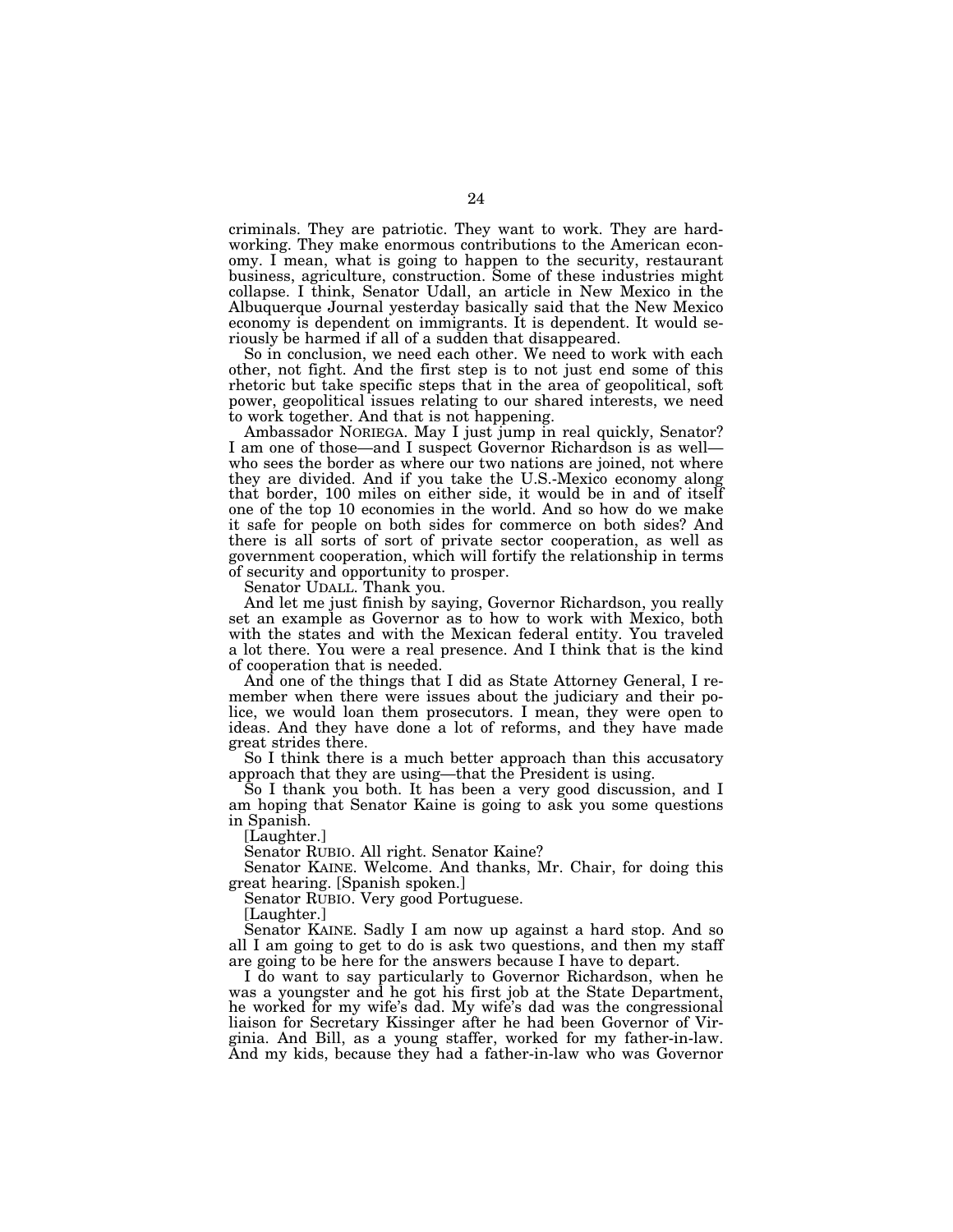and a father who was Governor, they think people in politics are completely uncool. But Bill Richardson is the only politician they have ever met that my children thought was cool.

[Laughter.]

Senator KAINE. So I am going to start right there. Here are my two questions: one for Governor Richardson and one for Ambassador Noriega.

So, Governor Richardson, I would like you to talk about this border adjustment tax proposal. You had a bit of it in your testimony, but I would like you to kind of walk through, if you would, because I think it is important that it be on the record in this hearing how you think it might affect the U.S.-Mexico commercial relationship.

And then second, Ambassador Noriega, you had a wonderful point in your written testimony. Quote, on page 3, Americans must admit that many of Mexico's in security woes are the direct result of being on the threshold of a nation with an insatiable desire for dangerous illegal drugs.

I am on the Budget Committee too. We are contemplating a budget proposal that slashes public health funding, that slashes funding for opioid treatment. What would the effect be on the security situation in Mexico if America backtracks on a commitment to public health treatment of the insatiable desire for illegal drugs that we have.

And I apologize for not being able to stay, but you have got the best part of me by having my staffers listening to those two answers, if you would not mind.

Ambassador RICHARDSON. And, Senator, I know you are on your way out, but what you did not mention is when I worked for Governor Linwood Holton. He is a Republican, moderate Republican. So I started my career working for Republicans. I have since come to my senses.

[Laughter.]

Ambassador RICHARDSON. No. I am just kidding. But he was a wonderful human being. And I appreciate your kind words. So I will give a good answer now that you are leaving.

[Laughter.]

Ambassador RICHARDSON. I just think this border tax, this import tax would be a disaster for U.S. economic relations with Mexico. The main reason is Mexico would retaliate. I mean, the Secretary of the Economy, Ildefonso Guajardo, has said we will retaliate on the \$2.5 billion corn from the Midwest. You do not want a trade war. It does not make sense. It would hurt both countries, a possible violation of NAFTA. I think that should be taken off the table.

Initially I think it was put in there as a way to pay for the wall. But that should be totally taken off the table because, I mean, we have all outlined the commercial relationships that exist today between the United States and Mexico across the board, the statistics that show that Mexico is our third largest trading partner. In other words, Mexicans buy U.S. products, goods more than any other country. So to have a retaliation in the area of food, of auto parts would be, I think, something very shortsighted that would make American consumers pay more.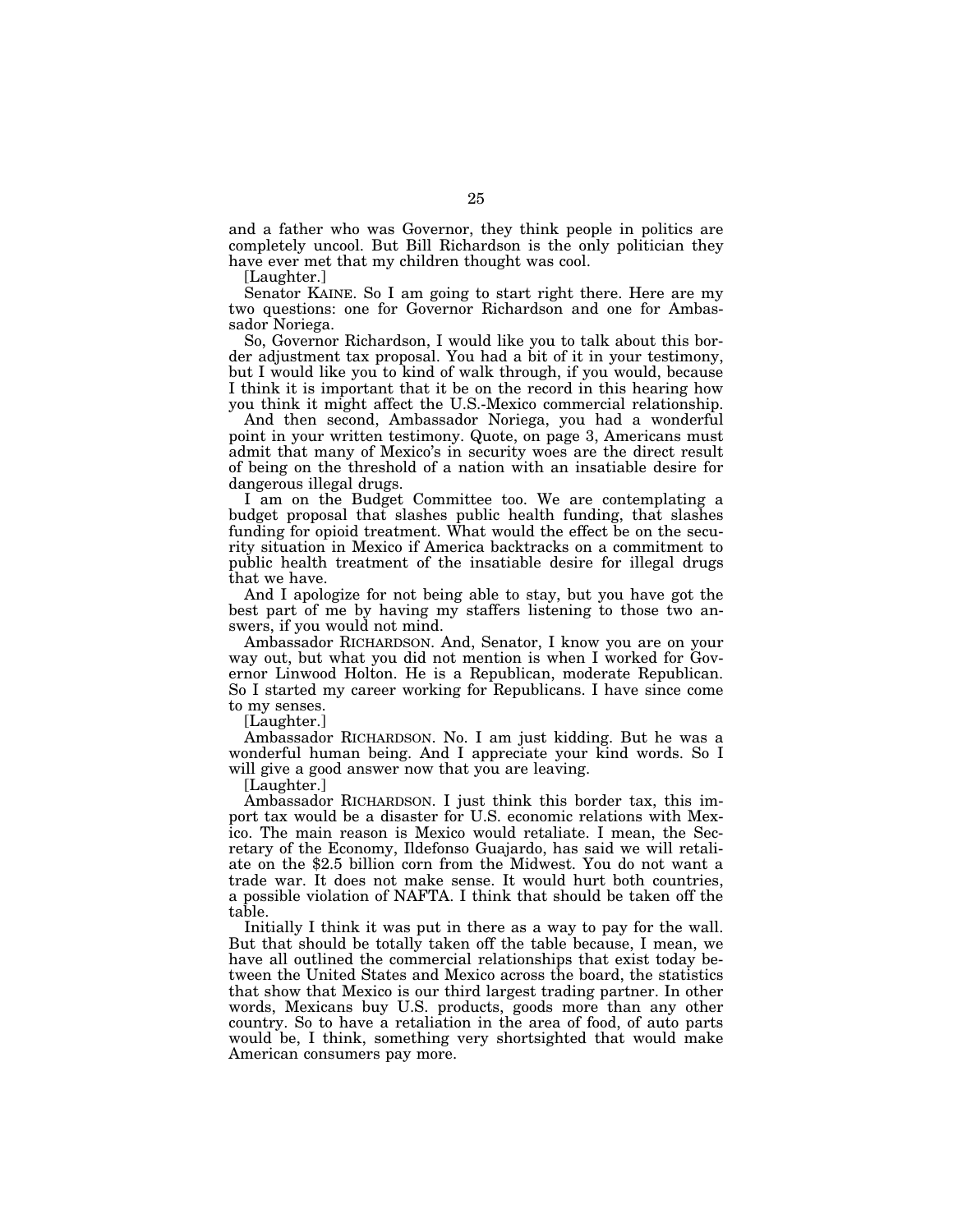So that would be the effect of a border or an import tax besides ruining I believe a very productive bilateral relationship in these areas where we have, Senator Menendez, a shared interest, cartel cooperation, security cooperation, immigration cooperation, endemic disease, environmental issues, issues relating to extradition, to the DEA, across the board.

Ambassador NORIEGA. Well, if I could just follow up on the issue of the drug cooperation. Obviously, both countries are both impacted, as I mentioned before, by transnational organized crime attacks, already weak institutions in Mexico and the inability of the state, at least at the federal level, to deal effectively with that, and at the state level, a lack of political will. The previous President of Mexico, Felipe Calderon, initiated a frontal assault against these organized crime organizations and managed to splinter them. But you did not have the kind of coherent comprehensive strategy sustained by him or, for that matter, certainly by his successor to deal with the splinters that were left over.

Also, Mexican institutions are too weak. They do not have a sufficient criminal justice system, either prosecutors, prison staff to deal effectively. So a very few crimes that are actually reported. Only 5 percent of the time will you actually see where it reaches the stage of a sentence being handed down. So with all due respect to Mexico, because this is internal affairs, for it to get its arms around this criminality, they have to make a serious commitment to that kind of criminal justice reform and fighting corruption, which is endemic.

And I think it would be important for this committee also to review the strategy under Merida because if you take the pillars that they have laid out there, we have really fallen far short of any of our objectives. And it is fair to say we need to renovate that and also consult with the Mexicans about what more we can do to attack transnational organized crime using asymmetrical tools like the OFAC sanctions to go after the drug kingpins. When Senator Coverdell, the former chairman of this subcommittee, drafted the drug kingpin designation act, he had Mexico in mind, not Afghanistan where most of this is taking place. And so I think it is an asymmetrical tool because these guys are not in the drug business for pharmacology. They are in it for the dollars. And it is one thing for this activity to be taking place overseas or maybe we cannot do much about it. But when they traffic in our American dollar and use our financial system to launder the resources, we should be more effective in going after them.

Senator RUBIO. Ambassador Noriega, you mentioned the institutions—criminal justice reform capability increase is one of the things that the Mexican Government does want to work more closely with the United States on.

But the other good news in sort of institutions is the Mexican Navy. The Mexican Navy has been an extraordinary partner and liaison to the United States. They have proven not just capable but willing of confronting many of the challenges that are going on. In fact, they have taken on increasing law enforcement responsibility. And there are opportunities there.

Now, Mexico is not destitute. They can afford to buy a lot of this equipment, but there are sales and other technologies we can make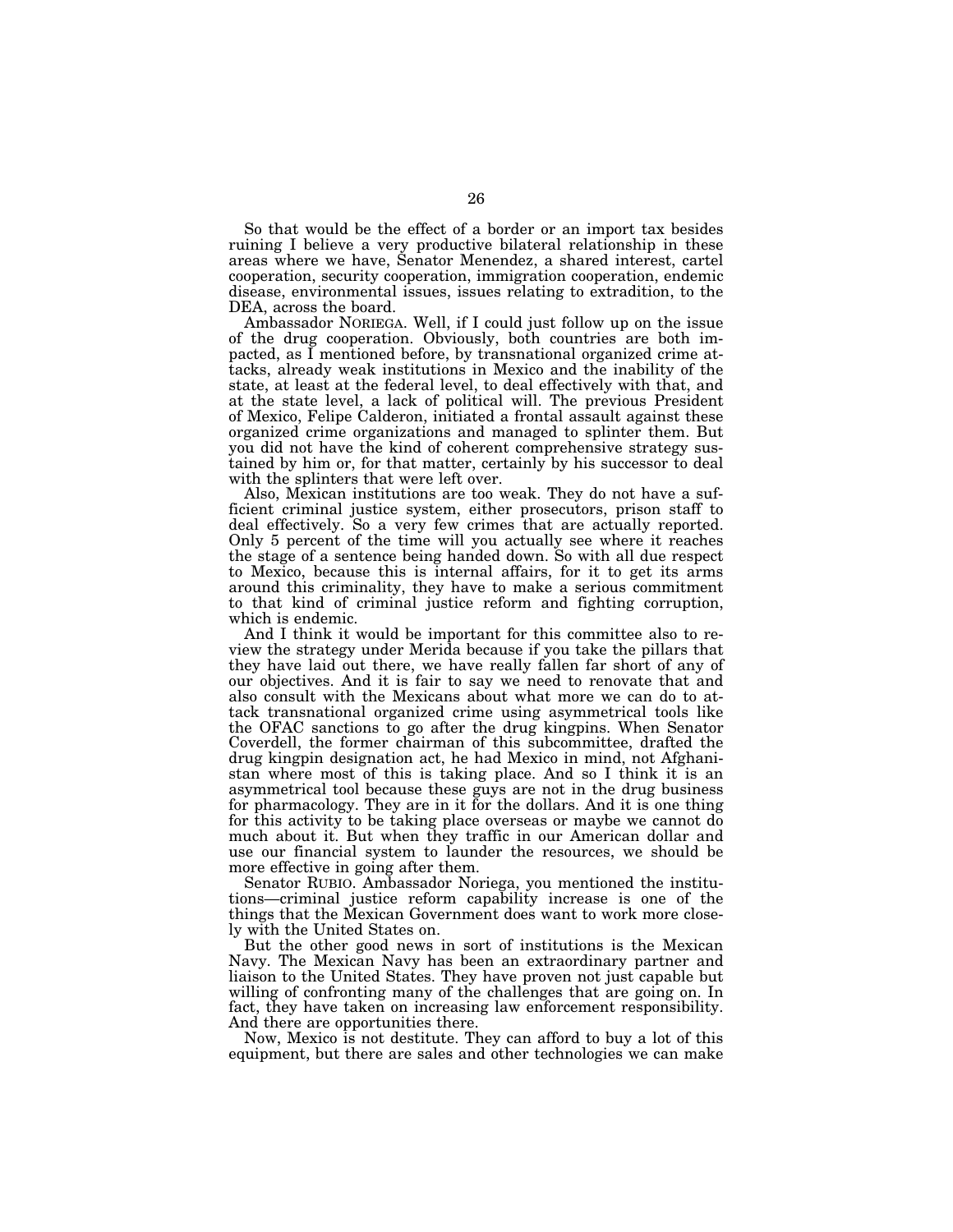available to them on air-to-ground communications, on additional training for helicopter maintenance. That really goes a long way towards increasing the Mexican Navy capability. That liaison relationship with the Navy of Mexico is a phenomenal relationship, and it is one of the institutions that I hope we will continue to work closely with.

Senator Shaheen?

Senator SHAHEEN. Thank you, Mr. Chairman.

And thank you both for being here. Governor Richardson, it is nice to see you again.

I just wanted to respond to both of your focus on the economic relationship between Mexico and the United States, because as Governor, I took a trade mission to Mexico because that is what the businesses in New Hampshire wanted. And you think about a trade relationship with the southern states that border Mexico, but that relationship is throughout the country. And in a northern state like New Hampshire, there is a great deal of interest in Mexico and in our trade arrangements with Mexico. And that has been enhanced by NAFTA. So  $\overline{I}$  think it is important to point out that, as you all have suggested, it is not just with part of the United States, but the whole country benefits.

I want to go back to the question about what happens with the drug wars because in New Hampshire we have the second highest overdose rate in the country. It is from opioids, from heroin, from fentanyl which is now causing a huge impact on the heroin and opioid issue in the state and the death rate.

So as we think about cooperation with Mexico, about the Merida Initiative that you all have referenced—I think you referenced it, Ambassador Noriega—what would potential cuts that we are hearing about for the State Department—and we have not seen detail on the proposed budget cuts from this administration. But what would cuts like that do to that initiative and to the efforts to combat trafficking of deadly drugs and chemicals?

Ambassador NORIEGA. I must say that Mexicans are already asking themselves why they are still in this fight when they see drugs being legalized in the United States, not to take a position on that subject. But the fact is they are asking that question even just the marijuana, but why are we in this if the Americans do not have the resources behind the fight or are actually changing their public laws to minimize criminality—or decriminalize I should say. So that is where we are in the discussion.

In terms of the cooperative agreements that we have and the material resources that we provide, the training, technical advice, money to fuel these activities, it is really essential. It shows a level of commitment whether we are going to be engaged in a serious way because they are running serious risks by engaging with us. And they do have alternatives, which is let the drugs through.

The other thing is we have to show a commitment, a rhetorical commitment at the presidential level against the consumption of drugs here. It has made an impact in the past. And unfortunately, we sort of let our guard down in terms of speaking out against those things. And the people think that they are engaging in sort of, quote/unquote, recreational drug use, are sowing mayhem and chaos up and down our continent. When unaccompanied minors are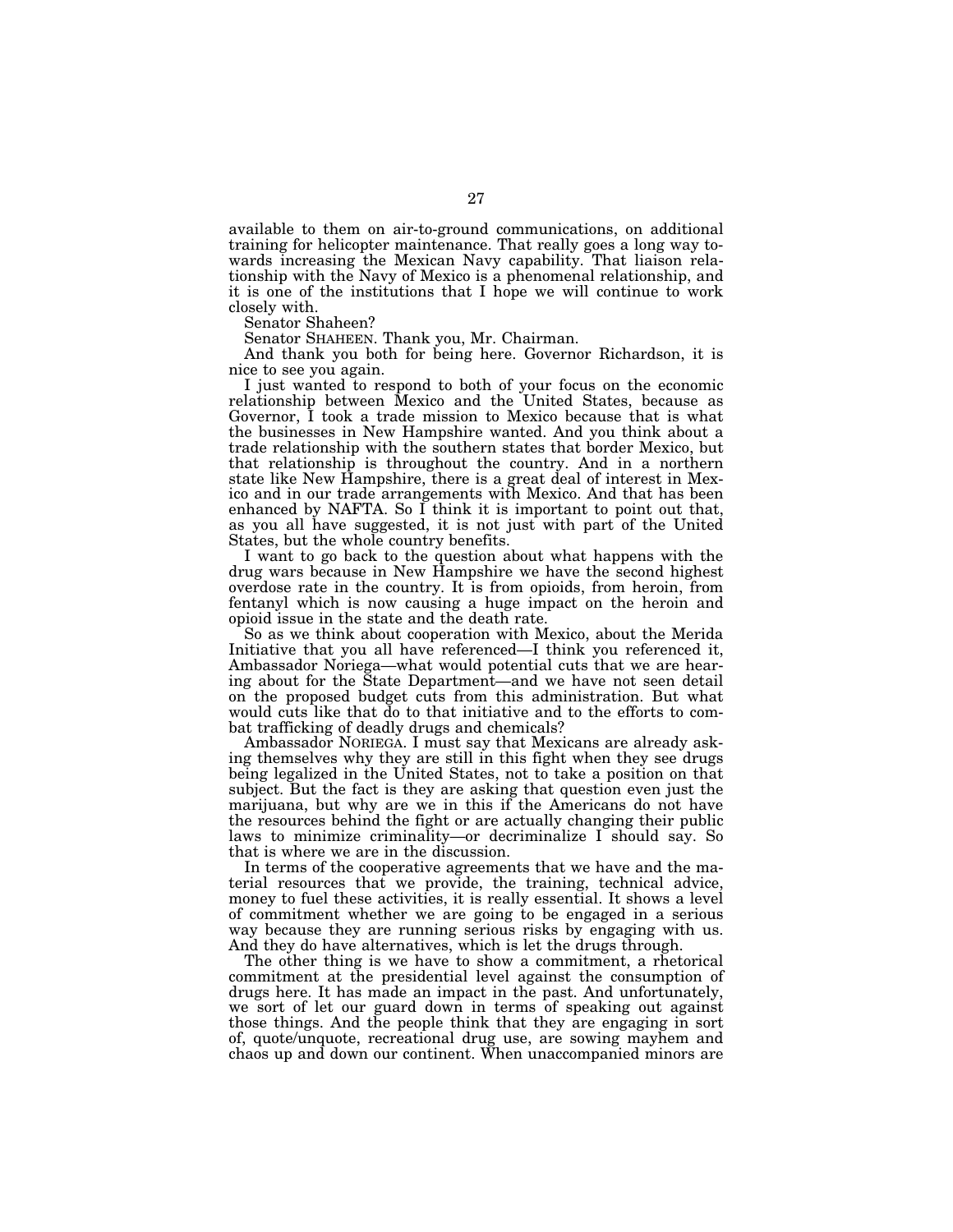throwing themselves over the U.S. border, part of that is that their agricultural economies and their societies in general have been decimated by criminality sown by this trade in these illegal drugs.

The Mexicans are going to—you know, they are concerned about their own consumption problems too. So I think they are going to carry that fight forward.

But I think it is very important that the United States do two things: sit down with them and other consumer and producer countries, and have a serious discussion about an overall strategy. And one of the things they are going to want to know is why do we insist on this kind of coercive strategy. I have been a hawk on this for a long, long time from when I worked for Congressman Ben Gilman on the House side and even criticized the Mexican Government in the past for not doing enough. But I think we owe them serious answers about a strategy that says that we should apply all the resources to interdict drugs instead of looking at other ways of dealing with the market.

Senator SHAHEEN. Thank you.

Ambassador RICHARDSON. Senator, I remember when you made that delegation trip to Mexico. I think I was Secretary of Energy. Senator SHAHEEN. I think that is right.

Ambassador RICHARDSON. And you wanted to do some energy cooperation. And I went to see you. And I commend you for that effort.

You know, on the heroin addiction, the opioid, I know how big an issue it is in New Hampshire. I spent some time in the Northeast recently. And I think that what is needed there is the joint programs with Mexico to continue. We know that heroin addiction, opioid addiction is growing in the United States. But we allow Mexico's cooperation to permit DEA agents to operate on the ground in Mexico and extradite these drug dealers and dangerous fugitives to the U.S.

Now, I think your specific question was on the budget. I think the Homeland Security budget—some of this would be under Homeland Security. It would not be under the State Department, which I hear is maybe a 40 percent cut. I hope that does not happen, and you can stop that.

But my last point is I think the economic relationship, NAFTA, has created a Mexican class that did not exist before. You know, Mexico today graduates more engineers than Germany does. So this is an evolving economic country that is getting stronger on the educational side, which is so important.

But I wanted to make you recall that visit. I think we were in southern New Hampshire. And you were just going to Mexico and you went.

Senator SHAHEEN. That is right. Thank you. And we had a great trip, and we brought back lots of business.

Senator RUBIO. While Senator Flake is just arriving—I know he has got some questions—I want to make two points.

You talked about the Mexican middle class, and I mentioned that earlier as well. And that is an important development. In addition to expanding their markets, the ability—I think it really does strengthen both sides of the country.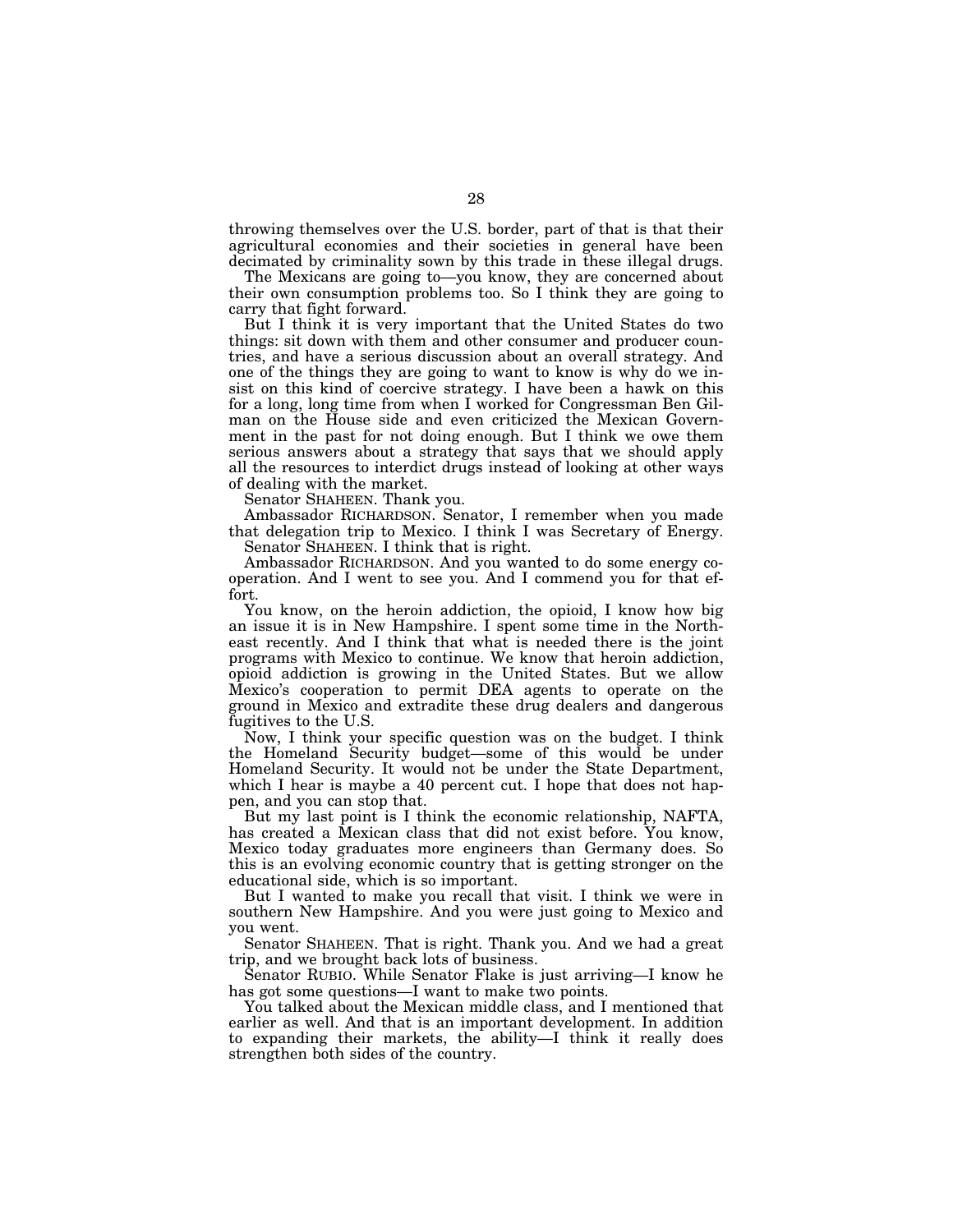But the broader point I would make and I have discussed with people in the Mexican Government the issue of migration—it is of growing concern to them because they are largely a transit point. But when people are unable to enter the United States, as is the case now, for example, for a number of Cubans who transited through Central America, through Mexico to try to get to the border, they now have become a responsibility on the Mexico side to house migrants and others who are coming through the country. So they have a shared interest with us in dealing with the migratory issue, particularly because they are a transit point for tens of thousands of people who are coming through the country, and if they cannot ultimately get into the United States, obviously wind up staying in Mexico and becoming a burden to them as well. So I do think there is the opportunity to work in partnership with them on the issue of their southern border and the broader point of migration.

Senator Flake?

Senator FLAKE. Well, thank you, Mr. Chairman. I wish I could have been here for more of the discussion. I appreciate you scheduling this hearing.

As the Senator from Arizona, I obviously see firsthand the benefits of our relationship with Mexico. On the economic side alone, Arizona exported more than \$8 billion worth of goods and services in 2016. \$8 billion. Trade with Mexico supports tens of thousands of jobs in Arizona. Arizona obviously benefits when shoppers from Mexico come to Arizona as well. And NAFTA has enabled a number of U.S. industries to become more competitive on a global scale with our supply chains being integrated with Mexico.

A ''Wall Street Journal'' article from a few weeks ago noted that nearly 60 percent of the 17.5 million light vehicles sold in the U.S. last year were assembled within the so-called auto alley that runs from the Great Lakes to the Gulf of Mexico.

Obviously, the talk of renegotiating NAFTA—or first they talked about tearing it up and then renegotiating. That obviously has an impact, just the talk of it. And I am concerned about that.

With regard to Mexico, I would just like to ask the question, Mr. Noriega, do you believe that just—has there been any impact with the rhetoric about renegotiating NAFTA in terms of decisions made by companies to locate or trade patterns? Is there a problem just by talking down our trade relationship?

Ambassador NORIEGA. Well, I certainly think there is a problem with that and even the idea of being able to muscle certain companies into not relocating their plants. You know, there are Mexican investors who invest in the United States as well. What if the Mexican Government were to turn around and say you cannot create jobs in Michigan, for example? A company names Rassini is a Mexican company that makes the brakes for the Tesla and has a new contract with Ford. That is a Mexican company with Mexican engineers and Mexican technology that is contributing in the long run to our economy.

The big winner, if were to, quote, tear up NAFTA, would be China right here in our back yard. Not only does NAFTA make us more competitive vis-a-vis China, but the Chinese are fully prepared to move into Mexico and to use Mexico as a platform and all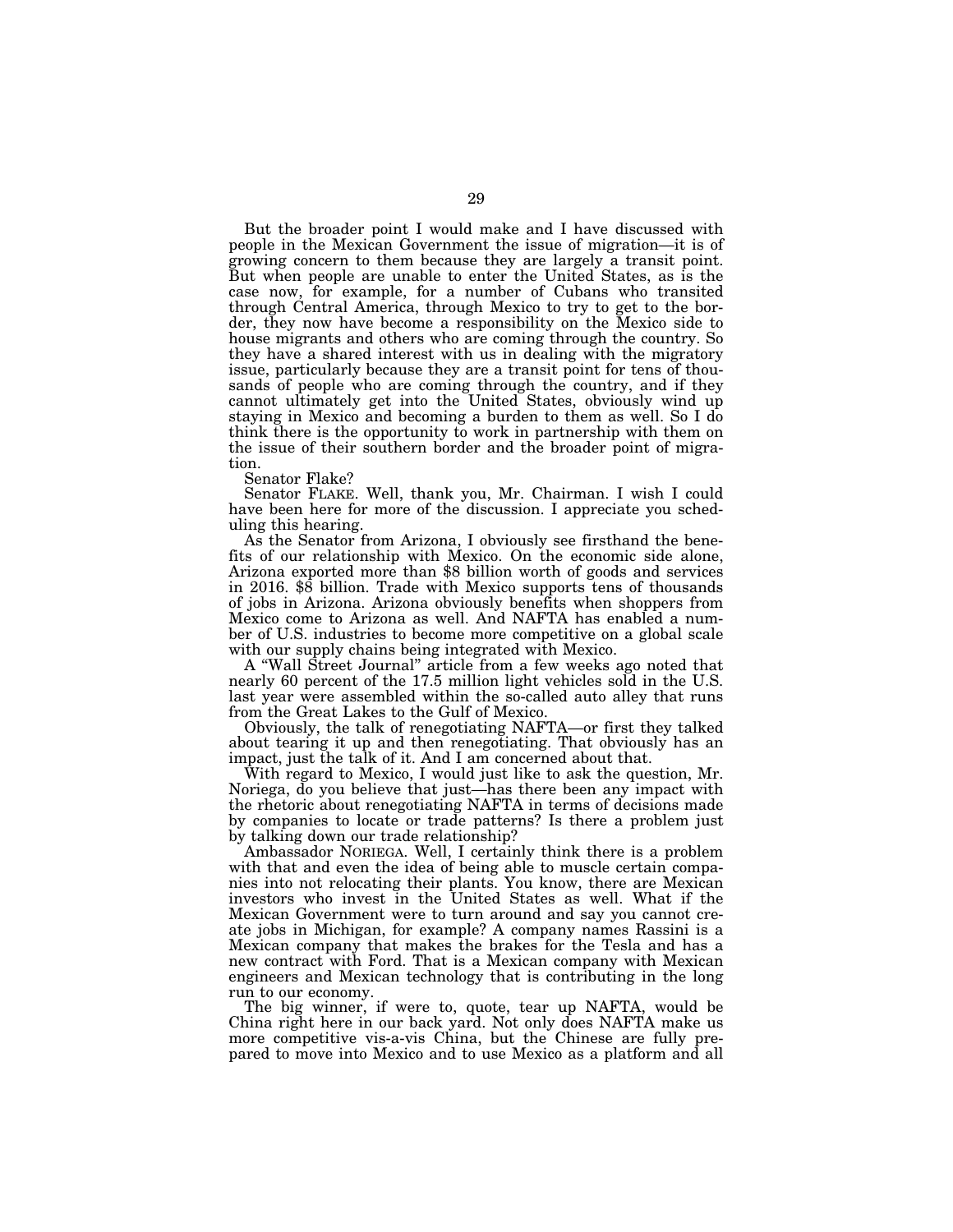of its workers and the industrial base that our relationship helped create to then export Chinese products to the United States or to the rest of the world and to our natural market in Latin America. There is literally a case in recent days of a Chinese investment to make automobiles in Mexico for export into Latin America.

So that agreement, obviously, as you know really better than almost anyone around because of your home state, is good for our interests, and the idea of sort of opening it up to renegotiation—it has had an impact in terms of the value of the Mexican peso. In the last 16 months, the Mexican peso I think has dropped 20 percent in value. It has a real impact on the lives of folks. And it is really sort of a shame that we sow these kinds of doubts among our very best partners.

Senator FLAKE. Well, thank you.

Ambassador RICHARDSON. Senator, you made a very good point. Mexico has free trade agreements with 40 countries—40 right now. They would all love to take advantage of the exports that might be lost if we abandon NAFTA. I think that is a very serious problem that we have got to address.

In addition to that, China would be the main beneficiary.

I did not mention this in my comments, but what we also did, which I think was shortsighted, although I seem to be a minority in my own party and everywhere, is one of the first steps that was taken in the new administration was canceling the Trans-Pacific Partnership. That is 11 countries. That involved Mexico. That involved Peru. That involved Canada. I think it was a terrible mistake. China is going to fill that vacuum. We do not want a NAFTA diminishing or a NAFTA derailment or a delay in NAFTA for other countries to move in.

You know, I am just going to give one example. China, that does not have a trade agreement with Mexico, would step in. Days after the President talked about a Ford plant canceling the opening of a factory in Mexico, a company called JAC, a Chinese automobile manufacturer, announced that it would be opening its first plant in that country. So there is movement that unless we move fast, we are going to hurt ourselves. And we are going to hurt Arizona and New Mexico and Colorado and Florida and New Hampshire. You know, 23 states. You mentioned your statistic with Mexico. Twenty-three states out of our 50—the number one export market is Mexico, almost half. So this is an economic security issue too.

Senator FLAKE. If you will indulge for just a minute.

Let me talk for a second about the trade deficit. People I think get too hot and bothered about a trade deficit with Mexico. Our total trade deficit with Mexico is about \$50 billion, mostly having to do with the energy sector where we have a lot of trade deficits around the world. But people will point to that and say that is the reason we need to renegotiate or retool this relationship when prior to NAFTA, 1993, I think total trade with Mexico was about \$60 billion. Now it tops \$500 billion. But we have a persistent trade deficit largely because of energy of only about \$50 billion.

Is there too much fixation on a trade deficit?

Ambassador NORIEGA. I think there is for two reasons. One is if you back the energy number out, Mexico actually is our largest trading partner, and the deficit is smaller as well.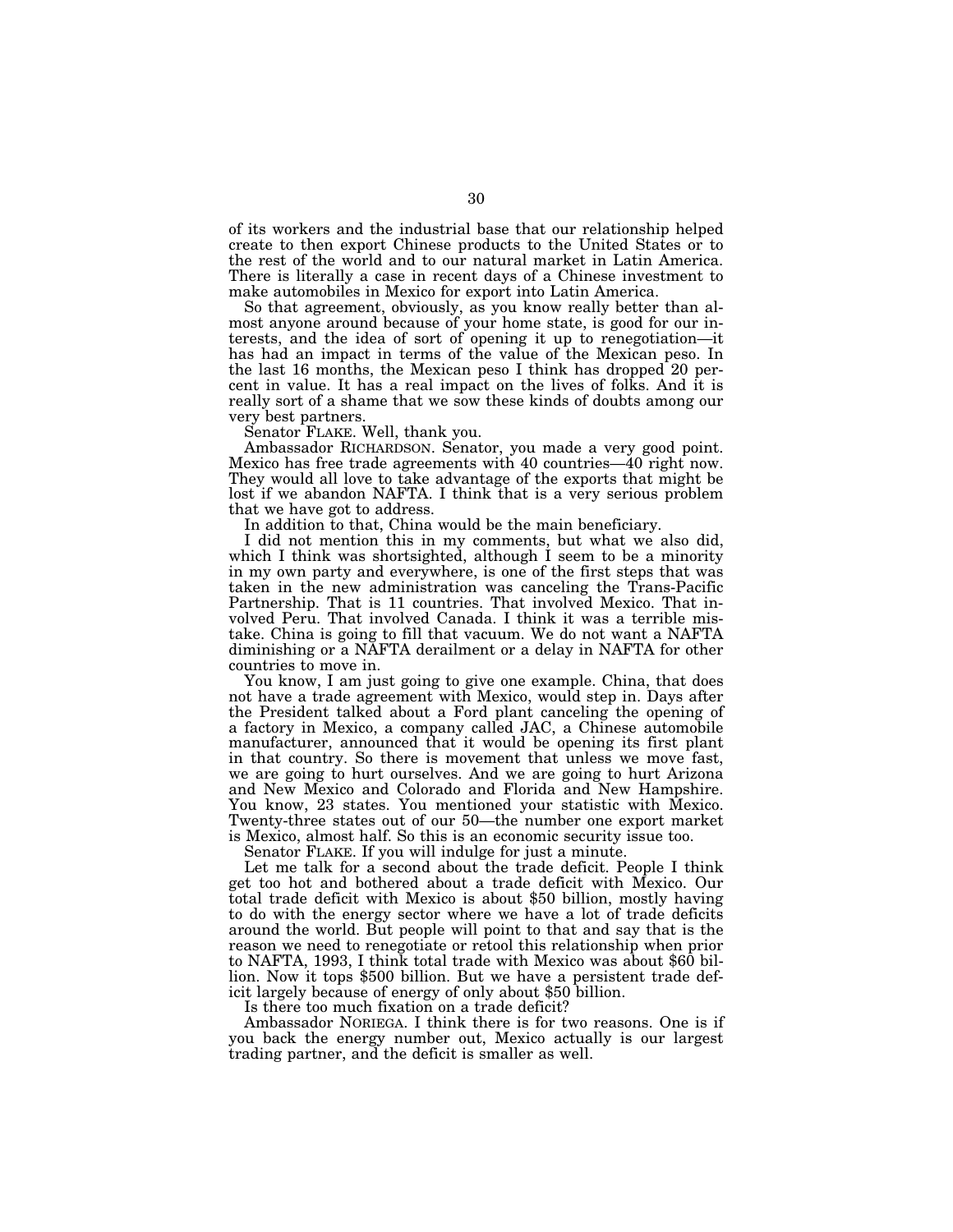But the other thing is that because of these integrated supply chains that you know very, very well, really among the three countries, not just between Mexico and the United States, as it happens 40 percent of Mexico's exports is actually U.S. content that is folded into the final product and then exported out to the world or, frankly, re-exported to the United States. So that exaggerates the story.

Senator FLAKE. Thank you.

Thank you, Mr. Chairman.

Ambassador RICHARDSON. You know, Senator, just another point. Brazil and Argentina have already approached Mexico on the corn crop if NAFTA or an import tax is initiated. So we would lose there.

But on the energy, I know this is a big issue for you. Mexico has energy reform. So it is permitting American investment for the first time. And I think that is good for both countries. There is a potential solar and wind opportunity for American companies in Baja, California right near you for a new grid, a solar and wind grid that I think would happen. But the potential for cooperation on refineries, on interconnectivity with Mexico's grid is very important. A growing market for U.S. energy exports to Mexico was \$20.2 billion in 2016, and the value of U.S. energy imports from Mexico to us is \$8.7 billion. So we are doing pretty well.

Senator FLAKE. Thank you.

Senator RUBIO. And just as an aside or just to note sometimes how these things are more complicated than they appear at first blush, Mexico has 13 free trade agreements encompassing 45 countries. By comparison, the United States has 14 free trade agreements with 20 countries. So what that means is Mexico basically has free trade access to 60 percent of global GDP in a tariff-free environment. So if you are thinking about making something and it says even if 40 percent of the content is U.S.-made and it says "made in Mexico," you have access to 45 countries through free trade, compared to only 20 for the current United States standing. And that is something a lot of people do not realize.

Yes, their labor costs are lower and they actually have very high skilled labor for the labor cost differential. But one of the advantages that they have is that they have free trade with 45 markets comprising 60 percent of global GDP. That is an incredible advantage that they have built for themselves, quite frankly, and expanding, according to what you pointed out. I do not think we have pointed to that enough. But it is one of the drivers that moves people to say I want the final product to say ''made in Mexico'' because again I have access to 45 markets, 60 percent of global GDP. If it says "made in the USA," I only have 20 countries that I can send that to, a significantly less percentage of global GDP.

So when we are talking about some of this free trade stuff and undoing some of it, we are almost in many ways cutting off our nose to spite our face in regards with Mexico and the comparative advantage that they have built.

Yes, Senator Shaheen?

Senator SHAHEEN. Thank you, Mr. Chairman.

I just have one more follow-up question because I heard you, Governor Richardson, on NPR this morning talking about coming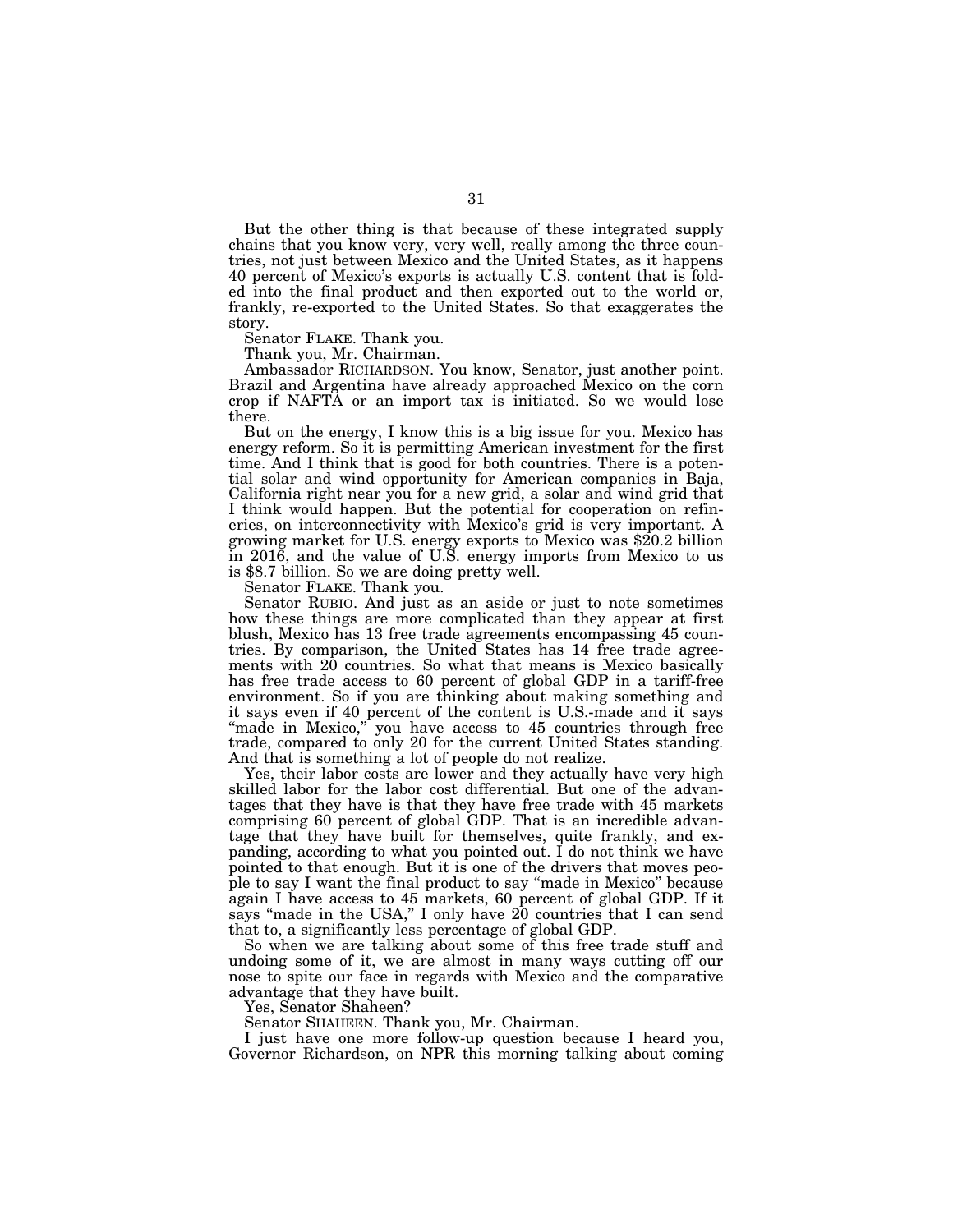today and talking about our border security. You were talking about the proposal to build a wall along the border with Mexico. And I would just ask you. I have been down to our southern border. I have seen that there are better ways for us to address illegal immigration. I wonder if you could just speak to that again about what you think is a better way for us to be dealing with the illegal immigration that we are seeing in this country.

Ambassador RICHARDSON. Well, first, Senator, my observation, you get up pretty early because that was very early. I had just come in from New Mexico. So I commend you for getting up that early and listening to me. I did not think anyone listened, but several very educated members of your staff mentioned the same thing.

The wall is a huge mistake. It is a geopolitical mistake. It is un- workable. It is going to cost \$50 billion. Mexico is not going to pay for it.

You know, most of the illegal immigration coming into the United States right now is from Central America. People are smuggled in in containers. It is not through a wall.

A wall is also a symbol of rejection, that we are saying to Mexico, you are not welcome. Our immigrants—and I have said this before you came—are hardworking. They are patriotic. They want to be part of the American dream.

And so I think the first step has to be—and I think you in the Senate can do this. You could not fund that wall. Mexico is not going to pay for it. Just find other ways to deal with border security. Data collection, technology, maybe some of the drones. If you went to the border, some of those work. Increase Border Patrol agents, increase Customs people, cooperation between states. I know you cooperate very well with Canada.

You know, Mexico, when I was Governor, a lot of the border governors—and we do need to reinvigorate the border governors. This is not necessarily U.S.-Mexico. It is kind of dormant. I do not think they have met in a couple years. I think that makes a lot of sense for border governors, U.S. and Mexico, to start meeting again. It is because of this hostility that has happened.

Ambassador NORIEGA. Let me just jump in, if I could.

One thing we have not said explicitly here but which we would all understand is how do you stop illegal immigration. The most effective way is economic development. It is NAFTA, quite frankly. And that is why you have a net negative migration of Mexicans out of this country. And the increase, on the other hand, is what? Because Mexico's average wage is now about 60 percent of our wages. And the theory always was for decades that if we got to 60 percent, they would stop coming. And guess what? It happened.

Now, we have to turn our attention downrange to Central America where these countries, particularly the Northern Triangle countries, are decimated by criminality. And some of your staff I know have visited the border, and they will tell you there are more things that Mexico can do to help on that border. But one thing we need to do with Mexico, with other countries is help the Central Americans deal with the insecurity issue but, first and foremost, really unlock the economic potential to create jobs so people can stay in their own homes.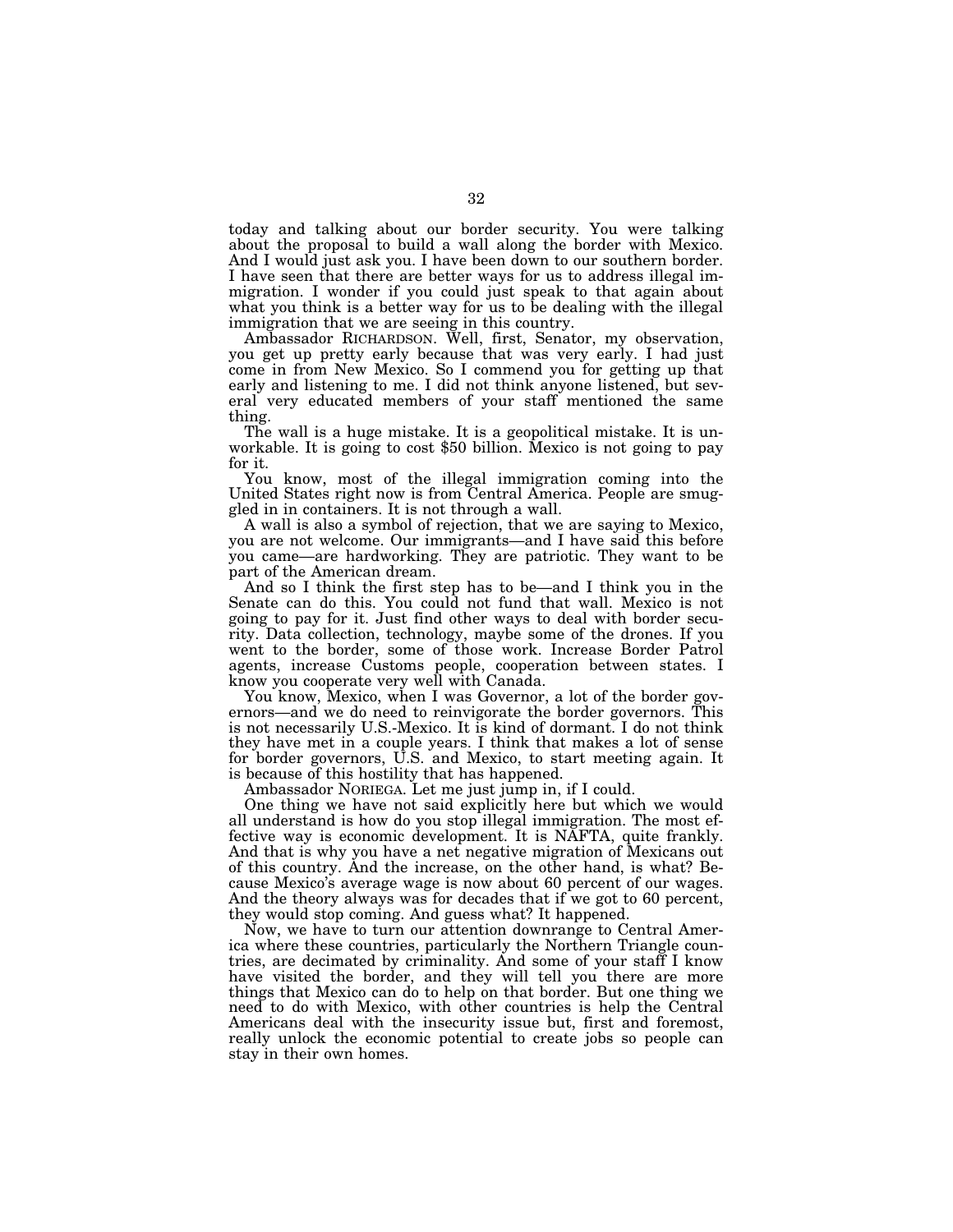Senator SHAHEEN. You are absolutely right, and we also need comprehensive immigration reform in the United States.

Ambassador RICHARDSON. Right. You know, on that, Senator, you are absolutely right. Border security, yes. A path to legalization. That is needed. Realistically, you should do it, but I do not know if it will happen. But just one statistic. Between 2009 and 2014, according to the Pew Center, which is very respected, on the immigration issue, there was a net loss of 140,000 Mexican nationals that left the United States to return to Mexico, bringing Mexican immigration to the U.S. to a current net of 0 percent.

So let us not be in search of a problem. Let us focus on the security issues. People say do not say legalization for citizenship. I am going to say it. I think if you look at what the Congress has pushed forward in the past, President George W. Bush, a path to legalization. It takes about 11 years. You got to pay back taxes, pay a fine if you are here illegally, embrace American values, many conditions before it happens. And I think that is the most sensible route.

Ambassador NORIEGA. I think I would be remiss if I did not raise one point, and this is an important one in terms of a discussion of immigration. The 2015 crisis on the border was driven in large part by a misunderstanding in Central America over the President's  $DACA$  decision. And so we have to be super careful because think of the tragedy of hundreds of thousands, tens of thousands at least, of young folks making their way up through Mexico to reach our border because we have created this expectation. And that is just too high a human cost to pay.

I am totally supportive of the idea of immigration reform, to modernize all of that. But let us face it. If you are a Central American, Central America is pretty nice place to live, to grow up, to raise your family. And they will do that, of course, if they have economic opportunity. And that is something where we can play an indispensable role.

Senator SHAHEEN. Thank you, Mr. Chairman.

Senator MENENDEZ. [presiding]: The chairman had to leave, but let me close by saying a couple of things and then we will close the hearing.

First of all, I appreciate and I hope that our friends in Mexico got a very clear sense that there is a bipartisan different view about the U.S.-Mexico relationship than that which is expressed by the administration. I am very heartened to hear Republicans and Democrats alike show a deep knowledge of the incredible importance of the relationship. And for whatever challenges we might have in terms of issues that we want to mutually pursue, that there is a better way. And so I am really heartened by the remarks made by my colleagues here today.

I just want to make one observation. We got something that is impossible these days to get in the United States Senate on controversial issues, 68 votes for a comprehensive immigration reform. Senator Flake was part of the Gang of 8, as I was. And 68 votes is tough to get. But it had more border security than even being proposed by the administration without a wall. It had a very tough, long, arduous pathway to legalization, but it had one. And it was scored by the CBO with some of the most outstanding numbers I have ever seen in my 25 years in Congress. Growth in GDP as a